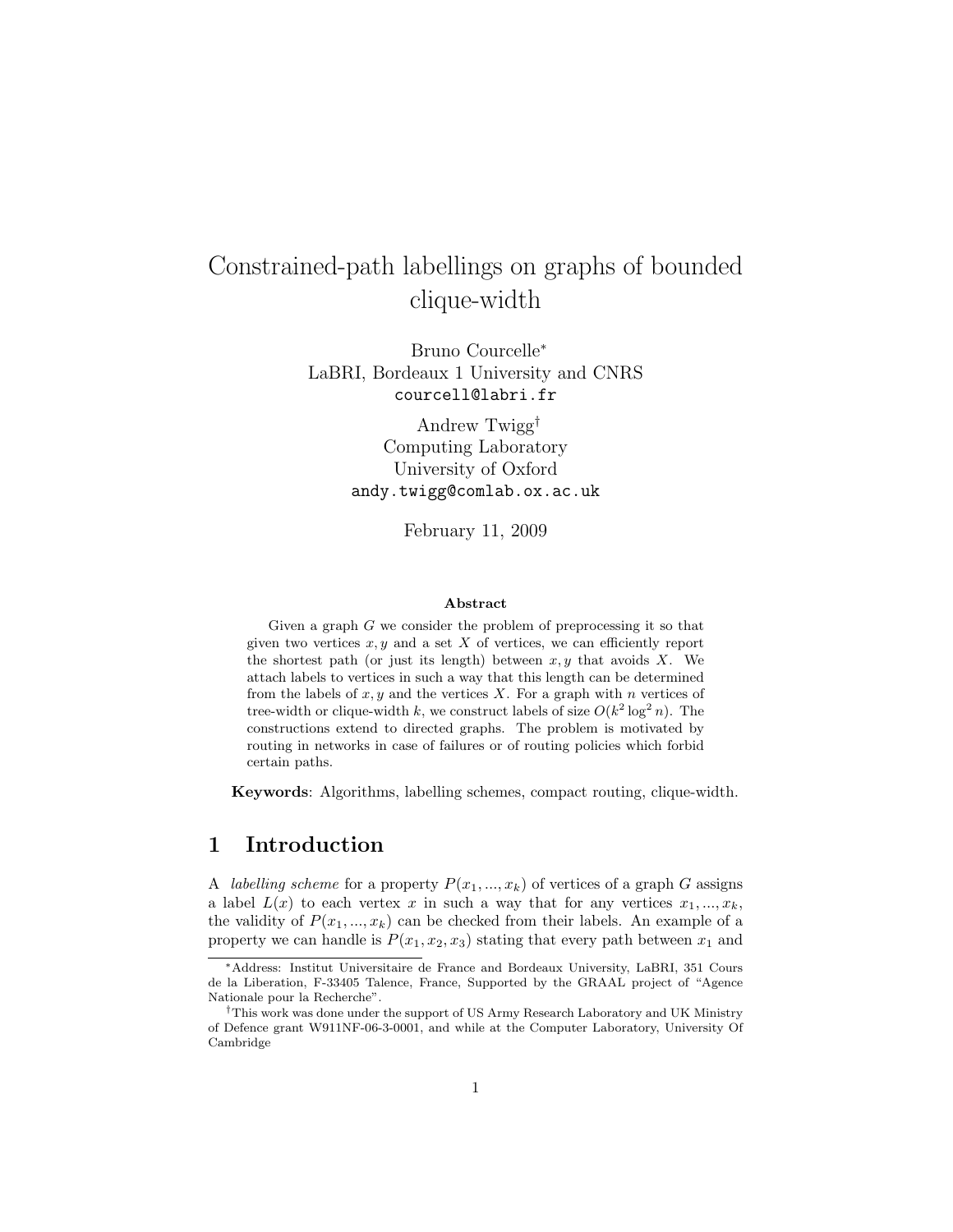$x_2$  goes through  $x_3$ . More generally, labelling schemes can be used in this way to compute functions. An example can be the function  $F(x_1, x_2, x_3)$  giving the length of a shortest path between  $x_1$  and  $x_2$  that goes through  $x_3$  or a special value, say -1, if there exists no such path.

More precisely, a labelling scheme for a property  $P(x_1, ..., x_k)$  or a function  $F(x_1, ..., x_k)$  on graphs of a class C consists of two algorithms, A and B. Algorithm A takes as input a graph G in C and computes a label  $L_G(x)$  for each vertex  $x$  of  $G$  (labels are bit sequences). This label encodes, among other information, the name or the index of  $x$  hence determines it in a unique way. Algorithm  $\beta$  takes a k-tuple t of bit sequences as input and reports, either that t is not  $(L_G(x_1),..., L_G(x_k))$  for any graph G in C and any vertices  $x_1, ..., x_k$  of such a graph or determines the validity of  $P(x_1, ..., x_k)$  or the value of  $F(x_1, ..., x_k)$ in some graph G belonging to C, for vertices  $x_1, ..., x_k$  of this graph such that  $t = (L_G(x_1), ..., L_G(x_k))$ . This algorithm has no other knowlege about G than the tuple t. The truth value of  $P(x_1, ..., x_k)$  or the value of  $F(x_1, ..., x_k)$  must be the same for all  $G, x_1, ..., x_k$  with same tuple  $(L_G(x_1), ..., L_G(x_k))$ . Labels are intended to be as short as possible, say of size  $O(\log^k n)$  (sizes are measured in bits) for fixed  $k$ , where  $n$  is the number of vertices, and the term *compact* reflects this. For checking adjacency in a rooted tree  $T$ , it suffices to take for  $L_T(x)$  the pair consisting of the identifiers of x and of its father. For a tree with n vertices numbered from 0 to  $n-1$  in binary notation (and  $n \geq 2$ ), the size of  $L_T(x)$ , i.e., its length is 2. [log n].

#### Motivation from distributed computing.

In a communication network handled formally as a graph  $G$ , nodes must act according to their local knowledge only. This knowledge can be updated by message passing. Due to space constraints on the local memory of nodes, and on the sizes of messages, a distributed task like routing cannot be performed on the basis of an encoding of the whole graph  $G$  in each node or in each message, but it must rather manipulate compact representations of some relevant aspects of G. Gavoille and Peleg [10] survey many distributed problems that can be solved by the use of labels attached to vertices.

However, such labels should be usable even when the network has node or link crashes. This case may be handled by labelling schemes that can check properties  $P(x_1, ..., x_k)$  or compute functions  $F(x_1, ..., x_k)$  in the given graph from which a set of vertices X and a set of edges F have been deleted (*i.e.*, represent parts of the network that are dead or forbidden). The set  $X$  is given to Algorithm  $\beta$  by the set of its labels, and the set  $F$  by the labels of the end vertices of its edges.

Such sets X and F may arise from *failures* in the network represented by the considered graph, or from so-called network routing policies: each node can assign costs to paths in a way independent of its neighbours' assignments, so that the shortest path is not necessarily the most desirable one. Indeed, a policy may specify that node  $x$  wishes to send information to  $y$  by using paths avoiding a certain set  $X \subset V$ , while some other node z may wishes to use paths avoiding another set  $Y \subset V$ . Sets X, Y and F are likely to change frequently, so that we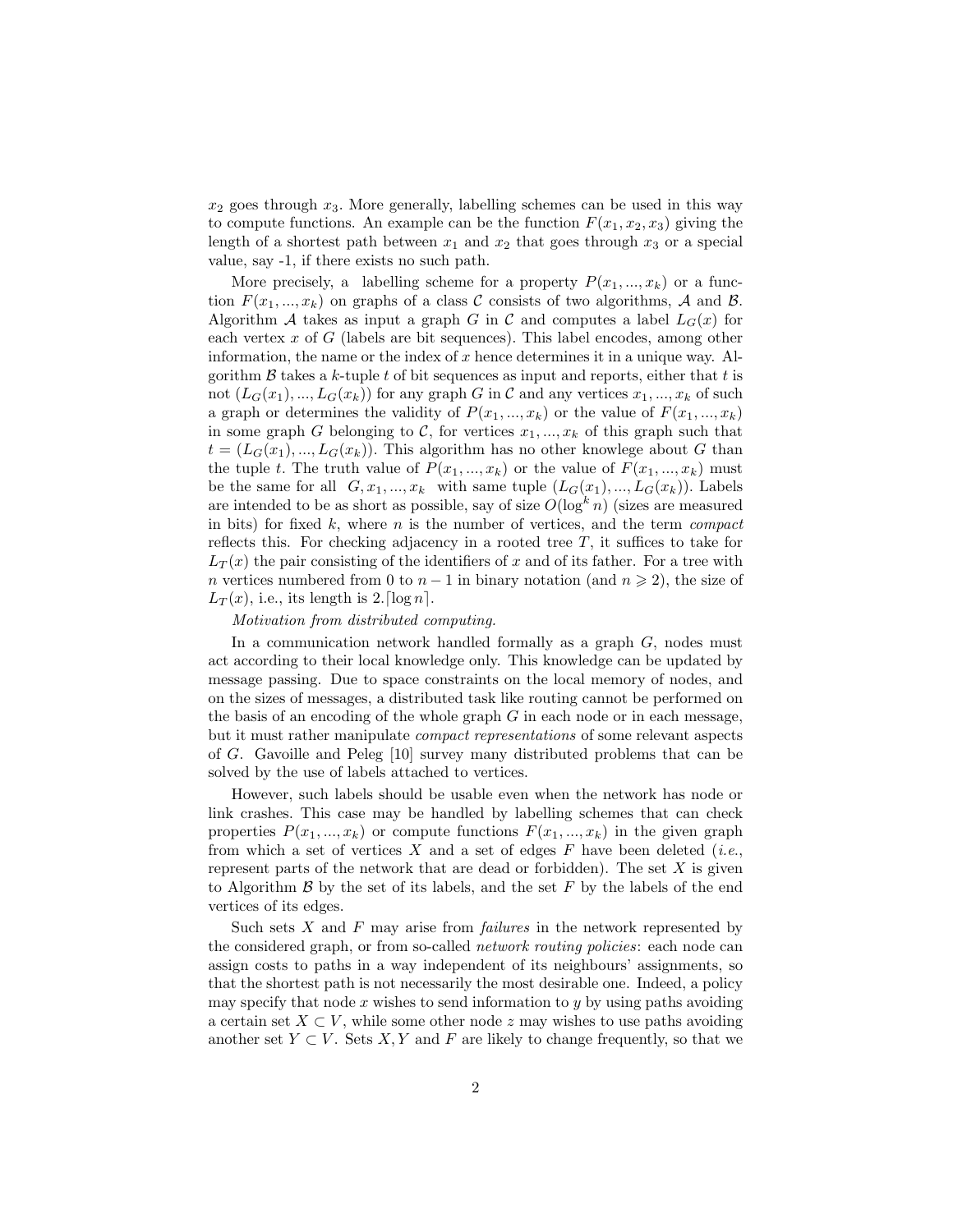want to avoid recomputation whenever this happens. In addition to the labels, each node can store some local information that can be updated by the reception at all surviving nodes of the list of (short) labels of all defected nodes and links, so that the surviving nodes can update their local routing tables efficiently.

One can also obtain answers to queries by using vertex labels hopefully in a quicker way than by running an algorithm on the considered (presumably large) graph, because algorithm  $A$  has made in advance a certain amount of computation that is useful in all cases.

The first concern in this approach is to minimize the sizes of labels. A second rank one is the time and space taken by the "decoding" algorithm, called  $\beta$ above. Last comes the time and space taken by the "labelling" algorithm  $\mathcal{A}$ , because it is used only once for each graph, whereas  $\beta$  is likely to be used many times. Because of the intended use in routing protocols where headers of messages must not be too large, minimizing the sizes of labels is the main objective.

For the problem of exact distance labelling in absence of failures or forbidden parts, a number of results are known including optimal label sizes for various families of *n*-vertex graphs. For general graphs, there is a lower bound of  $\Omega(n)$ on label size, and this is achieved by a scheme in [11]. For trees, there is an optimal distance labelling scheme using  $\Theta(\log^2 n)$  bits per label, and, for graphs of treewidth at most k, an optimal scheme using labels of size  $O(k \log^2 n)$  (see [11] and the references cited therein).

#### Contribution of this article

Our aim is to construct constrained distance labelling schemes, that is, to define a label  $L(v)$  for each vertex v in such a way that for every set of vertices Z, we can compute from  $(L(z))_{z\in Z}$  the distance of a shortest path between x and y that avoids a given set  $X$  of *forbidden vertices* and a given set  $F$  of broken edges whenever x, y, X and the set ends(F) of ends of the edges of F are contained in Z. A constrained connectivity labelling scheme is similar but can only report whether there exists a path between  $x$  and  $y$  that avoids  $X$  and  $F$ as above, without giving its minimal length. More general types of constraints on paths will be considered in future articles. Hence, the term constrained-path labelling of the title refers to a promising research topic and not to a single technical notion.

For graphs having a certain "tree structure", technically those having treewidth or clique-width at most  $k$ , we show how to construct a constrained distance labelling scheme using labels of size at most  $O(k^2 \log^2 n)$  bits. As by-product, we obtain a constrained connectivity labelling scheme with labels of size  $O(k^2 \log n)$ . This should be contrasted with the optimal bounds of  $O(k \log^2 n)$  and  $O(k \log n)$ bits for distance and connectivity labellings in graphs of treewidth k graphs mentioned above [11]; hence by paying a factor  $O(k)$  one can route on *arbitrary* subgraphs of the given graph.

Such labelling schemes, for the case where only vertices are deleted, can actually be obtained from a general construction by Courcelle and Vanicat [8]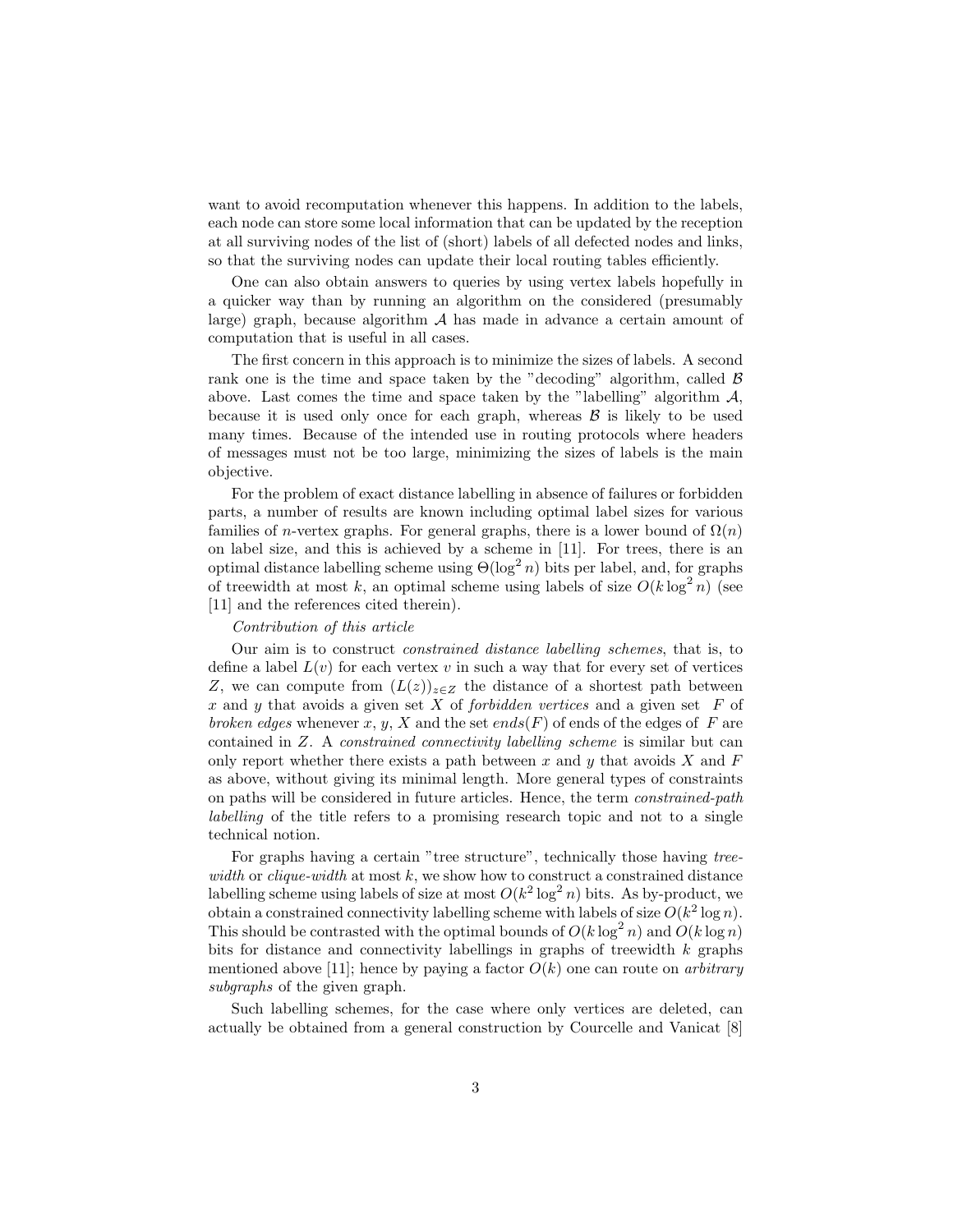that we now recall. For every graph property expressible in monadic secondorder logic and for every integer  $k$  they construct labelling schemes for graphs of tree-width and of clique-width at most k. Labels have sizes  $f(k)$ . log n but the functions f derived from the general construction are extremely large. This construction extends to optimization functions definable in monadic secondorder logic (like distance), and the sizes of labels are  $g(k)$ . log<sup>2</sup> n. In both cases the properties to check and the functions to compute can take set arguments. (Since, for each graph, each vertex label identifies a single vertex, a set of vertices can be defined without ambiguity by a set of labels.)

In the present case, the graph property  $P(x, y, X)$  stating that there exists a path between x and y with no vertex in X and the function  $F(x, y, X)$  that defines the length of a shortest such path are monadic second-order expressible, so the results of this article are applicable, but we obtain a better result by means of a direct construction avoiding logic.

We use however some basic notions from [8], in particular, the description of a graph by a term over a finite set of binary operation symbols and constants that is *balanced*, that is, has height  $O(\log n)$ , where n is the number of vertices. The construction of balanced terms describing graphs of bounded clique-width motivates the introduction of  $m$ -clique-width, a variant of clique-width that uses graphs with vertices labelled by sets of colours taken from a finite set.This notion may be of independent interest.

#### Results.

Apart from the definition of m-clique and the construction of balanced terms the contributions of this article are the following ones :

(a) We replace by  $k^2$  the large and unspecified constants depending on k that arise from the construction of [8].

(b) We give an explicit construction avoiding logic.

(c) Our construction supports edge deletions (a nonempty set  $F$  in the above description) and edge additions whereas the construction based on [8] cannot.

What about real networks ? Table 1 in [12] shows that the networks of some important major internet providers are of small tree-width, between 10 and 20, and hence dealing with graphs of small tree-width or clique-width is somehow realistic. Furthermore, by using a different technique, we can define an  $O(\log n)$ labelling scheme supporting connectivity queries in planar graphs, and in graphs defined as planar combinations of graphs of bounded clique-width (see [CGKT]). Hence some of our results extend to certain graphs that are neither planar nor of bounded clique-width.

### Key ideas.

If Z is a set of vertices of a graph G, we denote by  $G[Z]$  the subgraph of G induced by Z and by  $G_{+}[Z]$  the graph  $G[Z]$  to which we add weighted edges representing the following information : between any two vertices  $x$  and  $y$ , we set an edge with weight  $d$  if and only if  $d$  is the minimal length of a path between  $x$  and  $y$  with no intermediate vertex in  $Z$ , and at least one intermediate vertex not in Z. Such paths have length at least 2 and do not depend on whether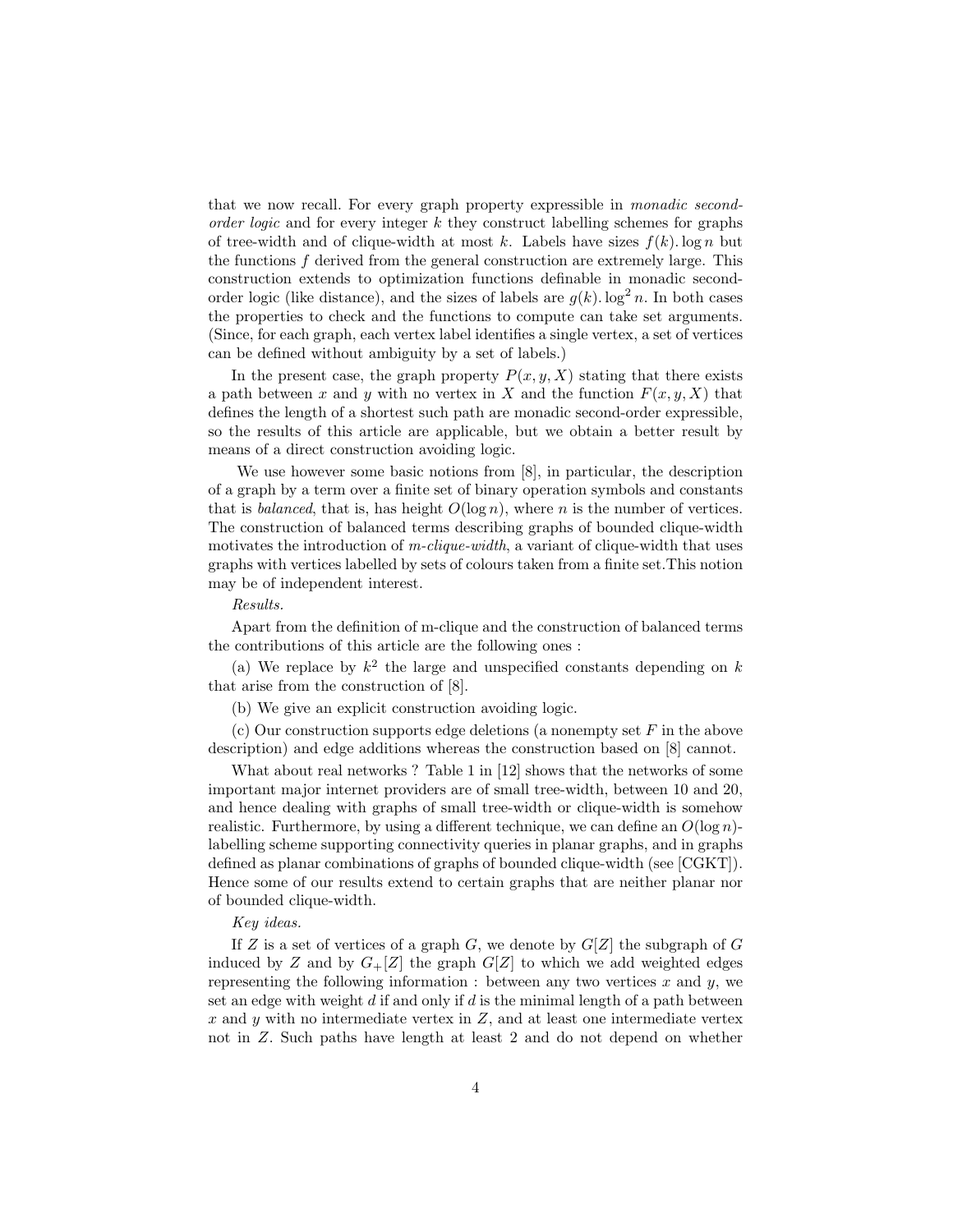x and y are adjacent. Between two vertices, one may have one edge without weight that is an edge of the graph G and another one with value at least 2 that represents a path going outside of Z. See Figure 1 of Example 2 below.

We will construct a labelling scheme making it possible to build  $G_{+}[Z]$  from the labels of the elements of any set of vertices  $Z$ . Algorithm  $\beta$  intended to report whether two given vertices  $x$  and  $y$  are linked by a path avoiding a set X of vertices and a set F of edges and how long must be such a path uses the following two steps (we assume of course that x and y are not in  $X$ ):

(1) by using the labels of the vertices in  $Z = \{x, y\} \cup X \cup ends(F)$ , it constructs the graph  $G_{+}[Z]$ ,

(2) the final answer is then easy to obtain from this graph by a classical shortest path algorithm applied to the graph  $(G_+[Z]-F)\backslash X$ .

Answer (2) may be obtained from  $G+[Z']$ , where  $Z'$  is any set containing  ${x, y}$  ∪ X ∪ends(F). It follows that after having computed  $G_+[Z']$  for a 'large' set Z' of 'sensible vertices' we can answer all queries such that  $\{x, y\} \cup X \cup$  $ends(F) \subseteq Z'$  without having to repeat step (1).

Our main result is the description of such a labelling scheme with labels of size  $O(k^2 \log^2 n)$  where k is a bound on the m-clique-width of the considered graph. Since graphs with tree-width at most  $k$  have m-clique-width  $O(k)$ , and since graphs of clique-width at most  $k$  have m-clique-width at most  $k$ , the results can be used for graphs of tree-width or clique-width at most k.

#### Summary of article.

Section 2 reviews notations. Section 3 defines clique-width, m-clique-width and balanced terms. The long proof of a theorem about balanced terms for mclique-width is done in an appendix in order not to break the main exposition. Section 4 contains the main construction. A preliminary version of this article [7] was presented at STACS 2007.

# 2 Definitions, notation and basic facts

### 2.1 Graphs

All graphs are without loops. Let  $G = (V_G, E_G) = (V, E)$  be a directed or undirected graph,  $X \subseteq V$  be a set of vertices, and  $F \subseteq E$  be a set of edges. We denote by  $G[X]$  the induced subgraph of G with vertex set X, by  $G\ X$  the graph  $G[V - X]$  and by  $G - F$  the graph  $(V, E - F)$ . We denote by  $ends(F)$ the set of end vertices of the edges in F.

An  $(X, F)$ -constrained path in G is a path in  $(G - F) \setminus X$  i.e., a path (a directed path if G is directed) that does not use the edges of  $F$  and with no (end or intermediate) vertex in  $X$ . We call it  $X$ -constrained if  $F$  is empty. In both cases we deal with a *constrained path problem*. We denote by  $d_G(x, y, X, F)$ the length of a shortest  $(X, F)$ -constrained path from x to y, that is directed or undirected depending on the type G.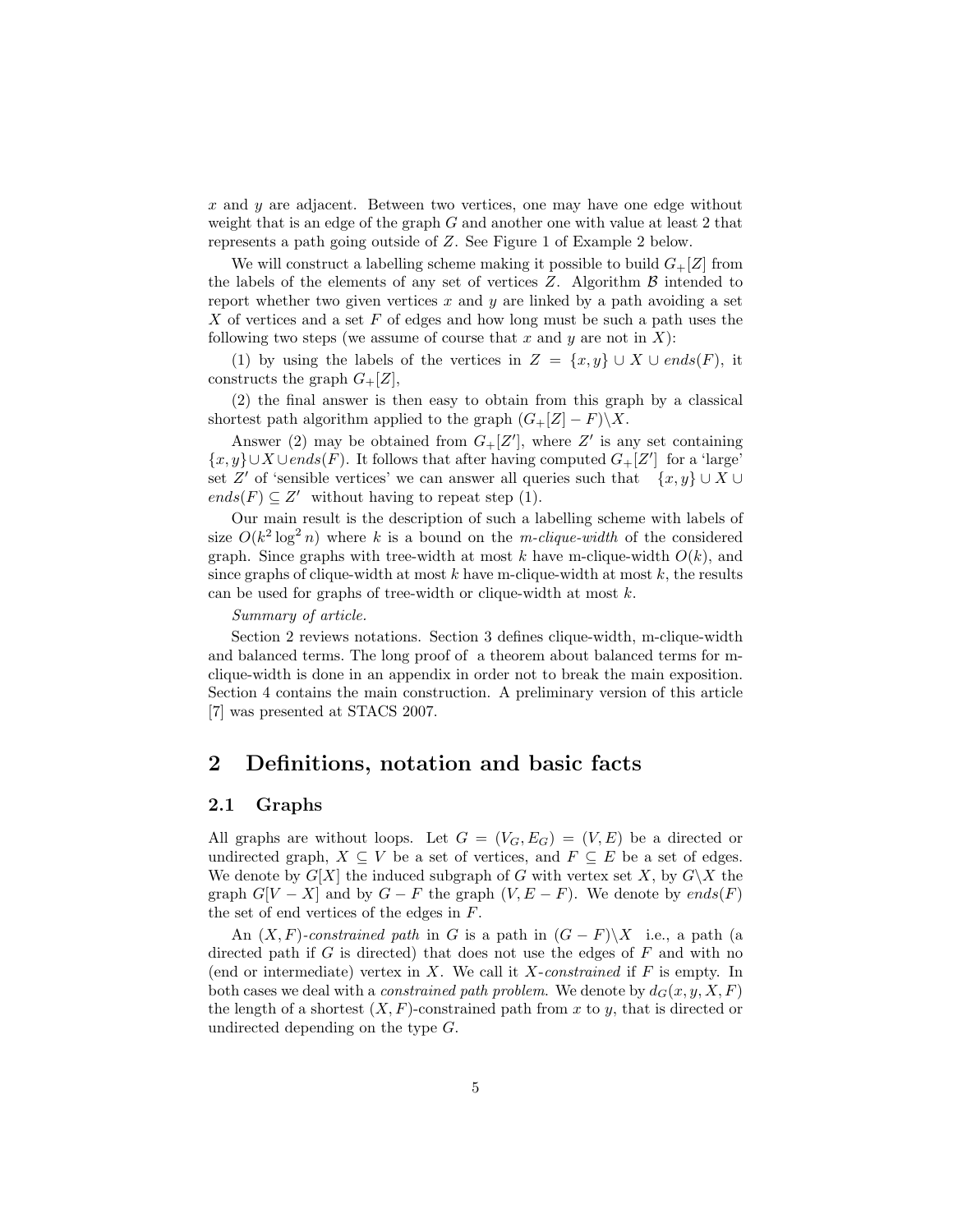Figure 1: A graph G and the graph  $G_{+}[\{a, b, c, d\}].$ 

If  $Z \subseteq V$  we denote by  $G_{+}[Z]$  the graph consisting of  $G[Z]$  to which we add weighted edges as follows. If G is undirected (directed), if x and  $y \neq x$  belong to  $Z$ , we define an undirected (directed) edge with weight  $d$  between  $x$  and  $y$ (from x to y) if and only if d is the minimal length of a path in  $G$  between x and y (from x to y) with no intermediate vertex in  $Z$ , and at least one intermediate vertex not in Z. We take 1 as weight of an edge of  $G[Z]$ .

**Lemma 1**: For every graph G, if  $Z \subseteq V_G$ ,  $F \subseteq E_G$ ,  $X \cup ends(F) \subseteq Z$  and  $x, y \in Z - X$ , the length of a shortest  $(X, F)$ -constrained path in G between x and y (or from x to y) is the minimal weight of a path between them in  $(G_{+}[Z] - F)\X$  where the weight of a path is the sum of weights of its edges. It can be determined in time  $O(|Z - X|^2)$ .

**Example 2**: Figure 1 shows a graph G and the graph  $G_{+}[Z]$  for  $Z =$  ${a, b, c, d}$ . From  $G_{+}[Z]$  one obtains that :

 $d_G(a,d,X,F)=2\text{ if }\ F=\varnothing\ \text{ and }\ X=\{c\}\text{ or, if }F=\varnothing\ \text{ and }X=\{b\}\ ,$ 

 $d_G(a, d, X, F) = 3$  if  $X = \{c\}$  and  $F = \{ab\},\$ 

 $d_G(a, d, X, F) = \infty$  if  $X = \{b, c\}$ .

The graph  $G_{+}[Z]$  contains information about separators of G since there is no edge between  $x, y$  in  $G_{+}[X \cup \{x, y\}]$  if and only if X separates x and  $y$  in  $G$ . Our problem comprizes that of constructing a compact distributed representation of all separators of all pairs of vertices. We will do more because our labelling scheme will give lengths of shortest X-constrained paths, and not only their existence.

# 2.2 Terms

For a finite set  $C$  of constants and a finite set  $F$  of function symbols, each given with a fixed arity, we let  $T(F, C)$  be the set of finite terms over these two sets that are well-formed with respect to arities. Terms will also be handled as labelled trees in the usual way.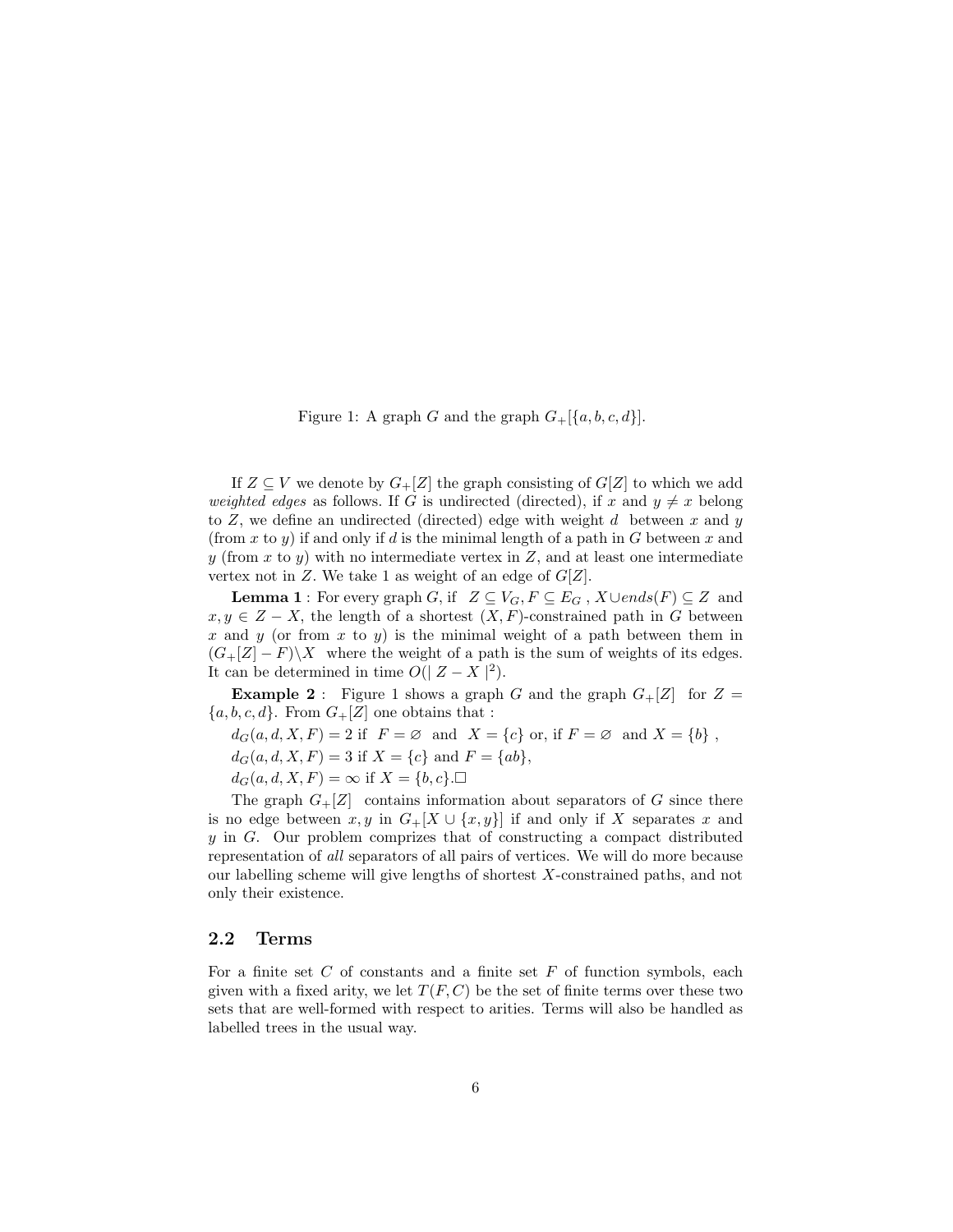The size  $|t|$  of a term t is the number of occurrences of symbols from  $C \cup F$ . Its height  $ht(t)$  is 1 for a constant and  $1+\max\{ht(t_1),...,ht(t_k)\}\$  for  $t = f(t_1,...,t_k)$ .

We denote by  $t \downarrow u$  the subterm of t starting from a *position* u, i.e. an occurrence of some symbol in  $F \cup C$ . Consider for an example the term  $t =$  $f(g(a, b), g(a, b))$ . If u is any one of the two occurrences of g in this term, then  $t \downarrow u = g(a, b)$ . The same term  $g(a, b)$  corresponds to two different concrete subtrees of the syntactic tree of t.

If a is a real number, we say that a term t is a-balanced if  $ht(t) \leq a$ .  $\log(|t|+1)$ . This definition is meaningful even if t has size 1. (All logarithms are in base 2.) We now explain how balanced terms of height  $O(\log n)$  can denote *n*-vertex graphs.

# 3 Balanced terms denoting graphs, clique-width and m-clique-width.

## 3.1 Clique-width and m-clique-width.

Let L be a finite set of colours. A *coloured graph* is a triple  $G = (V_G, E_G, \gamma_G)$ consisting of a graph  $(V_G, E_G)$  and a mapping  $\gamma_G$  associating with each x in  $V_G$  a colour in L. A multicoloured graph is a triple  $G = (V_G, E_G, \delta_G)$  where  $\delta_G$  associates with each x in  $V_G$  a (possibly empty) subset of L. In both cases, adjacent vertices may have some colours in common. As set  $L$  of colours, we will frequently use  $[k]$  defined as  $\{1, ..., k\}$ .

# Definition 3 : Clique-width

The notion of *clique-width* defined and studied in [6] is based on definitions of coloured graphs by means of the following operations : for  $a \in L$  we let  $c_{a}$  be a constant (a nullary operation) denoting the graph with a single vertex with colour a. The unique binary operation is disjoint union, denoted by  $\oplus$ . It defines  $G \oplus H$  as the union of G and an isomorphic copy of H disjoint with G.

The other operations are unary :  $add_{a,b}$  adds undirected edges and  $recol_{a\rightarrow b}$ modifies colours. For  $a, b$  in  $L$ ,  $a \neq b$ :

 $add_{a,b}(G) = G'$  where  $V_{G'} = V_G$ ,  $\gamma_{G'} = \gamma_G$  and  $E_{G'} = E_G \cup \{\{v,w\} : \gamma_G(v) =$  $a, \gamma_G(w) = b$ .

 $recol_{a\rightarrow b}(G) = G'$  where  $V_{G'} = V_G$ ,  $E_{G'} = E_G$  and  $\gamma_{G'}$  is defined as follows:  $\gamma_{G'}(w) = \text{if} \quad \gamma_G(w) = a \quad \text{then} \quad b \quad \text{else} \quad \gamma_G(w).$ 

For defining directed graphs we use, instead of  $add_{a,b}$ , the operation  $\overrightarrow{add_{a,b}}$ :  $\overrightarrow{add_{a,b}}(G) = G'$  where  $V_{G'} = V_G$ ,  $\gamma_{G'} = \gamma_G$ ,  $E_{G'} = E_G \cup \{(v,w) : \gamma_G(v) =$  $a, \gamma_G(w) = b$ .

We let  $F_L$  be the set of operations consisting of  $\oplus$ ,  $add_{a,b}$ ,  $recol_{a\rightarrow b}$ ,  $c_a$  for all  $a, b \in L$  and  $a \neq b$ . If we are to define directed graphs, we replace  $add_{a,b}$  by  $\overrightarrow{add_a,b}$ . We let  $T(F_L)$  be the set of terms over  $F_L$ , called *clique-width terms*. Each of them denotes a coloured graph. Every coloured graph  $G$  has a corresponding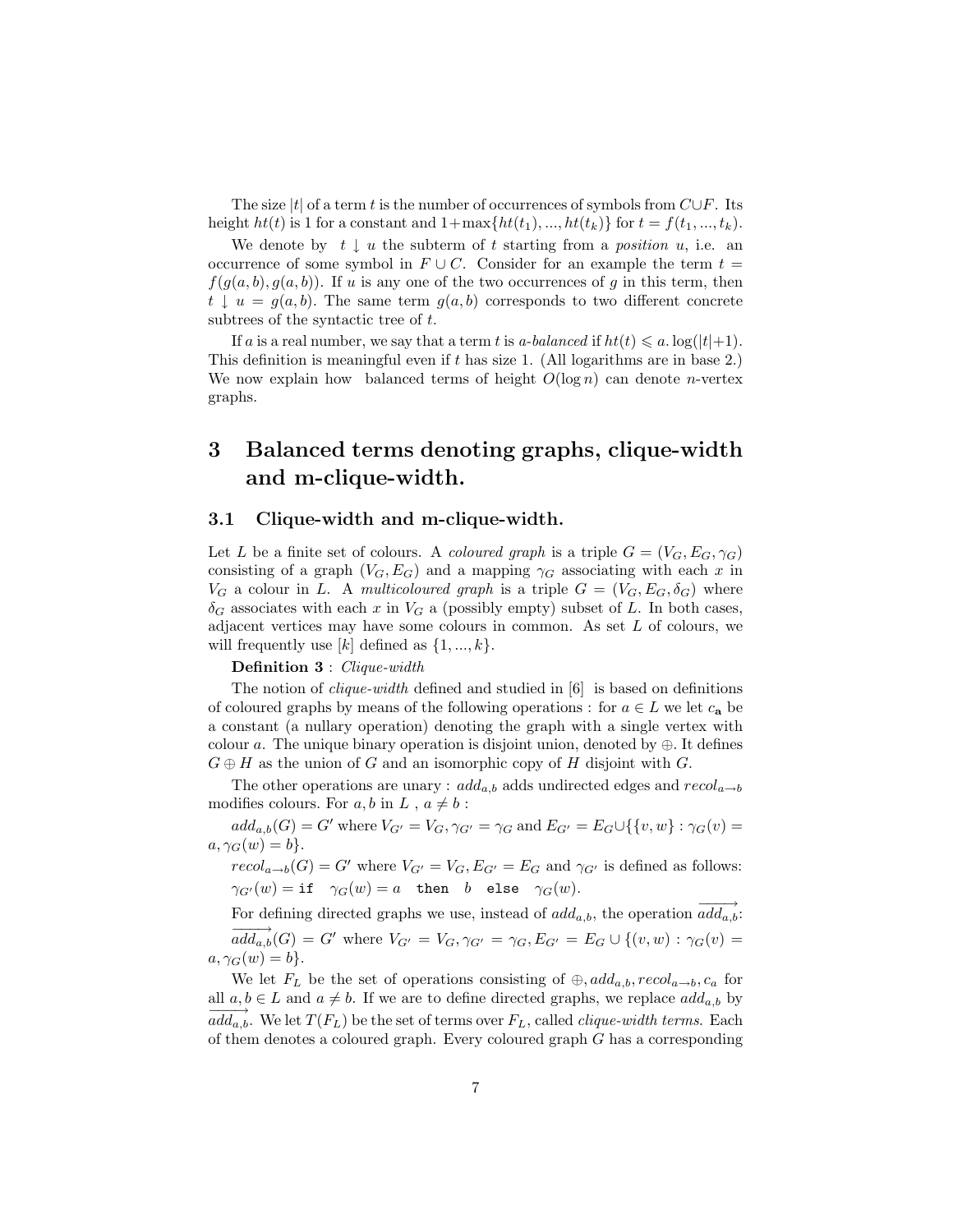term in  $T(F_L)$  for some L, and its clique-width  $cwd(G)$  is the minimal cardinality of an L such that G is the value of some term in  $T(F_L)$ . It can be seen that  $cwd(G) \leq |V_G|$ . The clique-width of a graph G (without colours) is defined as that of G with all its vertices coloured by the same colour. The width of a clique-width term t is  $|L|$ , where L is the set of colours that occur in a constant or a unary operation of  $L$ . A cwd-term denoting  $G$  is *optimal* if its width is  $\mathit{cwd}(G)$ .

The notion of clique-width has proven useful for defining fixed-parameter tractable algorithms (see Courcelle et al. [2]) and labelling schemes (Courcelle and Vanicat [8] ). The construction of compact labelling schemes needs that graphs are defined by balanced terms. It is proved in [8] that every graph of clique-width k can be defined by an  $f(k)$ -balanced term using  $g(k)$  colours for fixed (but large and unspecified) functions  $f$  and  $g$ . The variant of clique-width defined below improves dramatically this situation, as shown by Theorem 9.

#### Definition 4 : m-clique-width

Multicoloured graphs are constructed with the following constants and binary operations, called the *m-clique-width operations*. (Slightly different operations based on colourings with several colours as defined in [6]).

For  $A \subseteq L$  we let  $c_A$  be a constant denoting the graph with a single vertex and set A of colours for this vertex.

We now define binary operations. For every binary relation  $R \subseteq L \times L$ , for every mappings  $g, h : L \longrightarrow \mathcal{P}(L)$  ( $\mathcal{P}(L)$  is the powerset of L) and for multicoloured undirected graphs G and H, we define  $K = G \otimes_{R,g,h} H$  if G and H are disjoint (if they are not, we replace  $G$  or  $H$  by an isomorphic copy disjoint from the other) by letting

$$
V_K = V_G \cup V_H
$$
  
\n
$$
E_K = E_G \cup E_H \cup \{\{v, w\} : v \in V_G, w \in V_H, R \cap (\delta_G(v) \times \delta_H(w)) \neq \emptyset\}
$$
  
\n
$$
\delta_K(x) = (g \circ \delta_G)(x) = \{a : a \in g(b), b \in \delta_G(x)\} \text{ if } x \in V_G
$$
  
\n
$$
\delta_K(x) = (h \circ \delta_H)(x) \text{ if } x \in V_H
$$

The graph  $G \otimes_{R,q,h} H$  is well-defined only up to isomorphism since we may need to replace  $G$  or  $H$  by an (arbitrary) isomorphic copy disjoint from the other graph.

We denote by  $\varnothing$  the empty graph. The mapping  $G \longmapsto G \otimes_{\varnothing, g, \varnothing} \varnothing$  (or  $G \longmapsto$  $G \otimes_{R,g,h} \varnothing$  for any R and h) is a recolouring based on g. However, recolourings need not be introduced as unary operations because they can be combined with the constants and with the binary operations. One can also eliminate  $\varnothing$  from terms defining graphs, although ∅ may be useful at intermediate stages in some constructions.

For defining directed graphs, instead of subsets  $R$  of  $L \times L$ , we take subsets R of  $L \times L \times \{+, -\}$ , and in the definition of  $K = G \otimes_{R,g,h} H$  we only modify  $E_K$  as follows :

$$
E_K = E_G \cup E_H \cup \{(v, w) : v \in V_G, w \in V_H, R \cap (\delta_G(v) \times \delta_H(w) \times \{+\}) \neq \varnothing\}
$$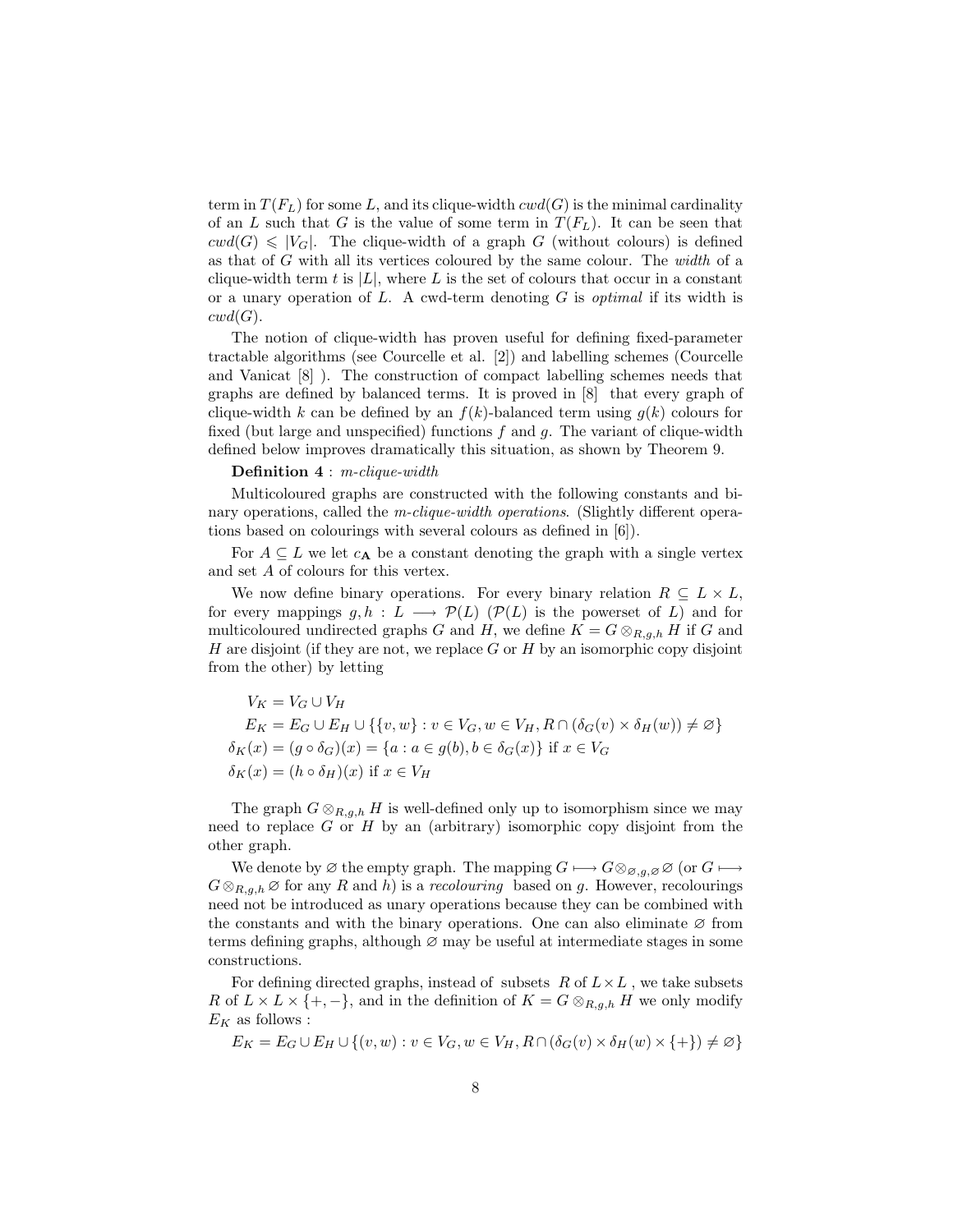$\bigcup \{(w, v) : v \in V_G, w \in V_H, R \cap (\delta_G(v) \times \delta_H(w) \times \{-\}) \neq \varnothing\}.$ 

The *width* of a term is the number of colours used in this term. Every directed or undirected graph  $G$  is defined by some term, and the m-clique-width of G is the minimum width of an m-clique-width term that defines this graph. This number, denoted by  $mcwd(G)$ , is at most  $cwd(G)$  as we will see. An mclique-width term denoting G is *optimal* if its width is  $mcvd(G)$ . An example of m-cwd term is given in Example 8 below.

Clique-width, m-clique-width and the operations defining them can be compared as follows : the operations defining clique-width are simpler than those defining m-clique-width. The latter operations can be expressed as compositions of the former ones, and the corresponding terms are smaller : they have size  $2n - 1$  where n is the number of vertices. Those using the operations for clique-width have sizes  $O(n)$  where the constant depends on k.

There is another difference between the two sets of operations. The operation  $add_{a,b}(G)$  adds edges to the argument graph G, whereas the operation  $\otimes_{R,a,b}$ adds edges between the two disjoint graphs that are its arguments (as in the operations defined by Wanke [15]).

The same classes of graphs have bounded clique-width and bounded mclique-width (see Proposition 5) and Theorem 9 below motivates the introduction of m-clique-width.

To make notation precise, for a finite set  $L$  of colours, we let  $F_L$  be the set of all binary operations  $\otimes_{R,g,h}$  with  $R \subseteq L \times L$  or  $R \subseteq L \times L \times \{+,-\},$ and  $g, h: L \longrightarrow \mathcal{P}(L)$ , and  $C_L$  be the set of constants  $\{c_{\mathbf{A}}: A \subseteq L\}$ . Every term t in  $T(F_L, C_L)$  denotes a multicoloured graph  $val(t)$  with colours in L, and every multicoloured graph  $G$  with colours in  $L_0$  is the value of such a term  $t$  in  $T(F_L, C_L)$  for large enough L containing  $L_0$ .

If  $G$  is undirected its m-clique-width is the same as that of the directed graph with directed opposite edges between any two adjacent vertices.

We do not redefine the well-known *tree-width* of a graph  $G$  (denoted by  $twd(G)$ : see Bodlaender [1] for a thorough survey. We use it only in the following proposition for the purpose of comparison with m-clique-width.

**Proposition 5** : For every graph  $G$  we have :

 $mcwd(G) \leqslant cwd(G) \leqslant 2^{mcwd(G)+1}-1.$ 

If G is undirected  $mcwd(G) \leq twd(G) + 3$ . If G directed  $mcwd(G) \leq$  $2twd(G) + 4.$ 

**Proof sketch**: For proving  $mcwd(G) \leqslant cwd(G) \leqslant 2^{mcwd(G)+1} - 1$ , one can use constructions similar to those proving Proposition 5.4 and Theorem 5.5 in [6]. The proof that  $mcvd(G) \leq wd(G) + 3$  for G undirected is essentially the one of Theorem 5.5 of [6]. For proving that  $\text{cwd}(G) \leq 2^{\text{twd}(G)+1} + 1$ , graphs of tree-width  $k$  are constructed with operations defining m-clique-width that use colours in  $\{0, 1, ..., k, *, \$ , which gives  $twd(G) + 3$ . For directed graphs of treewidth k the set of colours is  $\{0, 1, ..., k, 1', ..., k', *, \$, \$'\}$  which gives  $2.twd(G) + 4$ .  $\Box$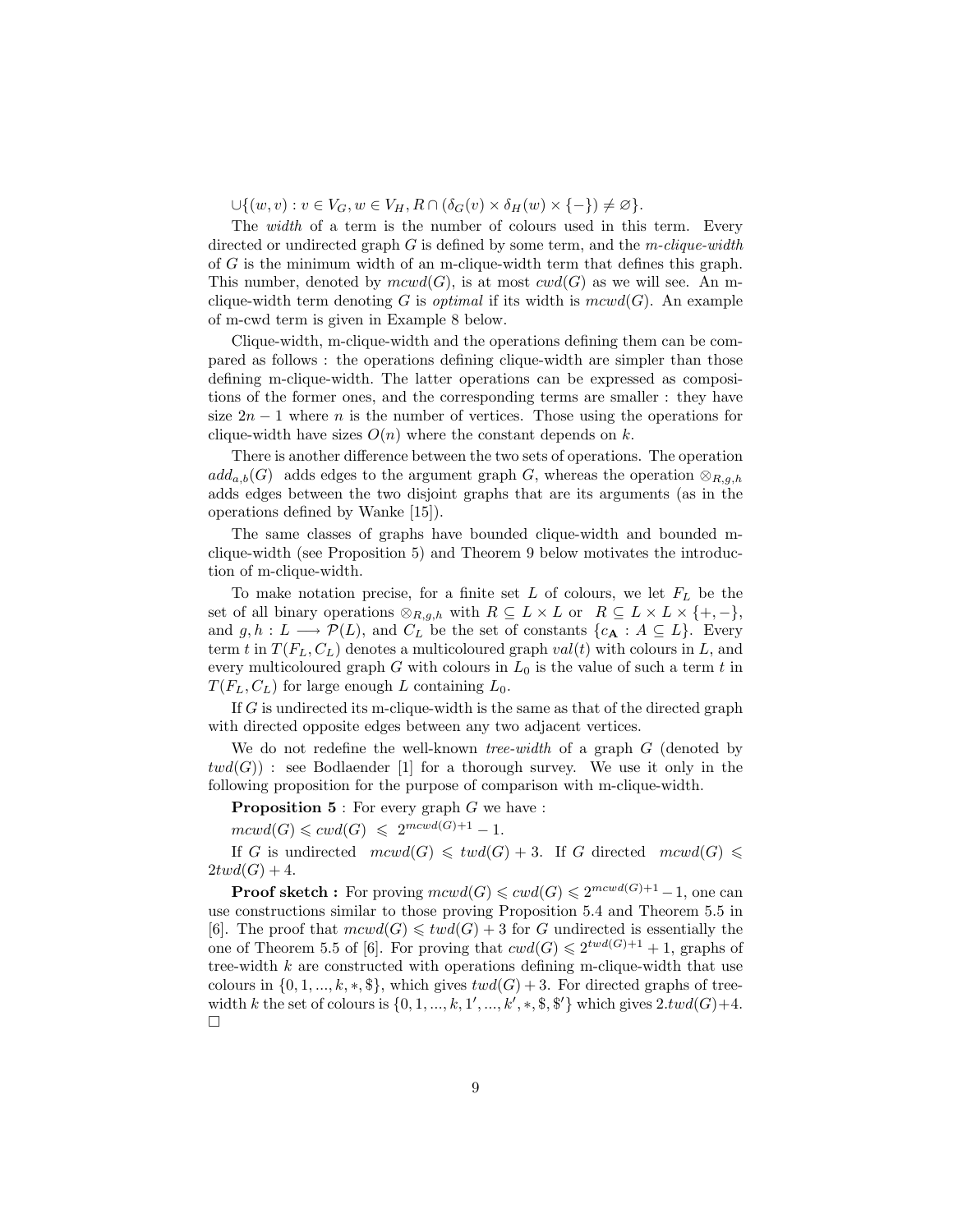**Remark 6**: For proving that  $mcwd(G) \leq cvd(G)$ , we transform a cwd–term t defining G into an equivalent mcwd–term t' such that  $ht(t') \leq$ ht(t). For proving that  $cwd(G) \leq 2^{mcwd(G)+1} - 1$ , we transform an mcwd-term t defining G of width k into an equivalent cwd–term t' of width at most  $2^{k+1}-1$ such that  $ht(t') \leq f(k) \cdot ht(t)$  for some fixed function f. For proving that  $mcwd(G) \leq twd(G) + 3$  for G undirected, we transform a tree-decomposition T of G of width k based on a tree of degree at most 3 into an  $mcwd$ -term t' of width at most  $k+3$  such that  $ht(t') \leq g(k)$ .  $Diam(T)$  for some fixed function g, where  $Diam(T)$  is the diameter of the tree of T.

It follows, and this is important for us, that if the given term  $t$  or treedecomposition  $T$  is a-balanced, then the obtained term  $t'$  is b-balanced for some  $b.\Box$ 

Our main theorem will be shown for graphs of bounded m-clique-width. By Proposition 5 and the above remark, it holds for graphs of bounded tree-width and clique-width. The construction of a labelling scheme for graphs of bounded tree-width is detailed in [7].

# Definition 7 : Specification of concrete graphs

Terms in  $T(F_L, C_L)$  define graphs up to isomorphisms. For defining concrete graphs, it will be convenient to use constants  $c_{\mathbf{A}}(u)$  instead of  $c_{\mathbf{A}}$ . In such a constant,  $u$  is the vertex defined by this constant. We still denote by  $C_L$  the set of such constants. With this assumption, if a graph  $G$  is the value of a term t, then each vertex is defined by a constant  $c_{\mathbf{A}}(u)$  having a unique occurrence in  $t$ , and since no constant denotes the empty graph, each leaf of  $t$  (considered as a tree) corresponds to such a constant and defines a vertex. We let h denote the bijection of the set of leaves of t onto the vertex set of  $G$ . For a node  $u$  of  $t$ ,  $val(t \downarrow u)$  is the induced subgraph of G whose vertex set is the image under h of the set of leaves of t that are below u. The colours of vertices in  $val(t \downarrow u)$  may not be the same as in G, because of the recolourings that can be performed in  $t$  "above  $u$ ".

**Example 8.** Let  $L = \begin{bmatrix} 3 \end{bmatrix}$  and t be the term

$$
\otimes_D(\otimes_B[\otimes_A(c_{\mathbf{1}}(u),c_{\mathbf{1}}(v)),\otimes_A(c_{\mathbf{1}}(w),c_{\mathbf{1}}(x))],\otimes_C(c_{\mathbf{2}}(y),c_{\mathbf{12}}(z))))
$$

where  $A = (\{(1, 1), (1, 2)\}, \{1 \mapsto 2, 2 \mapsto 1\}, \{1 \mapsto 3\})$ , which means :  $A = (R, g, h)$  with  $R = \{(1, 1), (1, 2)\}\,$ ,  $g(1) = \{2\}, g(2) = \{1\}, g(3) = \emptyset,$  $h(1) = \{3\}, h(2) = h(3) = \emptyset$ , and similarly :  $B = (\{(3, 2), (2, 1), (1, 2)\}, \{2 \mapsto 1\}, \{3 \mapsto \{1, 3\}\}),$  $C = (\{(2, 1)\}, \{2 \mapsto 3\}, \{2 \mapsto 3\}),$  $D = (\{(1, 3), (3, 3)\}, \{1 \mapsto 1\}, \{3 \mapsto 2\}).$ 

The graph  $val(t)$  defined by this term is the cycle  $u_1-v-w-x_1-y_2-z_2-u_1$ with additional edges between  $u$  and  $y$ , and between  $x$  and  $z$ . The subscripts 1 and 2 indicate the colours of the vertices.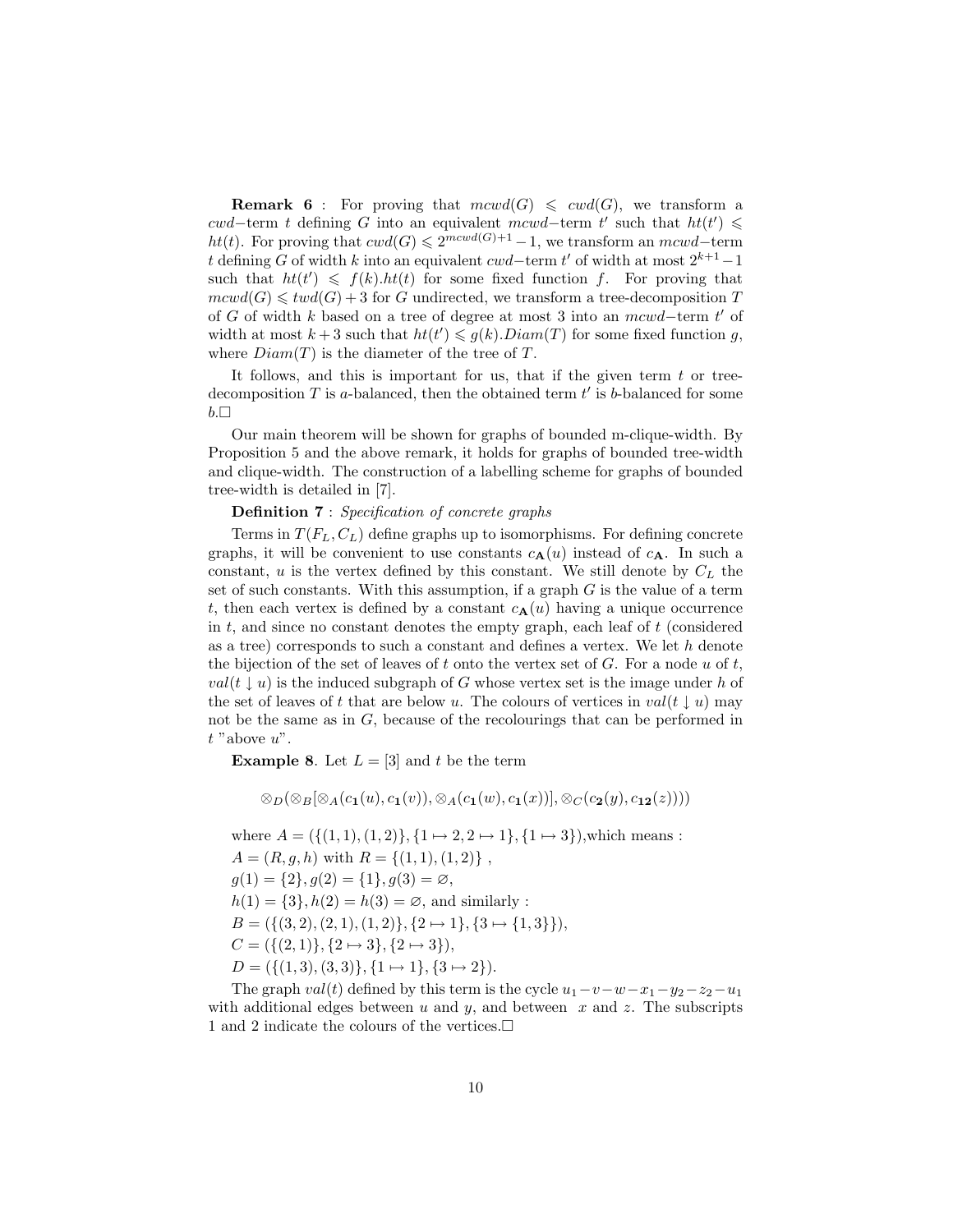## 3.2 The balancing theorem for m-cwd terms

The long proof of the following theorem is in the appendix.

Theorem 9. Every undirected (resp. directed) graph of clique-width or m-clique-width k with n vertices  $(n > 1)$  is the value of an m-cwd term t of width at most 2k (resp. 3k) and of height at most  $3.(\log(n-1)+1)$ . The time taken to build t from a given term s of width k is  $O(n \log n)$ , where n is the size of s.

Since the size of an mcwd-term t that defines a graph with n vertices is  $2n-1$ , this theorem defines 3-balanced terms. It proof constructs a 3-balanced m-cwd term from a cwd- or an m-cwd-term. A balanced m-cwd term can be converted into an equivalent balanced cwd-term at the cost of an exponential increase of the number of colours (see Remark 36 in Appendix). Such an increase would affect significantly the sizes of labels to be constructed. This is why we will base our constructions on m-cwd terms.

A similar result for tree-decompositions has been obtained by Bodlaender [1]. Courcelle and Kanté [5] give a general framework for establishing such results.

# 4 Constructions of labelling schemes

We first give constructions for undirected graphs. The extension to directed graphs is straightforward.

# 4.1 Adjacency labelling for m-clique-width bounded graphs

Definition 10 : An adjacency labelling.

Without loss of generality, we let  $L = [k]$ . We let G be a graph that is the value of a term t in  $T(F_L, C_L)$  with constants of the form  $c_{\mathbf{A}}(x)$  indicating the vertices they define. From now on by using Definition 7, we identify the leaves of  $t$  to the corresponding vertices of  $G$ . We assume that the  $n$  vertices are numbered from 0 to  $n-1$  in an arbitrary (random) way. (Our construction will not use a particular numbering). For a vertex x of G, we let  $Path(x)$  be the path  $(u_m, u_{m-1}, ..., u_0)$  from leaf  $x = u_m$  of t to the root  $u_0$ . We have  $m + 1 \leq h(t)$ .

We now describe an *adjacency labelling*  $I(x)$ , *i.e.* a labelling encoding x and intended to indicate whether vertices given by their labels are adjacent. We define

$$
I(x) = (x, k, L_m, e_{m-1}, D_{m-1}, L_{m-1}, e_{m-2}, D_{m-2}, ..., e_0, D_0, L_0)
$$

where : (1)  $L_m = A$  and  $c_{\mathbf{A}}(x)$  is the constant at leaf x in t,

(2) for each  $i = 0, ..., m, L_i$  is the set of colours of the vertex x in the graph  $val(t \downarrow u_i),$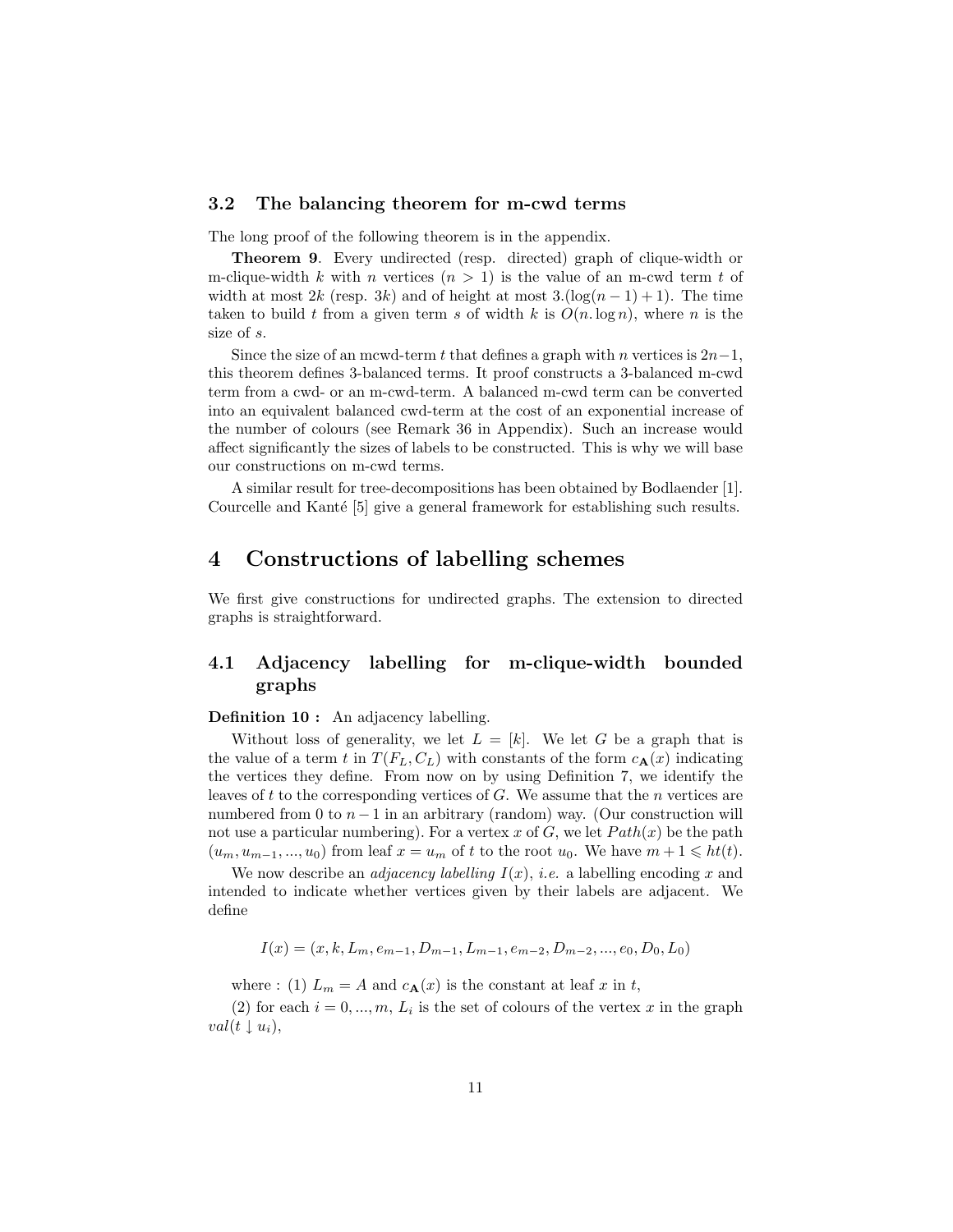(3) for each  $i = 0, ..., m - 1$ , if  $\otimes_{R,g,h}$  is the operation that occurs at node  $u_i$ , then :

(3.1)  $e_i = 1$  if  $u_{i+1}$  is the left son of  $u_i$  and  $D_i$  is the set of colours j' such that  $(j, j') \in R$  for some j in  $L_{i+1}$ 

(3.2)  $e_i = 2$  if  $u_{i+1}$  is the right son of  $u_i$  and  $D_i$  is the set of colours j' such that  $(j', j) \in R$  for some j in  $L_{i+1}$ .

Let us be very concrete. A label  $I(x)$  can be encoded as a word of length  $\lceil \log n \rceil + \lceil \log k \rceil + (2k + 1) \cdot m + 2$  over the alphabet  $\{0, 1, \# \}$ :

 $\binom{bin(x)\# bin(k)\#[L_m]e'_{m-1}[D_{m-1}][L_{m-1}]e'_{m-2}[D_{m-2}]\dots e'_{0}[D_0][L_0]}$ 

where  $bin(x)$  denotes the binary writing of an integer x (or of the index number of a vertex x), [L] is the bit sequence of length k that represents in the obvious way a subset L of  $\{1, ..., k\}$ , and  $e'_i = e_i - 1$  for each i. The decoding algorithm must know  $k$  in order to analyse correctly the sequence  $[L_m]e'_{m-1}[D_{m-1}]\dots e'_{0}[D_0][L_0].$  This word can be encoded on  $\{0,1\}$  by a twice longer sequence.

We obtain thus a bit sequence of length  $O(k.m + \log n)$  computable from t in time  $O(k^2.h t(t))$ . Computing the entire labelling takes time  $O(k^2.n.h t(t))$ . For a balanced term t, we get labels of length  $O(k \log n)$  and the global computation time is  $O(k^2.n.\log n)$ .

**Lemma 11.** One can determine in time  $O(k.h t(t) + \log n)$  whether two vertices x and y are adjacent in G from the sequences  $I(x)$  and  $I(y)$ .

**Proof.** From the integers  $e_{m-1},...,e_0,e'_{m'-1},...,e'_0$  in the sequences

$$
I(x) = (L_m, e_{m-1}, D_{m-1}, L_{m-1}, e_{m-2}, D_{m-2}, ..., e_0, D_0, L_0)
$$
  

$$
I(y) = (L'_{m'}, e'_{m'-1}, D'_{m'-1}, L'_{m'-1}, ..., e'_0, D'_0, L'_0)
$$

one can determine the position i in  $Path(x)$  and  $Path(y)$  of the least common ancestor  $u_i$  of x and y. Without loss of generality we assume that x is below (or equal to) the left son of  $u_i$ . Then x and y are adjacent in G if and only if  $D_i \cap L'_{i+1} \neq \emptyset$ . This is equivalent to  $D'_i \cap L_{i+1} \neq \emptyset$ .

**Proposition 12.** From  $(I(x))_{x\in\mathbb{Z}}$  for a set  $\mathbb{Z}\subseteq V$ , one can determine the graph  $G[Z]$  in time  $O(|Z|^2.(k.h t(t) + \log n))$ , or  $O(|Z|^2.k. \log n)$  if t is balanced, i.e. has height  $O(\log n)$ .

We have thus defined an *implicit representation* in the sense of Kannan et al. [14] for graphs of mcwd at most k, using labels of size  $O(k \log n)$ , with the help of Theorem 9.

# 4.2 Construction of a distance labelling for constrained paths

We recall that we denote by  $G_{+}[Z]$  the induced subgraph  $G[Z]$  augmented with directed or undirected edges (according to the case) that have an integer value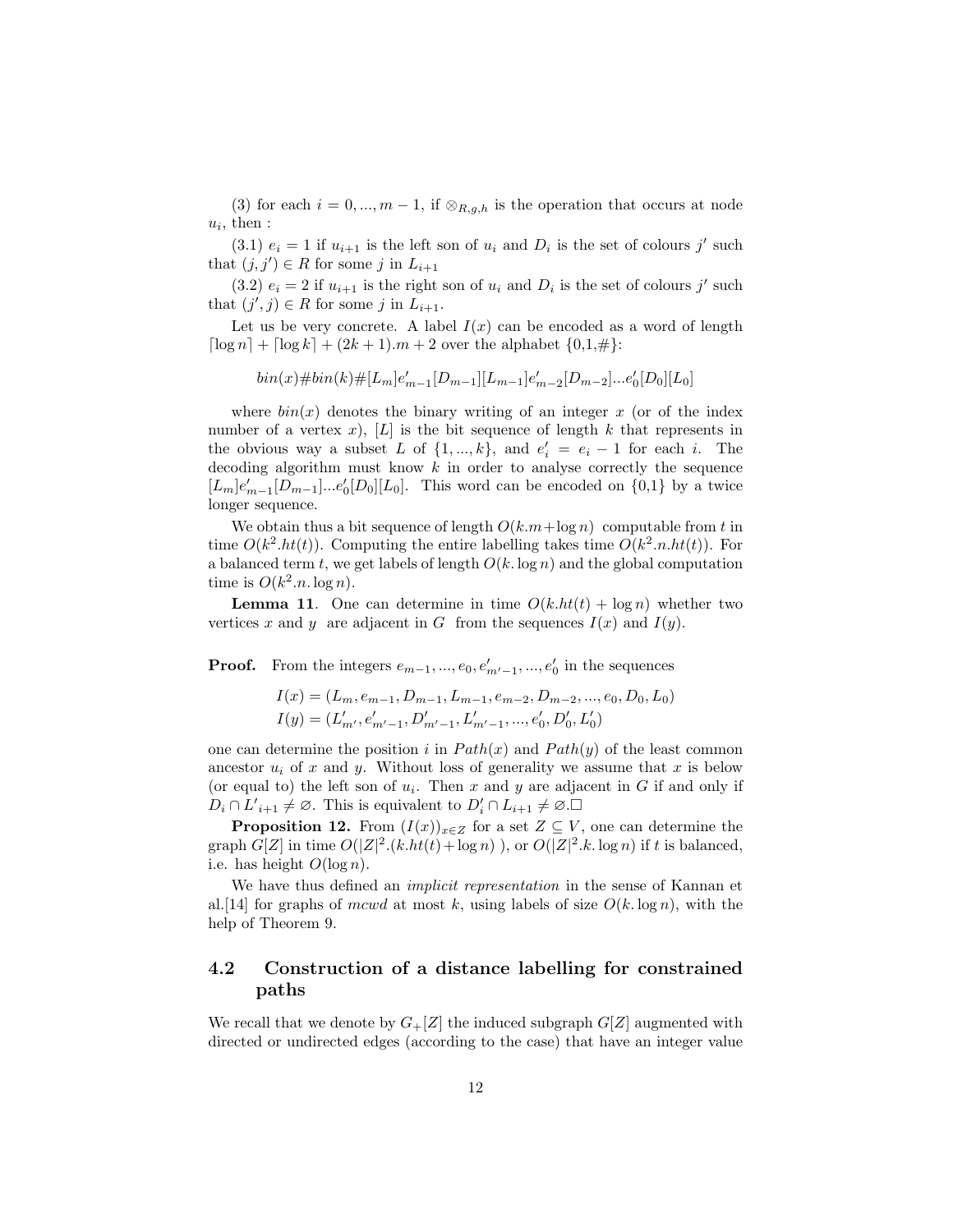at least 2 indicating the length of a shortest path between two vertices with no intermediate vertex in  $Z$  and at least one not in  $Z$ . We show how to enrich  $I(x)$  in order to be able to construct  $G+[Z]$  from the labels of Z. The main construction of this article establishes the following proposition:

**Proposition 13 :** For every  $k$ , for every directed or undirected graph  $G = (V, E)$  defined by a term t in  $T(F_{[k]}, C_{[k]})$ , one can build a labelling J such that, from the labels  $J(x)$  of the vertices x in Z where  $Z \subseteq V$ , one can determine  $G_{+}[Z]$  in time  $O(k^3 \cdot |Z|^2 \cdot ht(t))$ . The labels have size  $O(k^2 \cdot \log^2 n)$ .

Here is the idea. From  $(I(x))_{x\in Z}$  for any  $Z\subseteq V$ , one can reconstruct  $G[Z]$ , but for determining the graph  $G_{+}[Z]$  we need to know about paths going out of Z, in particular, we need to know the lengths of shortest such paths.

As in Section 4.1, we assume the graph G defined as the value of a term t in  $T(F_{[k]}, C_{[k]})$ . If u is a node of a path  $Path(x)$  for some x in Z, and w is a son of u not on  $Path(y)$  for any y in Z, then we will extract from the label of x the lengths of at most  $k^2$  shortest paths running through the subgraph of G induced on the leaves of t below  $w$  (such leaves are not in  $Z$ ). These values are precomputed and stored in a matrix of integers  $MIN(w)$  inserted at the position corresponding to u in the label  $J(x)$ . The matrices of lengths of paths in the graphs  $val(t \mid w)$  for all nodes w of t will be computed bottom-up by means of a rule of the form

$$
MIN(u) = F(MIN(u1), MIN(u2), (R, g, h))
$$

where  $u_1$  and  $u_2$  are the two sons of u and  $\otimes_{R,q,h}$  is the operation at node  $\boldsymbol{u}.$ 

We introduce an important notion and state some lemmas.

Definition 14 Graph representations of m-clique-width terms.

With every term t in  $T(F_{[k]}, C_{[k]})$ , we associate a graph denoted by  $Rep(t)$ called its graph representation. This graph is, roughly, the syntactic tree of t augmented with directed and undirected edges in such a way that the paths in the graph  $val(t)$  can be described as paths of  $Rep(t)$  obeying certains constraints on edge directions. We recall that we consider terms  $t$  defining undirected graphs  $val(t)$ . The extension to directed graphs will be easy.

The vertices of  $Rep(t)$  are the leaves of t and the pairs  $(u, i)$  for nodes u of t and colours  $i \in [k]$  that colour at least one vertex in val $(t \mid u)$ . This graph has edges of two types: vertical directed and horizontal undirected edges.

The horizontal edges link  $(u_1, i)$  and  $(u_2, j)$  whenever  $u_1, u_2$  are respectively the left and right sons of a node  $u$  that is an occurrence of an operation  $\otimes_{R,g,h}$  such that  $(i,j) \in R$ .

The vertical edges are of three types :

- 1.  $u \longrightarrow (u, i)$  for u a leaf with associated constant  $c_{\mathbf{A}}(u)$  and each  $i \in A$ .
- 2.  $(u_1, i) \longrightarrow (u, j)$  whenever  $u_1$  is the left son of a node u that is an occurrence of  $\otimes_{R,g,h}$  and  $j \in g(i)$ .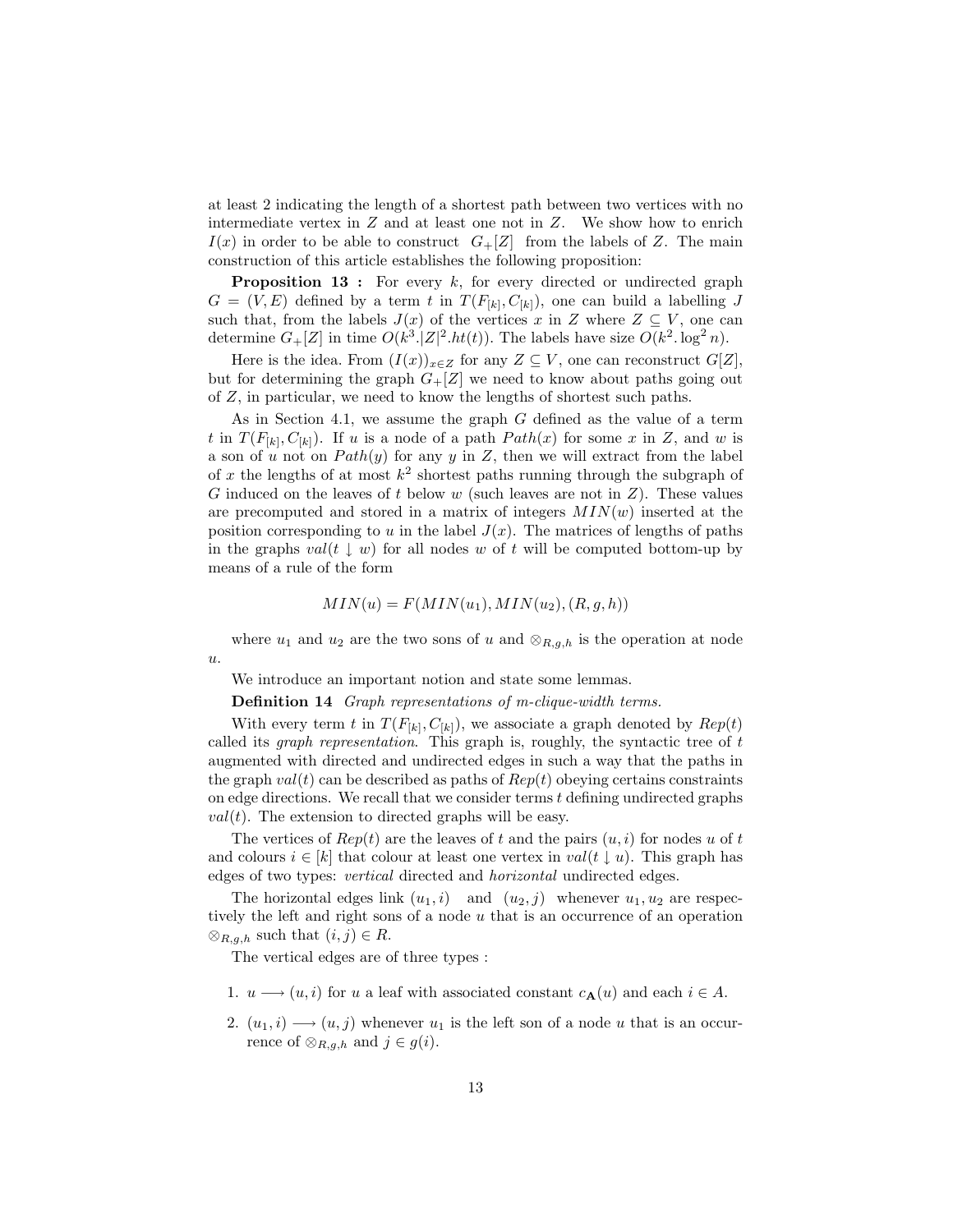Figure 2: A graph  $Rep(t)$ 

3.  $(u_2, i) \longrightarrow (u, j)$  whenever  $u_2$  is the right son of a node u that is an occurrence of  $\otimes_{R,g,h}$  and  $j \in h(i)$ .

Figure 2 shows t and the graph  $Rep(t)$  for the term t of Example 8. On this figure, we denote the constant  $c_1(u)$  by  $1(u)$  and similarly for the others. The relation R of the operation  $\otimes_A = \otimes_{R,g,h}$  contains the pair (1,2). This pair yields no horizontal edge in Figure 2 because, in the term  $t$  used as example, the arguments of  $\otimes_A$  do not define vertices with the colours that would make this pair useful.

#### Analyzing graph representations of mcwd-terms

The graph  $Rep(t)$  contains all necessary information to build the graph  $val(t)$ . We first examine how colours of vertices can be determined.

We will use  $w \longrightarrow^* w'$  (equivalently  $w' \longleftarrow^* w$ ) to denote a directed path from  $w$  to  $w'$ .

**Lemma 15.** A vertex  $u$  of  $G$  below or equal to a node  $w$  of  $t$  has colour  $i$ in val(t  $\downarrow$  w) if and only if  $u \rightarrow^* (w, i)$  in  $Rep(t)$ .

This is clear from the definitions. We will denote by  $S(w)$  the set of colours i of some vertex of val(t  $\downarrow w$ ), by  $Rep(t)(u)$  the set of all vertices  $(w, i)$  as in Lemma 15, and by  $Rep(t)(Z)$  the union of these sets for all u in Z, where Z is any subset of  $V$ .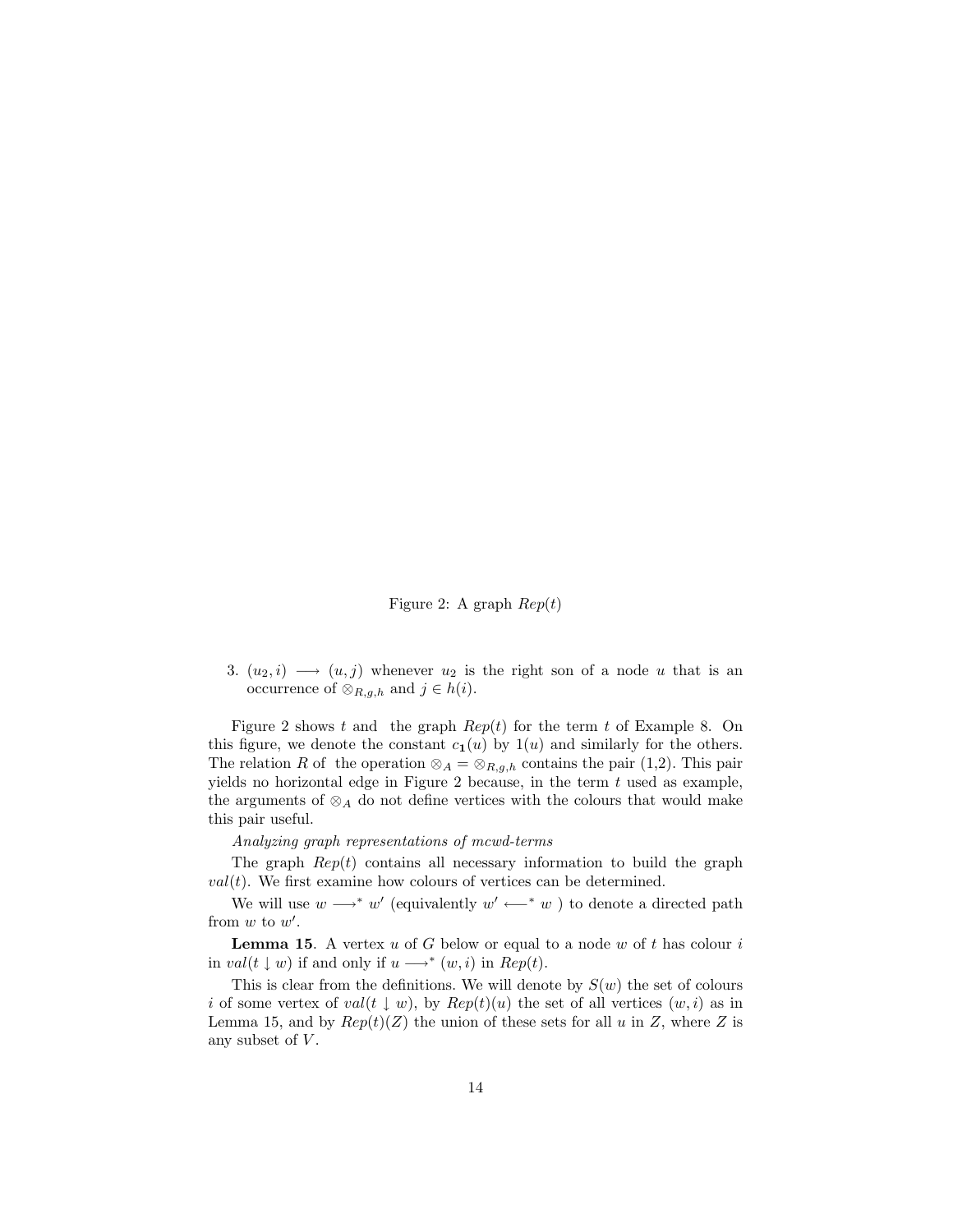We illustrate this lemma with help of the graph of Figure 2 defined by the term of Example 8. Vertex u initially coloured by 1 gets colour 2 by  $\otimes_A$ , then colour 1 by  $\otimes_B$  and keeps colour 1 in val(t). Vertex v initially coloured by 1 gets colour 3 by  $\otimes_A$  and looses its colour after  $\otimes_B$  is applied.

We have  $S(b) = \{1,3\}$  where b is the occurrence of  $\otimes_B$  and  $S(d) = \{1,2\}$ where d is the root. Figure 2 shows only the colours of  $S(n)$  at each node n, because a pair like  $(b, 2)$  is, by Definition 14 not a vertex of  $Rep(t)$ .

By the definitions, for every  $(w, i)$  in  $Rep(t)$  there is a path  $u \longrightarrow^* (w, i)$ for some vertex u of val(t). We may have  $u \longrightarrow^* (w, i)$  and  $u \longrightarrow^* (w, j)$  with  $i \neq j$  because a vertex u may have several colours in val(t  $\downarrow w$ ). This is the case of vertex z in  $Rep(t)$  of Figure 2. We have  $z \rightarrow (z, 1)$  and  $z \rightarrow (z, 2)$ . We also have  $x \longrightarrow^* (b, 1)$  and  $x \longrightarrow^* (b, 3)$  where b is the occurrence of  $\otimes_B$ . Note that  $val(t \downarrow b)$  is the path  $u - v - w - x$  where u has colour 1 and x has colours 1 and 3.

Next we examine in a similar way how the adjacency of two vertrices of  $val(t)$  can be determined from the graph  $Rep(t)$ .

**Lemma 17.** Two distinct vertices  $u, v$  of G are adjacent if and only if we have a mixed (directed/undirected) path  $u \rightarrow^* (w, i) - (w', j) \longleftarrow^* v$  in  $Rep(t)$ for some  $w, w', i, j$ .

We call such a path an *elementary path* of  $Rep(t)$ . In the example of Figure 2, the adjacency of u and y in  $val(t)$  is witnessed by the elementary path :  $u \rightarrow (u, 1) \rightarrow (a, 2) \rightarrow (b, 1) - (c, 3) \leftarrow (y, 2) \leftarrow y$  where  $a, b, c$  denote occurrences of  $\otimes_A, \otimes_B, \otimes_C$  respectively. The adjacency of x and y is witnessed by two distinct elementary paths.

We now describe the paths of the graph  $val(t)$ , and more generally its walks. (A walk in a graph is a path where vertices may be visited several times.) A good walk in  $Rep(t)$  is a walk that is a concatenation of elementary paths. Its length is the number of undirected edges it contains (hence, the number of elementary paths of which it is the concatenation).

**Lemma 18** There is a walk  $P = x - z_1 - ... - z_p - y$  in  $G = val(t)$  if and only if there is in  $Rep(t)$  a good walk of the form :

 $W = x \longrightarrow^* - \longleftarrow^* z_1 \longrightarrow^* - \longleftarrow^* \dots \longrightarrow^* - \longleftarrow^* z_p \longrightarrow^* - \longleftarrow^* y$ 

We say in this case that W represents the walk  $P$ . In the example of Figure 2, there is a path of length  $3: u - v - w - x$  in val(t) represented by the good walk :

$$
u \longrightarrow (u, 1) - (v, 1) \longleftarrow v \longrightarrow (v, 1) \longrightarrow (a, 3) - (a', 2)
$$
  
 
$$
\longleftarrow (w, 1) \longleftarrow w \longrightarrow (w, 1) - (x, 1) \longleftarrow x
$$

where a and a' are the two occurrences of  $\otimes_A$ .

The surgery of good walks will use the following notion. For a nonleaf node u of the term t, a u-downwalk in  $Rep(t)$  is a walk that is formed of consecutive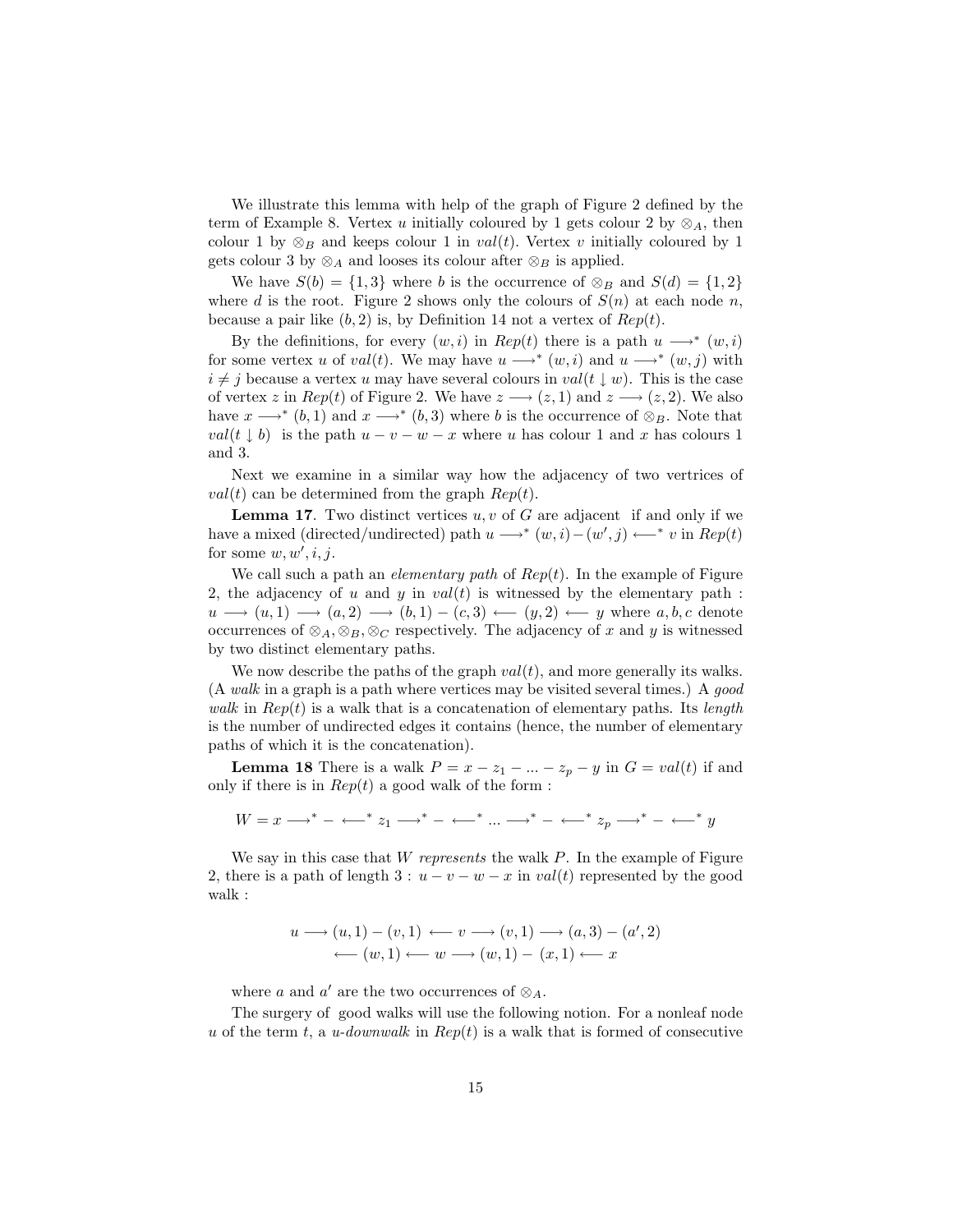steps of a good walk W and is of the form

$$
(u,i) \longleftrightarrow^* z \longrightarrow^* - \longleftarrow^* \cdots - \longleftarrow^* z' \longrightarrow^* (u,j) \qquad (4.1)
$$

where all vertices except the end vertices  $(u, i), (u, j)$  are either u (if u is a leaf) or of the form w or  $(w, l)$  for w strictly below u in t. It goes through at least one leaf. We may have  $z = z'$  in (4.1). Its *length* is defined as the number of undirected edges. It is *minimal* if there is no u-downwalk of smaller length with same ends. If we have  $u \longrightarrow^* (w, i)$  and  $u \longrightarrow^* (w, j)$  (possibly with  $i = j$ ) then  $(w, i) \longleftarrow^* u \longrightarrow^* (w, j)$  is a *u*-downwalk of length 0.

**Lemma 19 :** A u-downwalk as defined by  $(4.1)$  represents a walk from z to z' in the graph  $val(t \downarrow u)$ , that may be empty, i.e. reduced to z. Conversely, every (possibly empty) walk in  $val(t \downarrow u)$  from z to z' such that z has colour i and z' has colour j (in val(t  $\downarrow u$ )) is represented by a u-downwalk of the form  $(4.1)$  from  $(u, i)$  to  $(u, j)$ .

This is clear from the definitions. If in a good walk we replace a downwalk from  $(u, i)$  to  $(u, j)$  by a shorter one also from  $(u, i)$  to  $(u, j)$  (shorter w.r.t. the particular notion of length defined above) we obtain a shorter good walk. Again with the example of Figure 2 and the same designation of occurrences of function symbols, we have the following b-downwalk of length 3 :

$$
(b,1) \longleftarrow (a,2) \longleftarrow (u,1) \longleftarrow u \longrightarrow (u,1) - (v,1) \longleftarrow v \longrightarrow (v,1) \longrightarrow (a,3) - (a',2) \longleftarrow (w,1) \longleftarrow w \longrightarrow (w,1) - (x,1) \longleftarrow x \longrightarrow (x,1) \longrightarrow (a,3) \longrightarrow (b,3).
$$

Is it not minimal because the following b-downwalk is shorter :

$$
(b,1)\longleftarrow(a,3)\longleftarrow(x,1)\longleftarrow x\longrightarrow(x,1)\longrightarrow(a,3)\longrightarrow(b,3).
$$

**Definitions 20** : The matrices  $MIN(u)$  of shortest paths ; truncated elementary paths.

For vertices  $(u, i)$  and  $(u, j)$  of  $Rep(t)$ , we let  $Min(u, i, j)$  be the length of a minimal u-downwalk from  $(u, i)$  to  $(u, j)$ , or  $\infty$  if no such downwalk exists. Clearly  $Min(u, i, i) = 0$   $((u, i)$  is a vertex of  $Rep(t)$ , so Lemma 15 applies), and we may have  $Min(u, i, j) = 0$  for  $i \neq j$ . We have  $Min(u, i, j) =$  $Min(u, j, i)$ . Note that  $Min(u, i, j) = Min(u, j, \ell) = 0$  does not imply  $Min(u, i, \ell) = 0$ , and similarly we may have  $Min(u, i, \ell) = \infty$  whereas  $Min(u, i, j) < \infty, Min(u, j, \ell) < \infty.$ 

In our current example  $Min(b, 1, 3) = 0$  and  $Min(d, 1, 2) = 1$ , where d is the root.

We define  $MIN(u)$  as the symmetric  $S(u) \times S(u)$  matrix of all such integers  $Min(u, i, j)$  ("integer" means here nonnegative integer or  $\infty$ ). We recall that  $S(u)$  is the set of colours p such that  $(u, p)$  is a vertex of  $Rep(t)$ . We will see later how these matrices can be computed.

Yet another technical notion. A truncated elementary path in  $Rep(t)$  is obtained from an elementary path by removing intial and/or final vertical edges.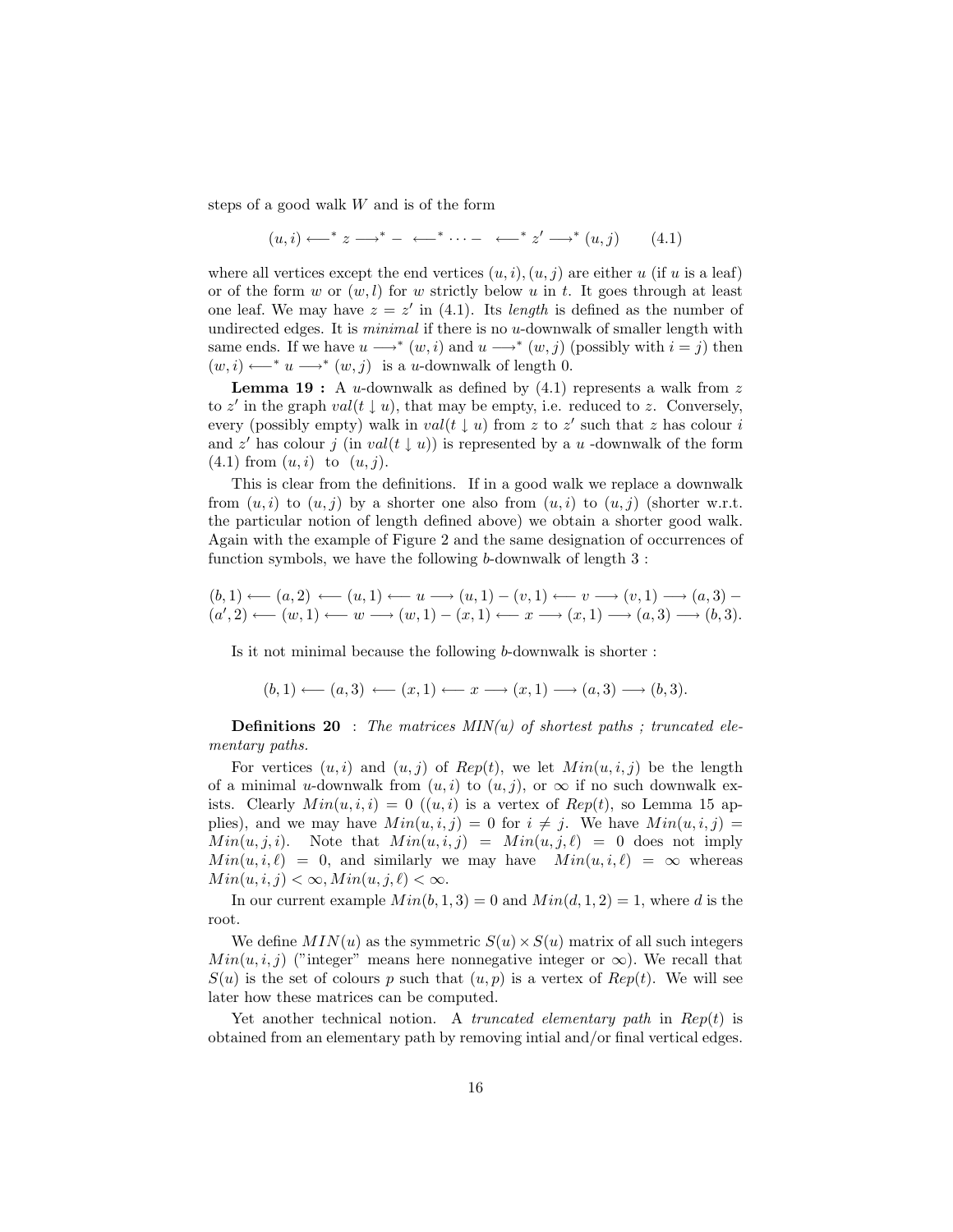It is a path of the form

$$
q \longrightarrow^* (w, j) - (w', j') \longleftarrow^* q' \qquad (4.2)
$$

where q is a leaf or a pair  $(u, i)$  and q' is a leaf or a pair  $(v, i')$ , and w and  $w'$  are the two distinct sons of some  $w$ ".

Computation of  $G_{+}[Z]$  from information attached to the vertices of Z.

Our objective is to determine  $G_{+}[Z]$  from information attached to the paths in  $t$  between the root and the leaves belonging to  $Z$ , like in the adjacency labelling  $I(x)$  of Section (4.1).

*Notation* : We let  $a(Z)$  denote the set of vertices  $(u, i)$  in  $V_{Rep(t)}$  for nodes u on paths  $Path(x)$  from the root to each x in Z. Hence  $a(Z) \supseteq Rep(t)(Z)$ .

We let  $n(Z)$  denote the set of vertices in  $V_{Rep(t)} - a(Z)$  of the form  $(w, i)$  for some w that is a son of some u on a path  $Path(x)$  for x in Z.

Clearly, if  $(w, i) \in n(Z)$  and w' is strictly below w in t, then  $(w', j) \notin$  $n(Z) \cup a(Z)$  for any j.

**Example 8 (continued)** : In our example of Figure 2, if we take  $Z =$  $\{u, y\}$ , then

 $Rep(t)(Z) = \{u, (u, 1), (a, 2), (b, 1), (d, 1), y, (y, 2), (c, 3), (d, 2)\},\$  $a(Z) = Rep(t)(Z) \cup \{(a, 3), (b, 3)\},\$  $n(Z) = \{(v, 1), (a', 2), (a', 3), (z, 1), (z, 2)\}.$ And we have also :  $a({u}) = {u, (u, 1), (a, 2), (a, 3), (b, 1), (b, 3), (d, 1), (d, 2)}$  $n({u}) = {(v, 1), (a', 2), (a', 3), (c, 3)}.$ 

Since the vertices of  $Z \cup n(Z) \cup a(Z)$  are on, or are "close to the paths in  $t$  " between the root and the leaves in  $Z$ , the edges between them, i.e. those of the induced subgraph  $Rep(t)[Z \cup a(Z) \cup n(Z)]$  of  $Rep(t)$  can be determined from  $(I(z))_{z\in Z}$ , and so can be  $G[Z]$ .

Definition 21: Z-external paths.

A Z-external path in G is a path of the form :

$$
P = x - v_1 - v_2 - \dots - v_m - y,
$$

with  $x, y \in Z, v_1, v_2, ..., v_m \notin Z, m \geq 1$ .

Let  $W$  be a good walk representing  $P$  (by Lemma 18). We consider it as a sequence of edges that we factorize into  $W = H_1 W_1 H_2 W_2 ... W_p H_{p+1}$  where  $H_1, H_2, ..., H_{p+1}$  are truncated elementary paths with edges in  $Rep(t)[Z\cup a(Z)\cup$  $n(Z)$ ] and  $W_1, W_2, ..., W_p$  are downwalks. Each of these downwalks has ends  $(w, i), (w, j)$  in  $n(Z)$ , no intermediate vertex in  $Z \cup a(Z) \cup n(Z)$  and no edge in  $Rep(t)[Z \cup a(Z) \cup n(Z)].$ 

Example 8 (continued) : We take again the example of Figure 2, with  $Z = \{u, y\}$  and  $P = u - v - w - x - y$  with representing good walk :

$$
W = u \longrightarrow (u, 1) - (v, 1) \longleftarrow v \longrightarrow (v, 1) \longrightarrow (a, 3) - (a', 2)
$$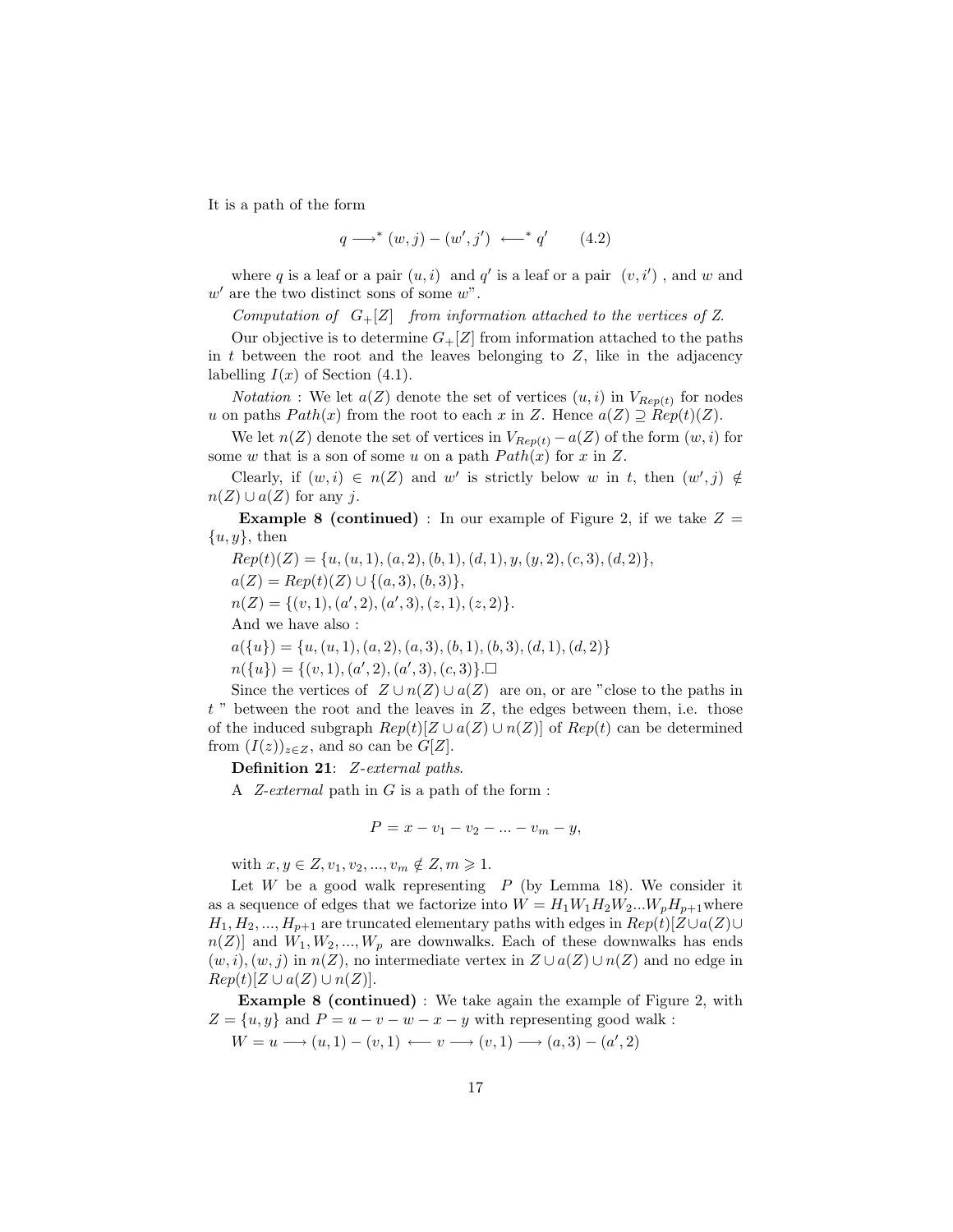$\longleftarrow (w, 1) \longleftarrow w \longrightarrow (w, 1) - (x, 1) \longleftarrow x \longrightarrow (x, 1) \longrightarrow (a', 3)$  $\longrightarrow$   $(b, 3) - (c, 3) \longleftarrow (y, 2) \longleftarrow y$ It can be factorized into  $H_1W_1H_2W_2H_3$  where :  $W_1 = (v, 1) \longleftarrow v \longrightarrow (v, 1)$  and  $W_2 = (a', 2) \longleftarrow (w, 1) \longleftarrow w \longrightarrow (w, 1) - (x, 1) \longleftarrow x \longrightarrow (x, 1) \longrightarrow (a', 3)$  $H_1 = u \longrightarrow (u, 1) - (v, 1)$  $H_2 = (v, 1) \longrightarrow (a, 3) - (a', 2)$  $H_3 = (a', 3) \longrightarrow (b, 3) - (c, 3) \longleftarrow (y, 2) \longleftarrow y. \square$ 

In a factorization  $W = H_1 W_1 H_2 W_2 ... W_p H_{p+1}$  a downwalk  $W_\ell$  with ends  $(w, i), (w, j)$  represents a walk of  $G[V - Z]$ . A truncated elementary path  $H_{\ell}$ represents a family of edges, created in the same way by an operation  $\otimes_{R,a,h}$ with occurrence  $w^r$  (cf. (4.2) in Definition 20). One can replace in W a downwalk  $W_{\ell}$  by another one with same ends. One still gets a good walk W' of  $Rep(t)$  that represents a walk in G from x to y. It follows that if P is a shortest Z-external path between x and y all downwalks of the factorization of  $W$  representing it are minimal.

Conversely, one can determine the lengths of the shortest Z-external paths between x and y by examining all truncated elementary paths in  $Rep(t)[Z]$  $a(Z) \cup n(Z)$  and by using the values  $Min(w, i, j)$  for all  $(w, i), (w, j)$  in  $n(Z)$ . These remarks prove the following lemma.

**Lemma 22 :** One can determine  $G_{+}[Z]$  from the graph  $Rep(t)[Z \cup a(Z) \cup$  $n(Z)$  and the values  $Min(w, i, j)$  for all  $(w, i), (w, j)$  in  $n(Z)$ .

Lemma 26 will establish the time complexity of this computation.

**Example 8 (continued)** Figure 3 shows  $Rep_+(t)[Z \cup a(Z) \cup n(Z)]$  where  $Z = \{u, y\}$ , using the term t as in Figure 2. It shows also that  $Min(z, 1, 2) = 0$ and that  $Min(a', 2, 3) = 1$ .

**Definition 23 :** The labelling  $J(x)$ .

We are now ready to define the label  $J(x)$  for each vertex x of G. We recall that  $S(u)$  is the set of colours p such that  $(u, p)$  is a vertex of  $Rep(t)$  and that  $MIN(u)$  be the symmetric  $S(u) \times S(u)$  matrix of integers  $Min(u, i, j)$ . This matrix can be stored using space  $O(k^2 \log n)$  since n bounds the lengths of shortest u-downwalks in  $Rep(t)$ . (This is so because a factor of the form  $z \longrightarrow^*$  – ← \* ...  $\longrightarrow^*$  – ← \* z in a u-downwalk can be deleted and one obtains a shorter u-downwalk with same ends.)

For a leaf x of t, i.e., a vertex of G, the path  $Path(x)$  is of the form  $(u_m, u_{m-1}, ..., u_0)$ , with  $u_0$  the root and  $u_m = x$ , we recall from Section (4.1) that

$$
I(x) = (x, k, L_m, e_{m-1}, D_{m-1}, L_{m-1}, e_{m-2}, D_{m-2}, ..., e_0, D_0, L_0).
$$

We let then

$$
J(x) = (x, k, L_m, e_{m-1}, D_{m-1}, L_{m-1}, M_{m-1}, f_{m-1}, e_{m-2}, D_{m-2}, \dots, e_0, D_0, L_0, M_0, f_0)
$$
  
where  $f_i$  is the binary function symbol (some  $\otimes_{R,g,h}$ ) occurring at node  $u_i$ ,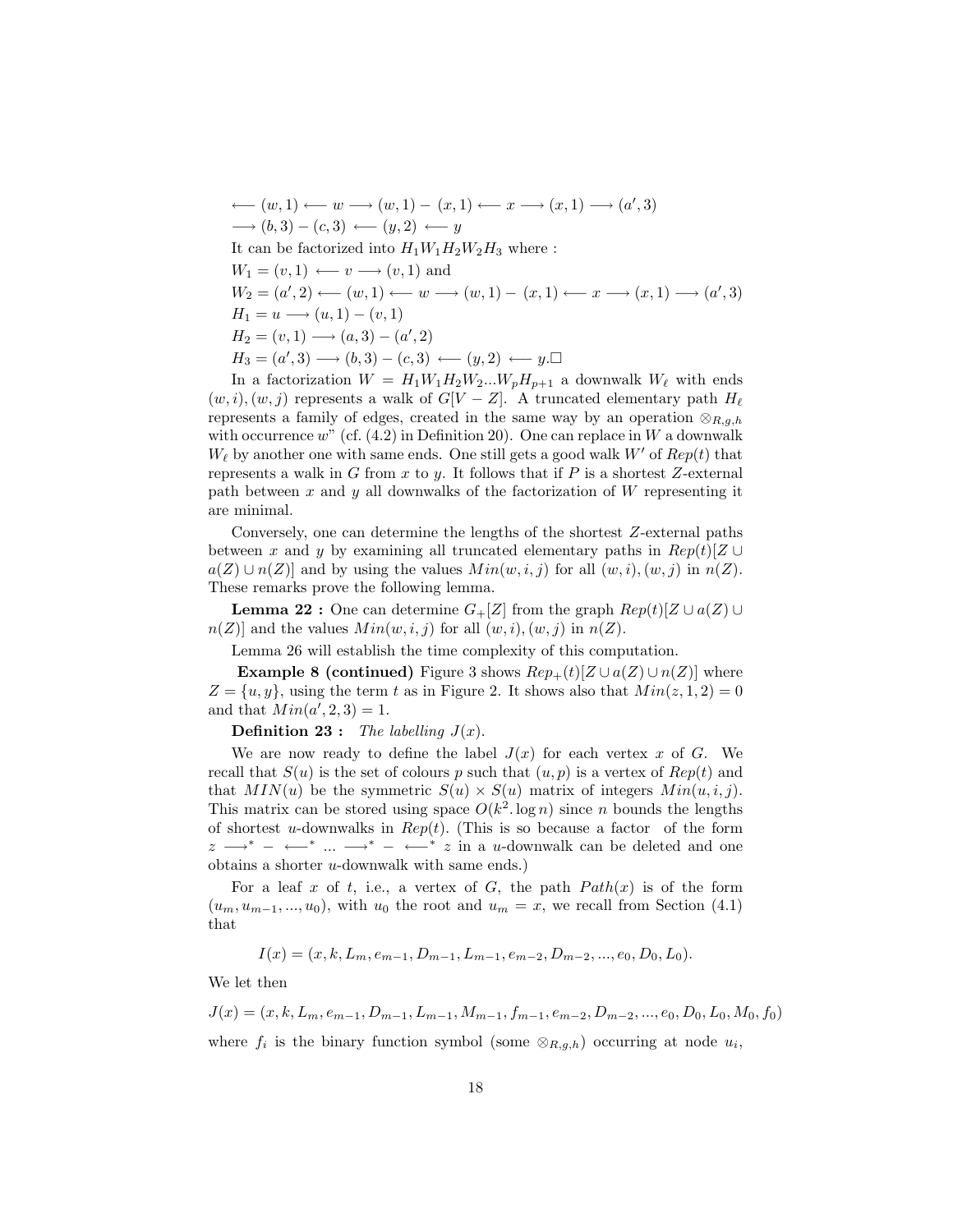Figure 3: The graph  $Rep(t)(\{u, y\})$  with some edges valued by lengths of shortest special  $\{u, y\}$ -walks.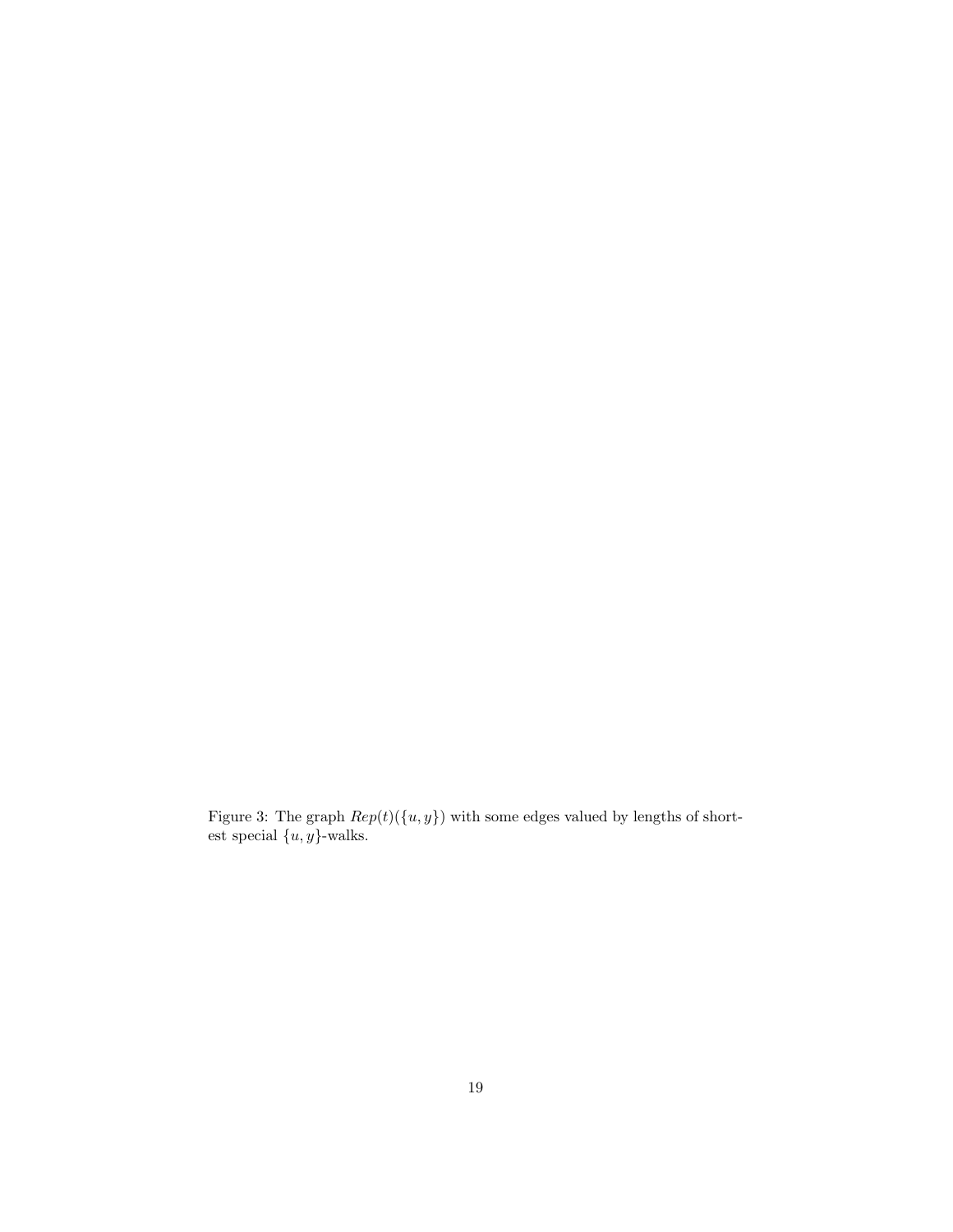$M_i = MIN(RightSon(u_i))$  if  $e_i = 1$  and  $M_i = MIN(LeftSon(u_i))$  if  $e_i = 2$ for each  $i = 0, ..., m - 1$ .

In  $J(x)$  we can delete  $D_{m-1}, L_{m-1}, D_{m-2},..., D_0, L_0$  because the corresponding data can be computed from  $e_{m-1}, M_{m-1}, f_{m-1}, e_{m-2}, M_{m-2}, f_{m-2}, ..., e_0$ ,  $M_0, f_0$ . Even if we keep this redundant data in  $J(x)$  we have the following fact (we omit a detailed description of the encoding of  $J(x)$  as a bit sequence) :

**Lemma 24**: Each label  $J(x)$  has size  $O(k^2.h(t) \cdot \log n)$ .

These cosntructions and lemmas are easily adapted to directed graphs. In the graph  $Rep(t)$ , the horizontal edges are directed, and the integers  $Min(u, i, j)$  represent directed paths in val $(t \downarrow u)$ . Of course, we need not have  $Min(u, i, j) = Min(u, j, i)$ .

## 4.3 The labelling algorithm

We now examine the time taken to construct the labels  $J(x)$  for all vertices x, hence by Algorithm  $A$  of the labelling scheme.

**Lemma 25**: Assuming t being given, the computation of all labels  $J(x)$  for all vertices x takes time  $O(k^3.|t|)$ .

**Proof.** From a term t as in Definitions 14,20,21 and 23, the construction of  $Rep(t)$  is straightforward and takes time  $O(k^2.|t|)$ . The construction of labels extends what was done in  $(4.1)$  for  $I(x)$ : we only need to know the matrices  $MIN(u)$  for all nodes u of t. This can be done by means of a bottom-up traversal of t. We now describe this computation.

**Case 1**: If u is a leaf, hence an occurrence of a constant  $c_{\mathbf{A}}(u)$  for a set of colours A, then  $S(u) = A$ , the set of all colours of the unique vertex u of the graph defined by  $c_{\mathbf{A}}(u)$ . We have  $Min(u, i, j) = 0$  for all  $i, j$  in  $S(u)$ .

**Case 2** : Otherwise u is an occurrence of some operation  $\otimes_{R,q,h}$  with sons  $u_1$  and  $u_2$ . We will compute  $MIN(u)$  from  $MIN(u_1)$  and  $MIN(u_2)$ .

First we note that  $S(u) = g(S(u_1)) \cup h(S(u_2)).$ 

Let W be a u-downwalk from  $(u, i)$  to  $(u, j)$ . It can be factorized as  $W =$  $e_1W_1e_2W_2...W_pe_{p+1}$  where  $e_1, e_2, ..., e_{p+1}$  are edges and  $W_1, W_2, ..., W_p$  are  $u_1$ and  $u_2$ -downwalks of the following forms :

 $e_1$  is a vertical edge  $(u, i) \longleftarrow (u_{\alpha_1}, i_{\alpha_1})$  $W_1$  is a downwalk from  $(u_{\alpha_1}, i_{\alpha_1})$  to  $(u_{\alpha_1}, j_{\alpha_1}),$  $e_2$  is a horizontal edge  $(u_{\alpha_1}, j_{\alpha_1}) - (u_{\alpha_2}, i_{\alpha_2})$  $W_2$  is a downwalk from  $(u_{\alpha_2}, i_{\alpha_2})$  to  $(u_{\alpha_2}, j_{\alpha_2})$ , ....

 $W_p$  is a downwalk from  $(u_{\alpha_p}, i_{\alpha_p})$  to  $(u_{\alpha_p}, j_{\alpha_p}),$ 

 $e_{p+1}$  is a vertical edge  $(u_{\alpha_p}, j_{\alpha_p}) \longrightarrow (u, j),$ 

where  $\alpha_1, \alpha_2, ..., \alpha_p \in \{1, 2\}, \alpha_{i+1} = 3 - \alpha_i$  for each  $i = 1, ..., p-1$ , and  $i_{\alpha_k}$ and  $j_{\alpha_k}$  belong to  $S(u_{\alpha_k})$  for each  $k = 1, ..., p$ .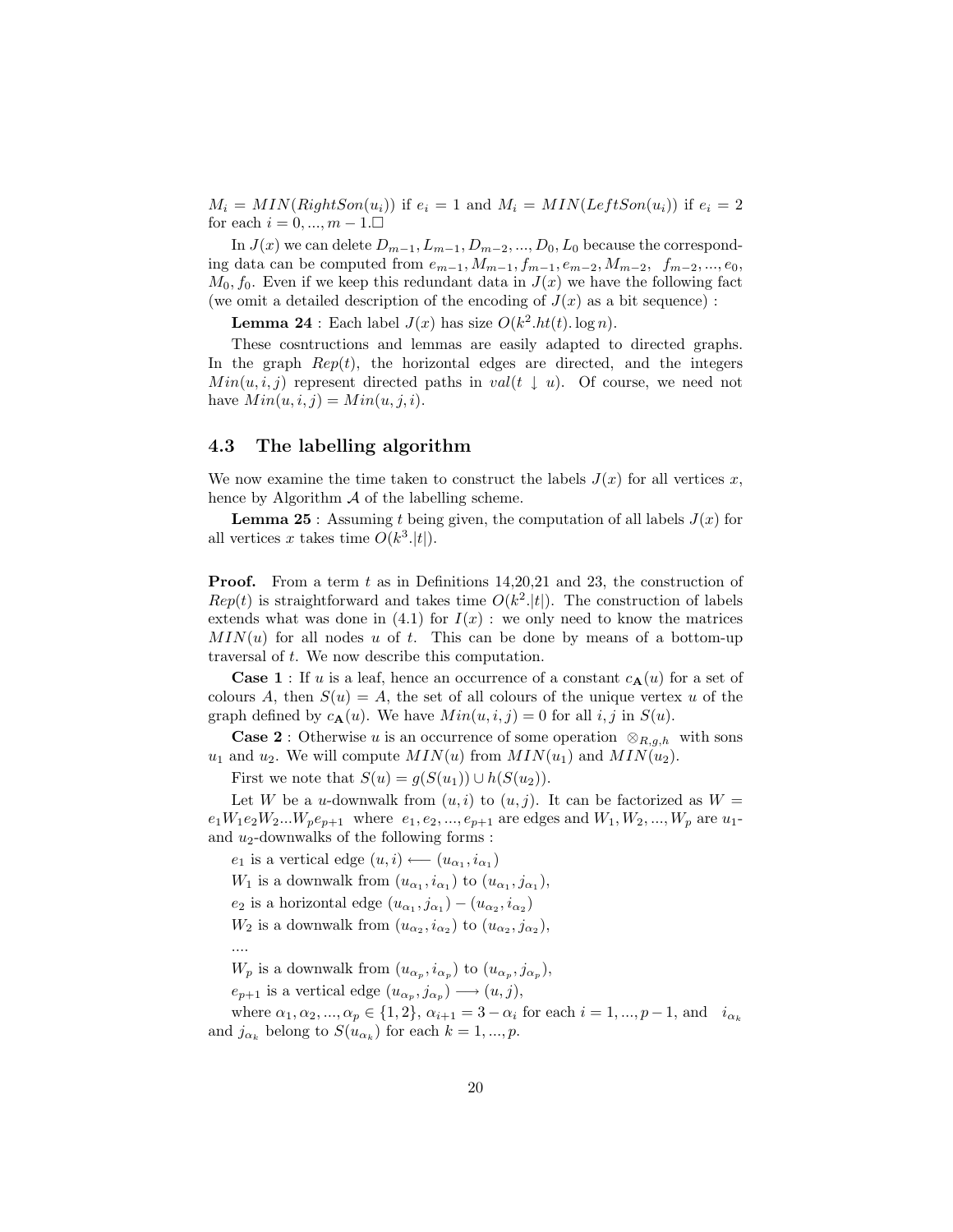If W is of minimal length from  $(u, i)$  to  $(u, j)$ , then so is each  $W_p$  among those from  $(u_{\alpha_p}, i_{\alpha_p})$  to  $(u_{\alpha_p}, j_{\alpha_p})$ . There lengths are given by the matrices  $MIN(u_1)$ and  $MIN(u_2)$ .

In a factorization  $e_1W_1e_2W_2...W_pe_{p+1}$  of W, all edges  $e_1, e_2, ..., e_{p+1}$  are from a set determined by the triple  $(R, g, h)$ . Hence the minimal length of a downwalk W from  $(u, i)$  to  $(u, j)$  can be obtained by an all-pairs shortest path algorithm in a weighted graph with  $O(k)$  vertices. (Each edge has a weigth and the length of a path is the sum of weigths of its edges.) Hence, this computation takes time  $O(k^3)$  at each u. We omit routine details. Hence, for all nodes the total computation time is  $O(k^3.|t|)$ .

The case of directed graphs is very similar.  $\square$ 

Example 8 continued : Figure 4 illustrates the computation at a node u of  $MIN(u)$  from  $MIN(u_1)$  and  $MIN(u_2)$  in a case where  $S(u) = S(u_2)$  $\{1, 2, 3, 4\}$  and  $S(u_1) = \{1, 2, 3\}$ . The operation at u is  $\otimes_{R,g,h}$  where :

 $R = \{(1, 4), (2, 2), (3, 1)\},\$ 

 $g(1) = \{1\}, g(2) = \{2, 3\}, g(3) = \{4\}$  and

 $h(1) = \{3\}, h(2) = \{4\}, h(3) = \emptyset, h(4) = \{4\}.$ 

We assume that, for some integers  $a, b, \ldots$  we have :

 $Min(u_1, 1, 2) = a, Min(u_1, 2, 3) = b$  and  $Min(u_1, 1, 3) = \infty$ 

(the absence of an edge between 1 and 3 below  $S(u_1)$  indicates this last value). We also have :

 $Min(u_2, 1, 2) = c$ ,  $Min(u_2, 2, 3) = d$ ,  $Min(u_2, 3, 4) = e$ ,

 $Min(u_2, 2, 4) = f, Min(u_2, 1, 4) = g, Min(u_2, 1, 3) = \infty$ .

In Figure 4 the arrows to the left from 1 to 1, from 2 to 2 and 3, and from 3 to 4 represent the mapping g (they are vertical edges of  $Rep(t)$ ), and those to the right represent h.

The thick horizontal edges between  $S(u_1)$  and  $S(u_2)$  represent the pairs in R. The curves marked  $a, b, c, ..., f, g$  represent entries of the matrices  $MIN(u_1)$ and  $MIN(u_2)$  assumed to be known and from which one wants to compute  $MIN(u)$ . By looking at all possible paths one gets :

 $Min(u, 1, 2) = min\{a, 2 + f, 2 + b + g\},\$  $Min(u, 1, 3) = min\{a, 2 + f, 1 + g\},\$  $Min(u, 1, 4) = 1,$  $Min(u, 2, 3) = 0,$  $Min(u, 2, 4) = min{1, b},$ and  $Min(u, 3, 4) = min\{1, b, c, g\}.$ 

For instance, depending on the relative values of  $a, f$  and  $g$ , a shortest path in  $val(t \downarrow u)$  from some vertex coloured 1 to some vertex coloured 3 may be one in  $val(t \downarrow u_1)$  from a vertex coloured 1 to a vertex coloured 2 or a path going through  $val(t \downarrow u_2)$  via a vertex coloured 4 and a vertex coloured 2 (with a portion of length  $f$ ), or via a vertex coloured 4 and a vertex coloured 1 (with a portion of length  $g$ ).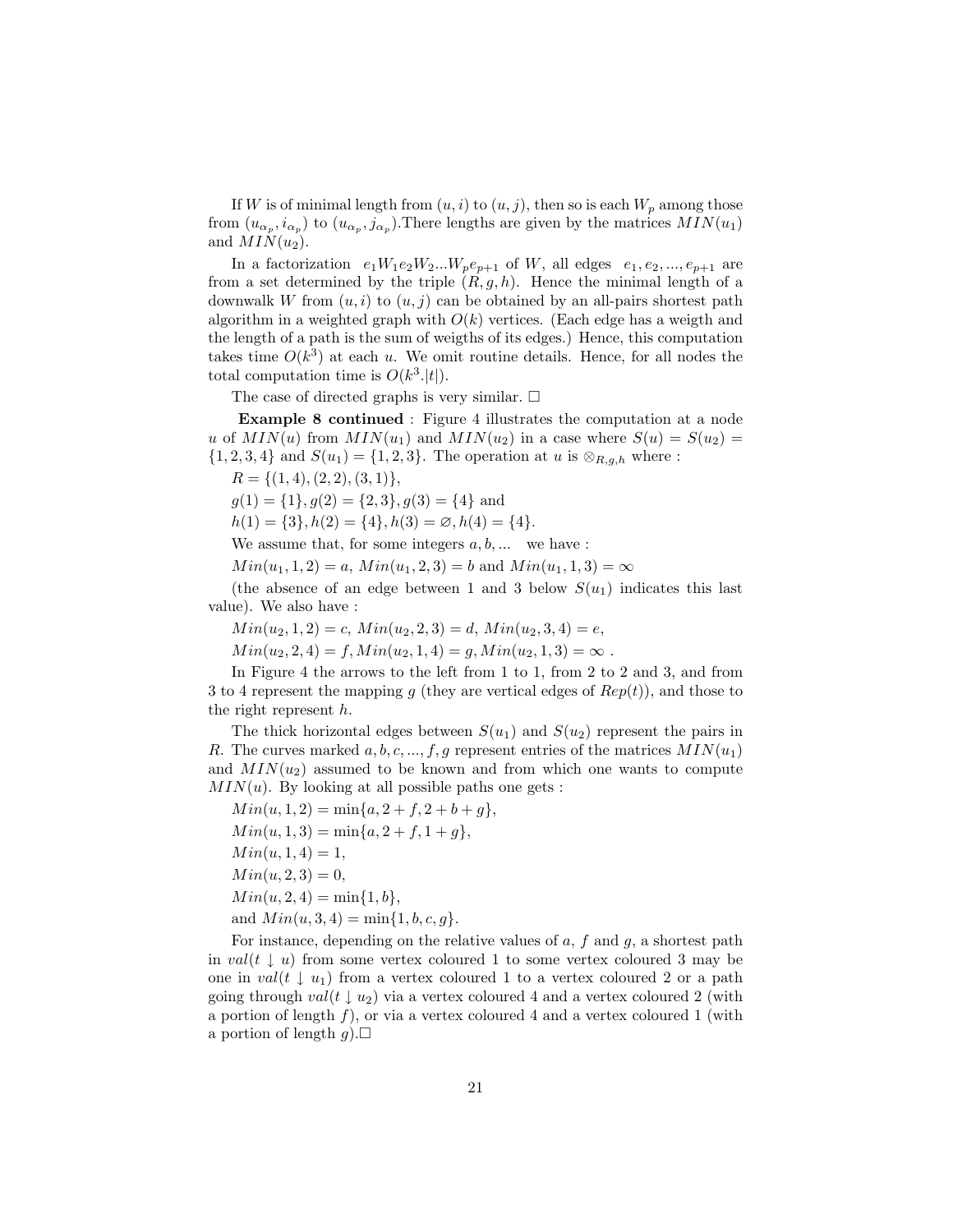Figure 4: Computation of  $MIN(u)$  from  $MIN(u_1)$  and  $MIN(u_2)$ 

# 4.4 The decoding algorithm

**Lemma 26** : One can determine  $G_{+}[Z]$  from the graph  $Rep(t)[Z \cup a(Z) \cup n(Z)]$ and the matrices  $MIN(w)$  for w such that  $(w, i), (w, j)$  belong to  $n(Z)$  in time  $O(k^3 + k. |Z| + |Z|^2)$ 

**Proof.** The algorithm is similar to that of Lemma 25 that computes the matrices  $MIN(u)$ . We assume that  $Z \cup a(Z) \cup n(Z)$  is known. We construct the tree t' defined as the union of the paths  $Path(x)$  for x that belongs to Z or is a son of a node on  $Path(z)$  for some  $z \in Z$ . The computation will be bottom-up on the tree  $t'$  (this tree is a subgraph of  $t$  but not a term because some subterms are missing).

The following proof deals with undirected graphs.

For each node u of t' we define two tables  $T1(u)$  and  $T2(u)$  with values in  $\mathbb{N} \cup \{\infty\}.$ 

Table  $T1(u)$  indicates for every two vertices in  $Z \cap V_{val(t\downarrow u)}$  the length of a shortest path in  $val(t \downarrow u)$  between them.

Table  $T2(u)$  indicates for every vertex x in  $Z \cap V_{val(t\downarrow u)}$  and every colour i in  $S(u)$  the length of a shortest path in  $val(t \downarrow u)$  between x and some vertex having colour *i* (among possibly other colours). In both cases  $\infty$  means "no path". These two tables are empty if u is not on  $Path(z)$  for any  $z \in Z$ .

**Case 1** : If  $u$  is a leaf all entries of these matrices will be 0.

**Case 2** : Otherwise u is an occurrence of  $\otimes_{R,g,h}$  with sons  $u_1$  and  $u_2$ . We will compute  $T1(u)$  from  $T1(u_1)$ ,  $T2(u_1)$ ,  $T1(u_2)$  and  $T2(u_2)$ , and we will compute  $T2(u)$  from  $T2(u_1)$  and  $T2(u_2)$ .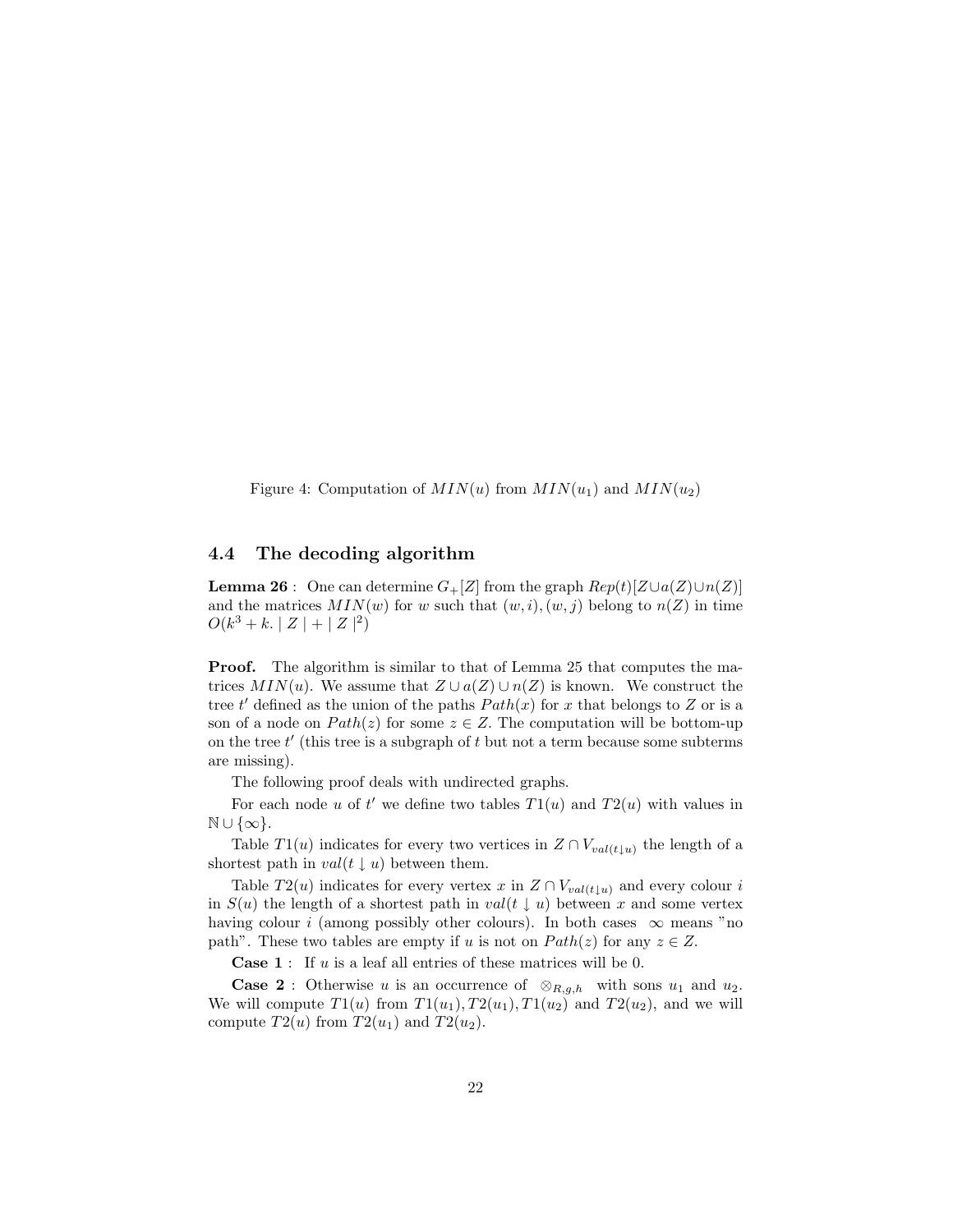We consider the computation of  $T1(u)$ . For any two vertices  $x, y$  in  $Z \cap$  $V_{val(t|u)}$  we do as follows.

**Subcase 2.1** : x is in  $Z \cap V_{val(t\downarrow u_1)}$  and y is in  $Z \cap V_{val(t\downarrow u_2)}$ .

A shortest path between x and y in val(t  $\downarrow u$ ) is represented by a walk W in  $Rep(t)$  that can be decomposed as  $W = W_1e_1W_2e_2...W_pe_pW_{p+1}$  where

 $W_1$  represents in  $Rep(t)$  a shortest path in  $val(t \downarrow u_1)$  between x and some vertex coloured by  $i_1, e_1$  is a horizontal edge  $(u_1, i_1) - (u_2, i_2)$ ,

 $W_2$  is a downwalk from  $(u_2, j_2)$  to  $(u_2, i_2)$ ,

 $e_2$  is  $(u_2, i_2) - (u_1, j_3)$ ,

 $W_3$  is a downwalk from  $(u_1, j_3)$  to  $(u_1, i_3)$ ,

....

 $W_p$  is a downwalk from  $(u_{\alpha_p}, i_{\alpha_p})$  to  $(u_{\alpha_p}, j_{\alpha_p}),$ 

 $e_p$  is  $(u_1, i_p) - (u_2, j_p)$ ,

 $W_{p+1}$  represents in  $Rep(t)$  a shortest path in  $val(t \downarrow u_2)$  between some vertex coloured by  $j_p$  and y.

In this description  $i_1, j_1, \ldots, i_p, j_p$  are colours in the sets  $S(u_1)$  (for p odd) or  $S(u_2)$  for p even and p is odd. The lengths of  $W_1$  and  $W_{p+1}$  are obtained from  $T2(u_1)$  and  $T2(u_2)$ ; those of  $W_2, ..., W_p$  are obtained from  $MIN(u_1)$  and  $MIN(u_2)$ . The edges  $e_1, e_2, ..., e_p$  are obtained from the relation R.

**Subcase 2.2:** x and y are in  $Z \cap V_{val(t \downarrow u_1)}$ .

The length of a shortest path in  $val(t \mid u_1)$  is obtained from  $T1(u_1)$ . This length must be compared with those of paths that go through vertices of  $val(t \downarrow$  $u_2$ ). For knowing their lengths, we use a similar decomposition as in Subcase 2.1 with p even and at least 2. The shortest length of such a path is obtained from  $T2(u_1)$ ,  $MIN(u_1)$  and  $MIN(u_2)$ . We obtain the desired value by taking a minimum over several possible values. See Figure 5 below.

The cases where x is in  $Z \cap V_{val(t|u_2)}$  and y is in  $Z \cap V_{val(t|u_1)}$ , and where x and y are in  $Z \cap V_{val(t|u_2)}$  are of course similar.

The time taken to determine  $T1(u)$  and  $T2(u)$ , is  $O(k^3 + k \mid Z \mid + \mid Z \mid^2)$ . The final results are in  $T1(root<sub>t</sub>)$ .

For directed graphs, we need  $T1(u)$  which will not be symmetric and two tables  $T2^+(u)$  and  $T2^-(u)$ . Table  $T2^+(u)$  (resp.  $T2^-(u)$ ) indicates for every vertex x in  $Z \cap V_{val(t\downarrow u)}$  and every colour i in  $S(u)$  the length of a shortest directed path in  $val(t \downarrow u)$  from x to some vertex coloured by i (resp. from some vertex coloured by i to x). The computation time is the same.

Example 8 continued : Figure 5 extends the example of Figure 4. It indicates the following (finite) values of the tables for  $u_1$  and  $u_2$  (absent edges stand for entries equal to  $\infty$ :

 $T1(u_1)[x, y] = \delta$ ,  $T2(u_1)[x, 1] = \alpha, T2(u_1)[x, 2] = \gamma, T2(u_1)[y, 1] = \varepsilon, T2(u_1)[y, 2] = \beta,$  $T2(u_2)[z, 1] = \mu, T2(u_2)[z, 2] = \nu.$ 

From these definitions and those of  $MIN(u_2)$  that are visible in Figure 5,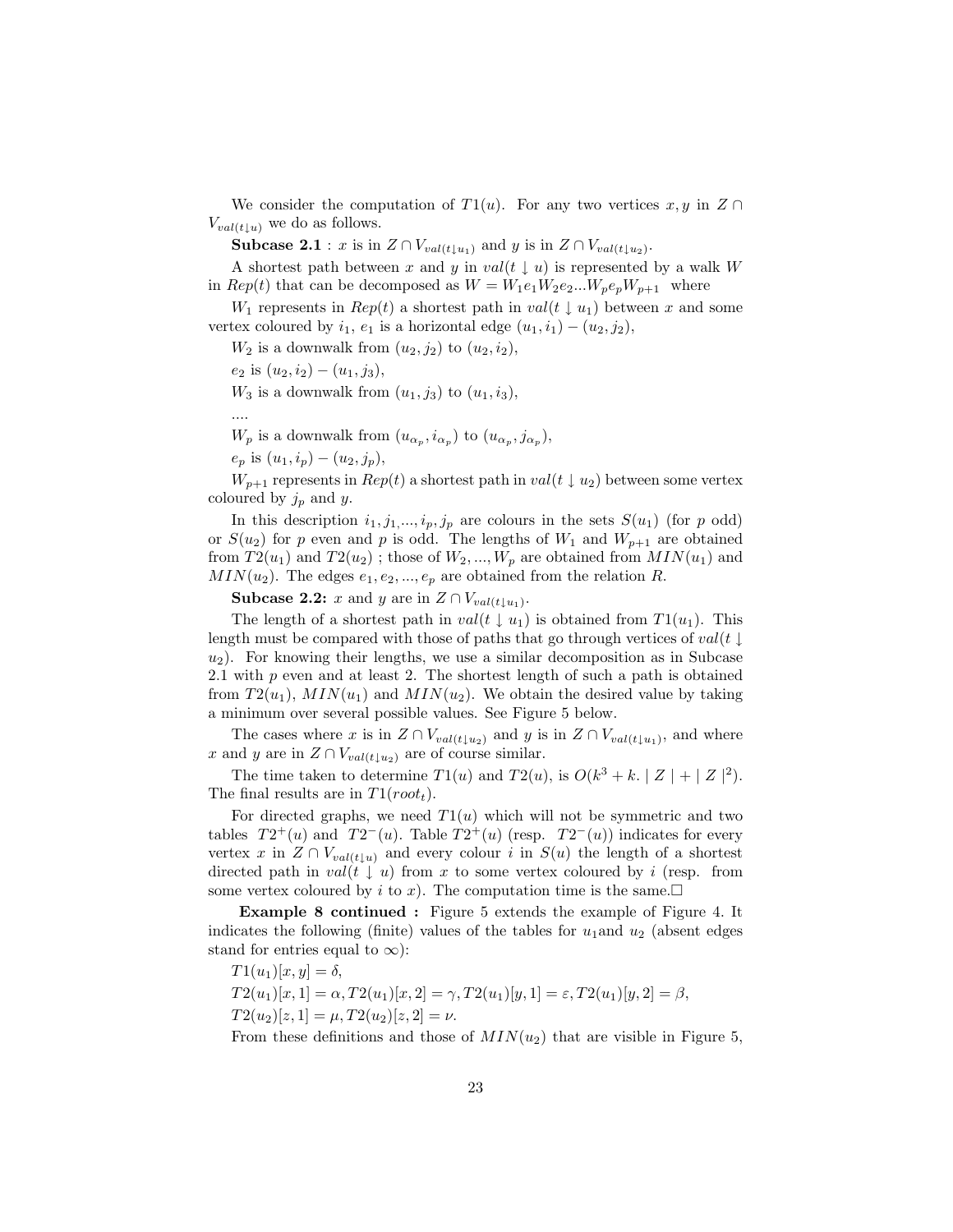Figure 5: Computation of lengths of shortest Z-external paths for obtaining  $G+[Z]$ 

we have:

 $\alpha \leq \delta + \varepsilon, \varepsilon \leq \delta + \alpha,$  $\beta \leqslant \delta + \gamma, \gamma \leqslant \delta + \beta,$  $a \leq \alpha + \gamma, a \leq \beta + \varepsilon.$ 

We also have that  $Min(u, 1, 3) \leq \varepsilon + T2(u_1)[y, 3]$ , hence  $T2(u_1)[y, 3] = \infty$ because  $\varepsilon$  is assumed to be finite.

Analyzing the possible paths gives the following:

 $T1(u)[x, y] = min{\delta, \alpha + \varepsilon + 2, \beta + \gamma + 2, \alpha + \beta + f + 2, \gamma + \varepsilon + f + 2}$  $T2(u)[x,1] = \alpha$  $T2(u)[x, 2] = T2(u)[x, 3] = \gamma$  $T2(u)[x, 4] = \min\{\alpha + 1, \gamma + 1\}$  $T2(u)[y,1] = \varepsilon$  $T2(u)[y, 2] = T2(u)[y, 3] = \beta$  $T2(u)[y, 4] = min\{\beta + 1, \varepsilon + 1\}$ and so on. We can now prove the crucial Proposition 13.

**Proof of Proposition 13.** Let G be an undirected graph defined by a term t. Assume that  $J$  has been constructed by Lemma 25. Lemmas 22 and 26 show how to construct  $G_{+}[Z]$ . This gives a global time bound of  $O(|Z|^2 \cdot k^3 \cdot ht(t))$ .

We now review the modifications to be done for handling directed graphs. In the construction of the graph representation  $Rep(t)$ , an horizontal edge is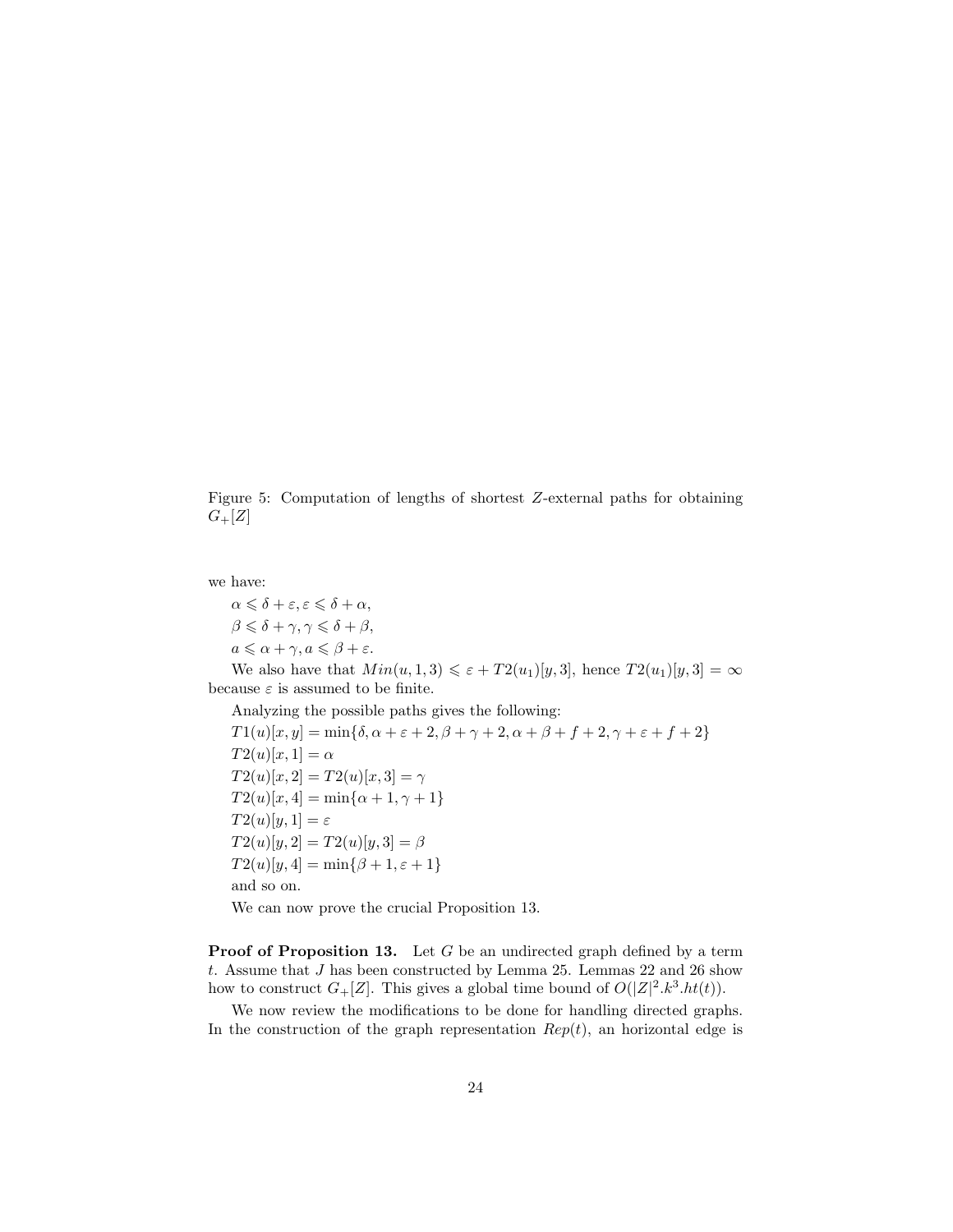directed  $(u_1, i) \longrightarrow (u_2, j)$  if  $u_1, u_2$  are respectively the left and the right son of a node u that is an occurrence of an operation  $\otimes_{R,q,h}$  such that  $(i, j, +) \in R$ . It is directed in the other direction if  $(i, j, -) \in R$ .

Lemma 17 is modified as follows: for distinct vertices u, v we have  $u \rightarrow v$ in G if and only if there is an elementary path of the form  $u \longrightarrow^* (w, i) \longrightarrow$  $(w', j) \longleftarrow^* v$  in  $Rep(t)$  for some  $w, w', i, j$ . The modified versions of Lemmas 17,18,19,25 and 26 follow easily. For this, we use directed u-downwalks from  $(u, i)$  to  $(u, j)$ , of the form :  $(u, i) \leftarrow^* z \rightarrow^* \cdots \leftarrow^* z' \rightarrow^* (u, j)$ , where all horizontal edges are from left to right, all other conditions being as for  $u$ downwalks. We let  $Min(u, i, j)$  be the smallest length of a directed u-downwalk from  $(u, i)$  to  $(u, j)$ , or  $\infty$  if no such downwalk exists.

The matrices  $MIN(u)$  are no longer symmetric. The graph  $G<sub>+</sub>[Z]$  is built with integer valued *directed edges*. This completes the proof of Proposition 13. $\Box$ Theorem 9 and Proposition 13 yield the following main theorem.

Theorem 27. For a directed or undirected graph G of m-clique-width at most k on n vertices, one can assign to vertices labels  $J(x)$  of size  $O(k^2 \cdot \log^2 n)$ such that from the family  $(J(x))_{x\in Z}$  for any set  $Z \subseteq V$ , one can determine the graph  $G_{+}[Z]$  in time  $O(|Z|^2.k^3.\log n)$ . The length of a shortest  $(X, F)$ constrained path such that  $X \cup ends(F) \subseteq Z$  can be determined in time  $O(|Z X|^2$ ) from  $G_{+}[Z]$  and in time  $O(|Z|^2.k^3 \log n)$  from  $(J(x))_{x\in Z}$ .

Proof. This follows from Proposition 13 and Lemma 1 by using Dijkstra's shortest path algorithm. $\square$ 

**Example 8 continued** : From Figure 3 one can see that  $u$  and  $y$  are adjacent but that, if the edge  $u - y$  is broken, they are at distance 4. Figure 6 shows that vertices v and x are at distance 2 in  $val(t)$ , but if the vertex w is forbidden they are at distance 3, by a path going through  $y$ . The two edges with their endpoints in the ellipse are no longer usable if  $w$  is forbidden.

#### Handling edge additions.

If for fixed Z, in addition to  $(X, F)$  such that  $X \cup ends(F) \subseteq Z$ , we are given a set  $H$  of pairs of vertices of  $Z$  representing new directed or undirected edges, one may ask about the length of a shortest path from  $x$  to  $y$  (belonging to  $Z - X$ ) in  $((G - F) \cup H)\X$ . We call this handling constrained paths with edge additions.

Corollary 28 : With the labelling of Theorem 27, one can handle constrained paths with edge additions, with same time for answering queries.

For the simpler problem of checking connectivity (possibly with edge additions) we have a more compact labelling scheme.

Corollary 29: For a directed or undirected graph G of m-clique-width at most k on n vertices, one can assign to vertices labels  $C(x)$  of size  $O(k^2 \log n)$ such that from the family  $(C(x))_{x\in Z}$  for any set  $Z\subseteq V$ , one can determine the  $(X, F)$ -constrained connectivity (or the  $(X, F)$ -constrained directed connectivity in case of a directed graph) possibly with edge additions.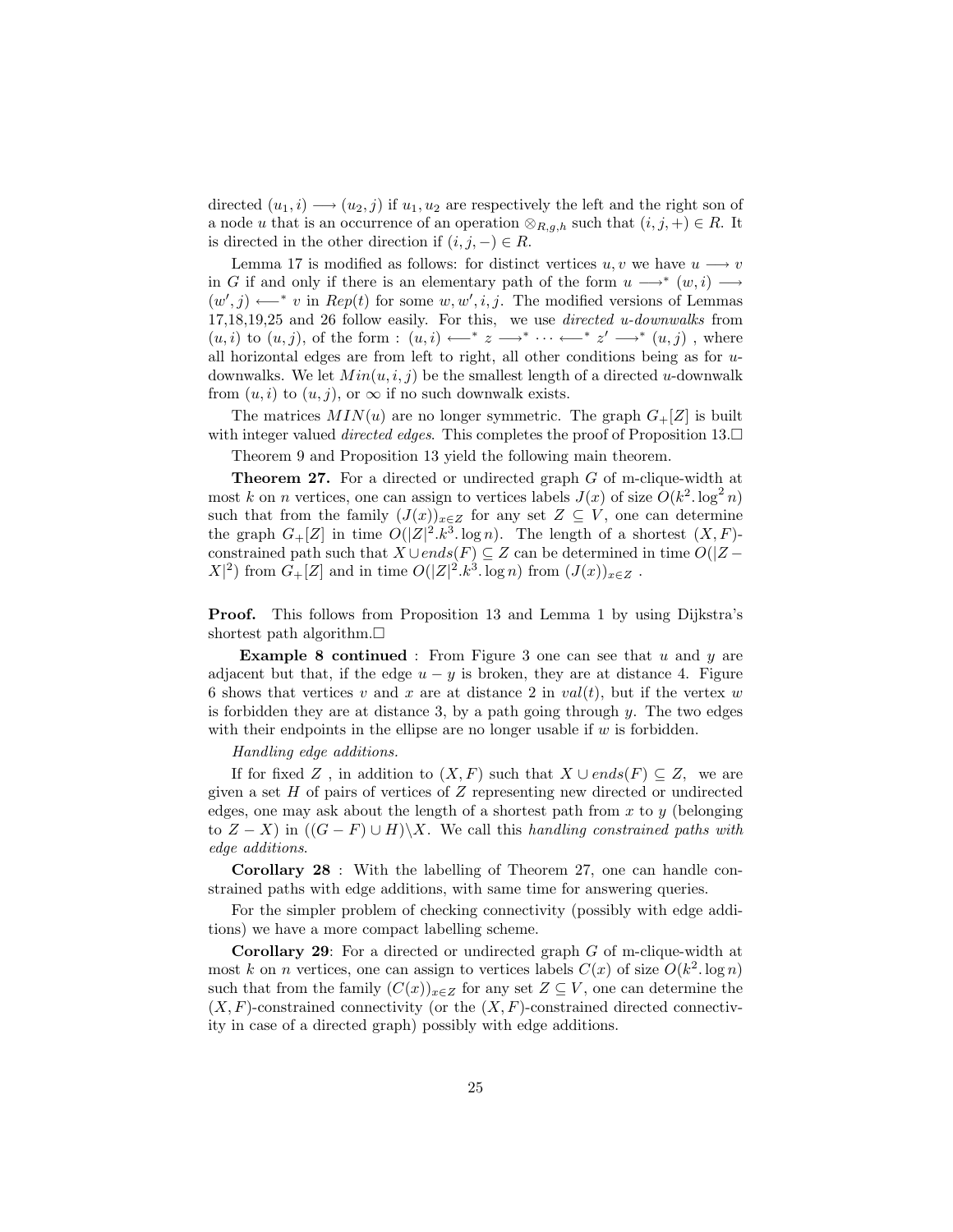Figure 6: The graph  $Rep(t)_+(\{v,w,x,y\}).$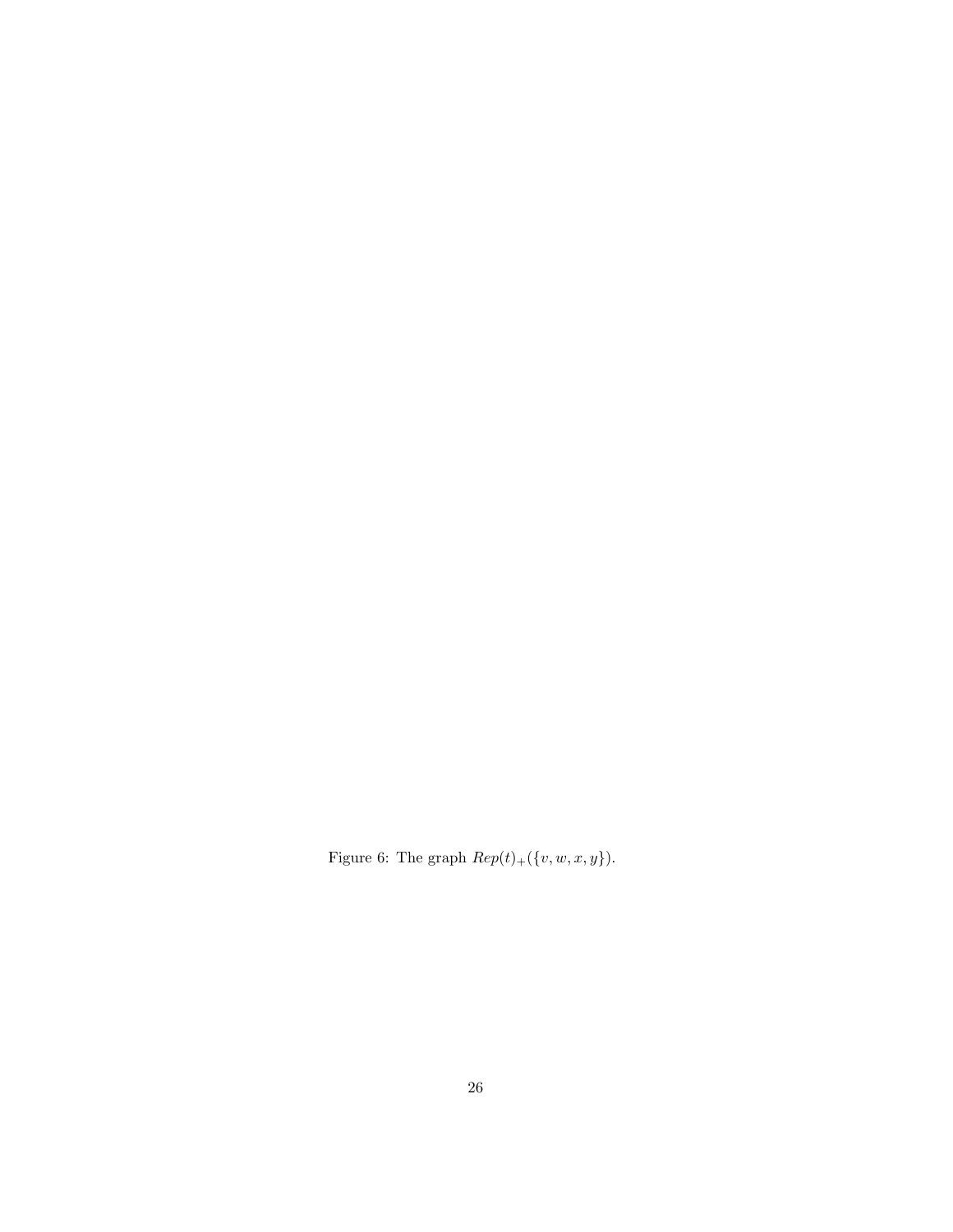**Proof.** In the matrices  $MIN(u)$  we only have to store values " $\infty$ " or "not ∞". This gives two results: directed connectivity for directed graphs, i.e., the existence of a directed  $(X, F)$ -constrained path from x to y, and connectivity for undirected graphs, i.e., the existence of an  $(X, F)$ -constrained path between x to  $y.\Box$ 

# 4.5 Overview of algorithms

Let us review the steps needed to apply these results. We first consider Algorithm A that constructs labels.

Step 1: First, we need a tree-decomposition or an mcwd- term of the given graph, of width at most  $k$ . This can be done in linear time for obtaining a treedecomposition (for details, see [1]). The problem of determining the m-cliquewidth of a graph and the corresponding optimal term is likely to be NP-hard because the corresponding one for clique-width is NP-complete [9]. The cubic algorithm given by Oum [13] that constructs non-optimal clique-width terms for undirected graphs can be used.

The obtained tree-decomposition or clique-width term can easily be transformed into an mcwd- term of width k or  $k + 3$  or  $2k + 4$ , depending on the case, by Proposition 5.

Step 2: The term must be turned into a 3-balanced one of width  $O(k)$  in time  $O(n \log n)$ , denoted by t.

Step 3 : We then construct the graph  $Rep(t)$ , which can be done in time  $O(k^2, |t|) = O(k^2.n).$ 

Step 4 : The next step consists in computing the matrices  $MIN(u)$ . This can be done bottom-up in the term  $t$  by Lemma 25. Since at each step we need time  $O(k^3)$ , we need in total time  $O(k^3 \cdot n)$ .

Step 5 : The final step consisting in building the labels  $J(x)$  for all vertices takes time  $O(k^3.ht(t)) = O(k^3. \log n + k^2.n. \log n)$ .

The decoding algorithm  $\beta$  uses two steps :

Step 1: Construction of  $G+[Z]$  in time  $O(k^3 + k, |Z| + |Z|^2)$ .

Step 2: Answers to queries in time  $O(|Z - X|^2)$ . This time does not depend on  $k$ .

These constructions apply to directed graphs in a straightforward manner except the cubic algorithm of [13] which is designed for undirected graphs. However there exists a bijective encoding of directed graphs G as bipartite undirected graphs  $B(G)$  (defined in [3]). There exist strictly increasing functions f and g such that for every directed graph  $G$ :

$$
f(cwd(B(G))) \leqslant cwd(G) \leqslant g(cwd(B(G)).
$$

Hence the cubic algorithm for undirected graphs can be used for directed graphs.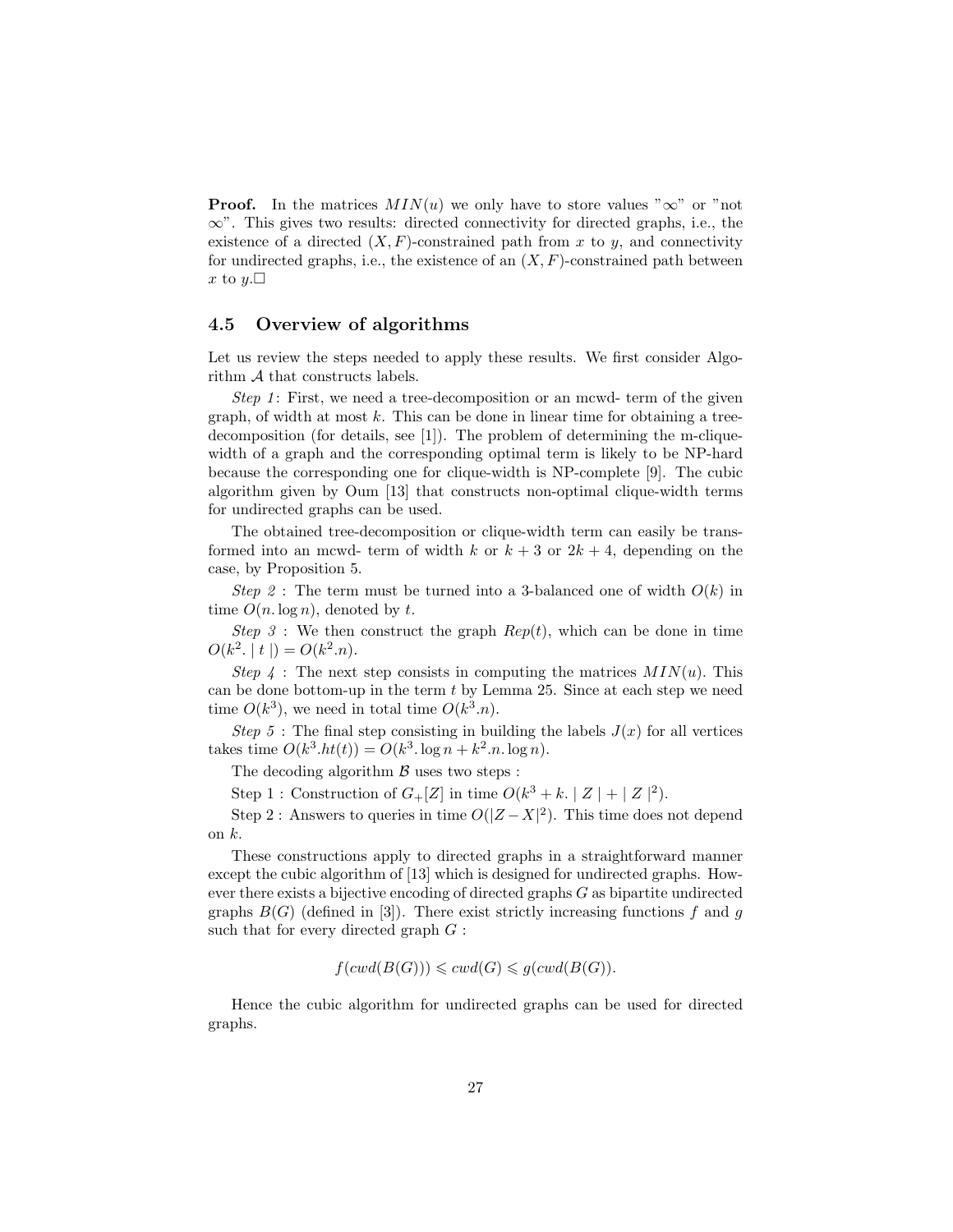Another extension can be done for shortest constrained paths in directed graphs with edges having nonnegative integer lengths. However, all edges created by a single pair of colours  $(a, b)$  in R in an operation  $\otimes_{R,g,h}$  must have the same length. Otherwise the notion of graph representation of a term, where one horizontal edge represents all edges created from one pair  $(a, b)$  by an operation  $\otimes_{R,g,h}$  cannot be used. The above methods and results are easy to adapt to this extension.

# 4.6 A compact routing scheme

We now describe how to use a modification of the labelling  $J$  to build a compact routing scheme.

The construction of  $J$  is based on matrices that give for each position  $u$  in a term t the length of a shortest u-downwalk in  $Rep(t)$  from  $(u, i)$  to  $(u, j)$ . Storing the sequence of vertices of the corresponding path in  $G = val(t)$  uses space  $O(n \log n)$  instead of  $O(\log n)$  for each entry (assuming there are n vertices numbered from 1 to n, so that a path of length p uses space  $(p+1)$ . [log n]. The corresponding labels  $J'(x)$  have size  $O(k^2 \cdot n \cdot \log^2 n)$  for each x. This labelling yields for every pair of vertices  $x, y$  a shortest  $(X, F)$ -constrained path and not only its length. This path is obtained by piecing together some edges (the edges  $e_i$  of the proof of Lemma 26) and some of the paths stored in the labels  $J'(z)$ for vertices z in the set  $\{x, y\} \cup X \cup ends(F)$ .

We now give a more economical construction. For having a compact routing scheme (as opposed to a distance labelling scheme), it suffices to be able to construct the path in an incremental manner, by finding the next hop at each node, then forwarding the relevant data to that node. Here is a construction permitting this.

We only store at each entry  $(i, i)$  of the matrix  $MIN(u)$  one vertex x such that  $(u, i) \in Rep(t)(x)$  instead of the value  $0 = Min(u, i, i)$ . If  $Min(u, i, j) = 0$ , we store the same vertex at entries  $(i, i)$  and  $(j, j)$ . This uses slightly more space than for  $MIN(u)$  as in Section 4.2 but still  $O(k^2 \cdot \log n)$  and the corresponding labels  $J''(x)$  have size  $O(k^2 \cdot \log^2 n)$  for all x.

From the labels  $J''(x)$  for all x in Z, one can build an edge-labelled graph  $G_{++}[Z]$  defined by adding new labels to those of  $G_{+}[Z]$ . For each edge between x and y in  $G_{+}[Z]$  having weight 2, we add to the label of this edge the intermediate vertex z of one of the shortest paths it represents. For each edge between x and y in  $G_{+}[Z]$  having weight at least 3, we add two intermediate vertices z and  $z'$  of one of the shortest paths it represents, such that z is next to x and  $z'$ is next to y. It is easy to adapt the algorithm of Lemma 26 so as to construct  $G_{++}[Z]$  from  $(J''(x))_{x\in Z}$ . And from  $G_{++}[Z]$  for  $Z \supseteq \{x,y\} \cup X \cup ends(F)$ , one can determine, not only the length of shortest  $(X, F)$ -constrained path from x to y, but the vertex z following x on such a path. This vertex may not be in Z. If it is not, and to continue the construction one must compute  $G_{++}[Z\cup\{z\}]$ in order to determine the vertex following z is a shortest path from x to y.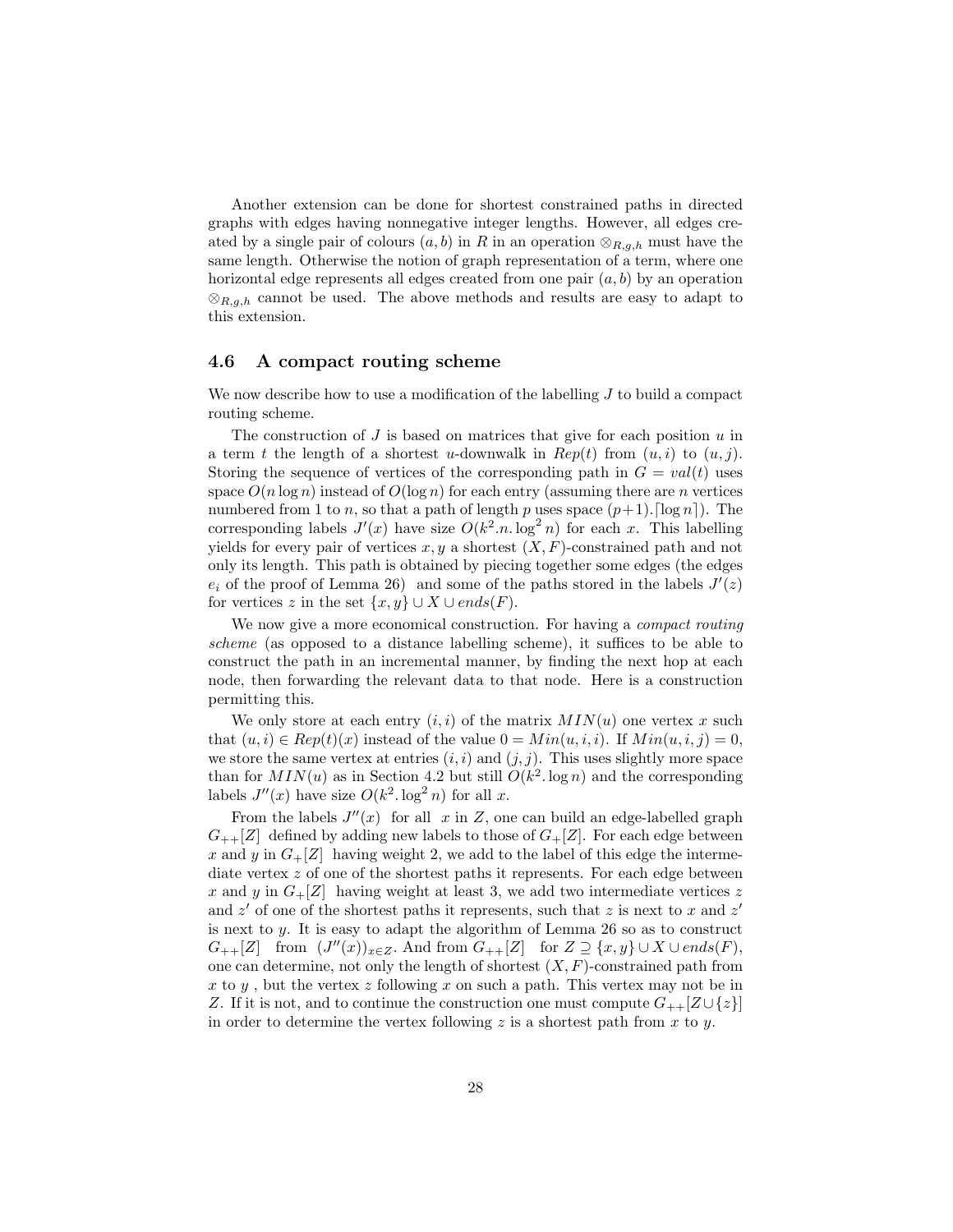These definitions and observations yield the following result.

**Theorem 30.** Let G be a graph of m-clique-width at most  $k$ , each vertex u of which has an associated set of vertices  $Forb(u)$  of size at most r. This graph has a compact forbidden-set routing scheme using routing tables of size  $O(r k^2 \cdot \log^2 n)$  and message headers of size  $O(r k^2 \cdot \log^2 n)$  that permits to route on shortest paths in  $G \setminus Forb(x)$  from every vertex x.

**Proof.** Let  $G = (V, E)$  be given by a balanced mcwd- term of width at most 2k (or 3k if G is directed), let  $J''(x)$  be constructed as explained above. Let a set  $Forb(u) \subseteq V$  such that  $|Forb(u)| \leq r$  be defined for each vertex u. We store at each u the labels  $J''(w)$  for all w in  $Forb(u)$ . The algorithm intended to route a message from x to y in  $G \setminus Forb(x)$  works as follows.

By using  $J''(x)$ ,  $J''(y)$  and  $\{J''(w): w \in Forb(x)\}\$ , it determines a vertex  $z_1$  on some shortest path  $x - z_1 - ... - y$  in  $G \setminus Forb(x)$ . The message together with  $J''(y)$  and the set  $\{J''(w): w \in Forb(x)\}$  is sent to  $z_1$ . Then some  $z_2$  on a shortest path  $z_1 - z_2 - ... - y$  in  $G \setminus Forb(x)$  is determined by using  $J''(z_1)$ ,  $J''(y)$  and the set  $\{J''(w): w \in Forb(x)\}.$  The message with the same set of labels is sent to  $z_2$ , and the procedure is repeated until y is reached. Since exact distances are computed and since the set of forbidden vertices is not changed on the way, the message gets closer to y at each step and reaches it.  $\Box$ 

This method constructs a path from x to y in  $G \setminus Forb(x)$  that may go through some z and then through some u such that  $u \in Forb(z)$ . If at each step we increase the set of forbidden vertices in order to prevent such a situation, we may build a path that is not shortest or we may find no path at all whereas there exists one.

# 5 Open problems

A major open problem is to get good bounds for constrained distance labelling A major open problem is to get good bounds for constrained distance rabeling<br>on planar graphs. Since they have balanced separators of size  $\Theta(\sqrt{n})$  they have tree-width  $O(\sqrt{n})$ , hence our results can be applied with  $k = O(\sqrt{n})$ . This gives a labelling scheme with labels of size  $O(n \log^2 n)$ , but we think that it is possible to do much better.

Recently, Courcelle et al. [4] presented an  $O(\log n)$ -bit labelling scheme for constrained connectivity in planar graphs, but the problem of constrained distance labelling is still open.

Acknowledgements : We thank Cyril Gavoille and Mamadou Kanté for helpful discussions and the referees for their comments which triggered many improvements.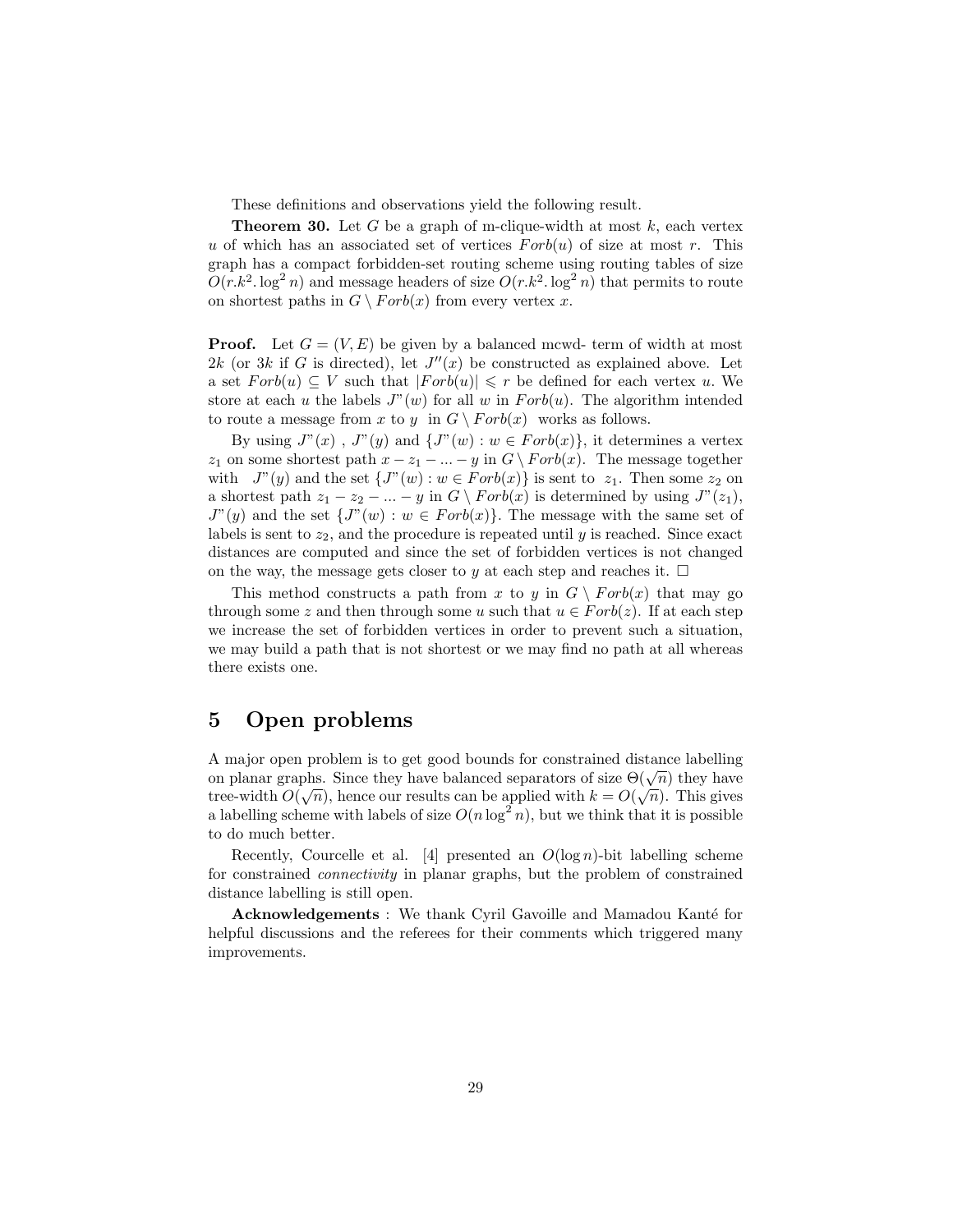# References

- [1] H. Bodlaender. A linear time algorithm for finding tree-decompositions of small treewidth. In *STOC* '93: Proceedings of the twenty-fifth annual ACM symposium on Theory of computing, pages 226–234, New York, NY, USA, 1993. ACM Press.
- [2] B. Courcelle, J.A. Makowsky, and U. Rotics. Linear time solvable optimization problems on graphs of bounded clique-width. Theory Comput. Systems, 33:125–150, 2000.
- [3] B. Courcelle. The monadic second-order logic of graphs xv : On a conjecture by d. seese. In Journal of Applied Logic 4, pages 79–114, 2006.
- [4] B. Courcelle, C. Gavoille, M. Kanté, and A. Twigg. Connectivity check in 3-connected planar graphs with obstacles. In Electronic Notes in Discrete Mathematics, volum 31 (2008), 151–155.
- [5] B. Courcelle and M. Kanté. Graph operations characterizing rank-width and balanced graph expressions. In D. Kratsch A. Brandstädt and H. Müller, editors, Proccedings of the 33rd International Workshop on Graphs (WG07), volume 4769 of LNCS, pages 66–75. Springer, June 2007.
- [6] B. Courcelle and S. Olariu. Upper bounds to the clique width of graphs. Discrete Appl. Math., 101(1-3):77–114, 2000.
- [7] B. Courcelle and A. Twigg. Compact forbidden-set routing. In W. Thomas and P. Weil, editors, STACS, volume 4393 of Lecture Notes in Computer Science, pages 37–48. Springer, 2007.
- [8] B. Courcelle and R. Vanicat. Query efficient implementation of graphs of bounded clique-width. Discrete Applied Mathematics, 131(1):129–150, 2003.
- [9] M. Fellows, F. Rosamond, U. Rotics, and S. Szeider. Clique-width minimization is NP-hard. In STOC 2006: Proceedings of the thirty-eighth annual ACM symposium on Theory of computing, New York, NY, USA, 2006, pages 354–362. ACM Press.
- [10] C. Gavoille and D. Peleg. Compact and localized distributed data structures. Distrib. Comput., 16(2-3):111–120, 2003.
- [11] C. Gavoille, D. Peleg, S. Perennes, and R. Raz. Distance labeling in graphs. J. Algorithms, 53(1):85–112, 2004.
- [12] A. Gupta, A. Kumar, and M. Thorup. Tree based mpls routing. In SPAA '03: Proceedings of the fifteenth annual ACM symposium on Parallel algorithms and architectures, pages 193–199, New York, NY, USA, 2003. ACM Press.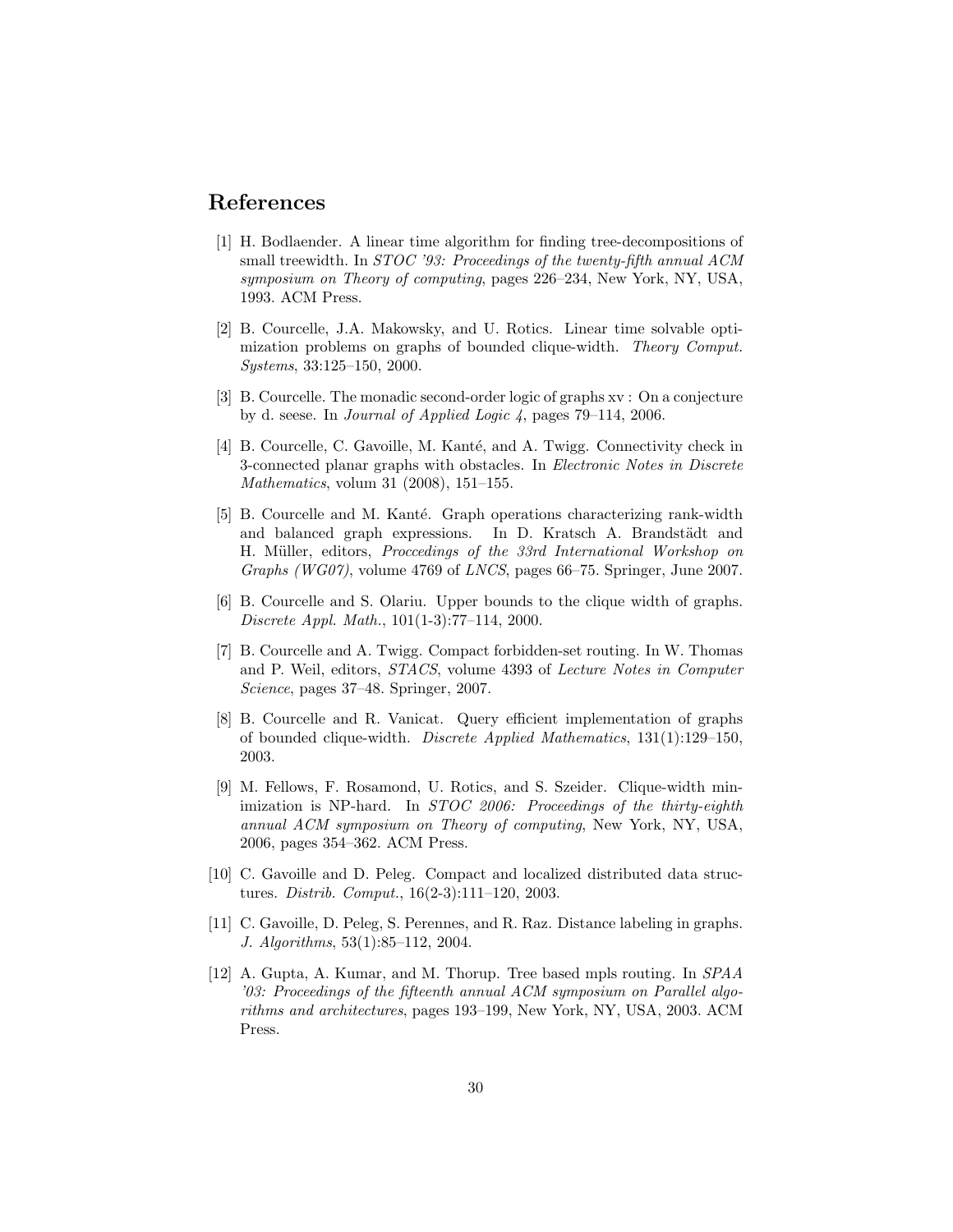- [13] S. il Oum. Approximating rank-width and clique-width quickly. In Dieter Kratsch, editor, Proc. 31st International Workshop on Graphs (WG 2005), volume 3787 of Lecture Notes in Computer Science, pages 49–58. Springer, 2005.
- [14] S. Kannan, M. Naor, and S. Rudich. Implicit representation of graphs. SIAM J. Discret. Math., 5(4):596–603, 1992.
- [15] E. Wanke. k-nlc graphs and polynomial algorithms. *Discrete Applied Math*ematics, 54(2-3):251–266, 1994.

# 6 Appendix : Balanced terms defining graphs

We prove Theorem 9 that we restate for the reader's convenience.

Theorem 9. Every undirected (resp. directed) graph of clique-width or m-clique-width k with n vertices  $(n > 1)$  is the value of an m-cwd term t of width at most 2k (resp. 3k) and of height at most  $3.(\log(n-1)+1)$ . The time taken to build t from a given term s of width k is  $O(n \log n)$ , where n is the size of s.

A similar result for graphs of bounded tree-width has been proved by Bodlaender  $[1]$ : every graph with *n* vertices of tree-width k has a tree-decomposition of width  $3k + 2$  with underlying tree of height at most  $2\log_{5/4}(2n)$ .

We first prove that every m-cwd term can be transformed into a balanced term using new binary operations that express substitutions of terms for variables with unique occurrences. These new operations are not among the operations defining m-clique-width but they can be simulated by m-clique-width operations using more labels than those of the original term.

## 6.1 Contexts and special terms

Let  $F$  is a set of function symbols, and  $C$  be a set of constants. A *context* is a term in  $T(F, C \cup \{u\})$  having a single occurrence of the variable u (nullary symbol). We denote by  $Ctxt(F, C)$  the set of contexts, and by Id (for identity) the particular context u. We define two binary operations  $\circ$  and  $\bullet$  on terms and contexts for which we use infix notation :

 $s \circ s' = s[s'/u]$ , belongs to  $Ctxt(F, C)$  for  $s, s'$  in  $Ctxt(F, C)$ ,

 $s \bullet t = s[t/u]$ , belongs to  $T(F, C)$  for s in  $Ctxt(F, C)$ , t in  $T(F, C)$ , where  $s[w/u]$  denotes the substitution in s of a term or context w for u at its unique occurrence.

Clearly  $s \circ \mathbf{Id} = \mathbf{Id} \circ s = s$ ;  $\mathbf{Id} \bullet t = t$ . The operation  $\circ$  is associative and we have  $s \bullet (s' \bullet t) = (s \circ s') \bullet t$ .

We will consider terms in  $T(F \cup \{\circ, \bullet\}, C \cup \{\text{Id}\})$  that evaluate to terms or contexts according to the above definitions. The evaluation of these terms consists in eliminating  $\circ$  and  $\bullet$  by performing the substitutions they stand for.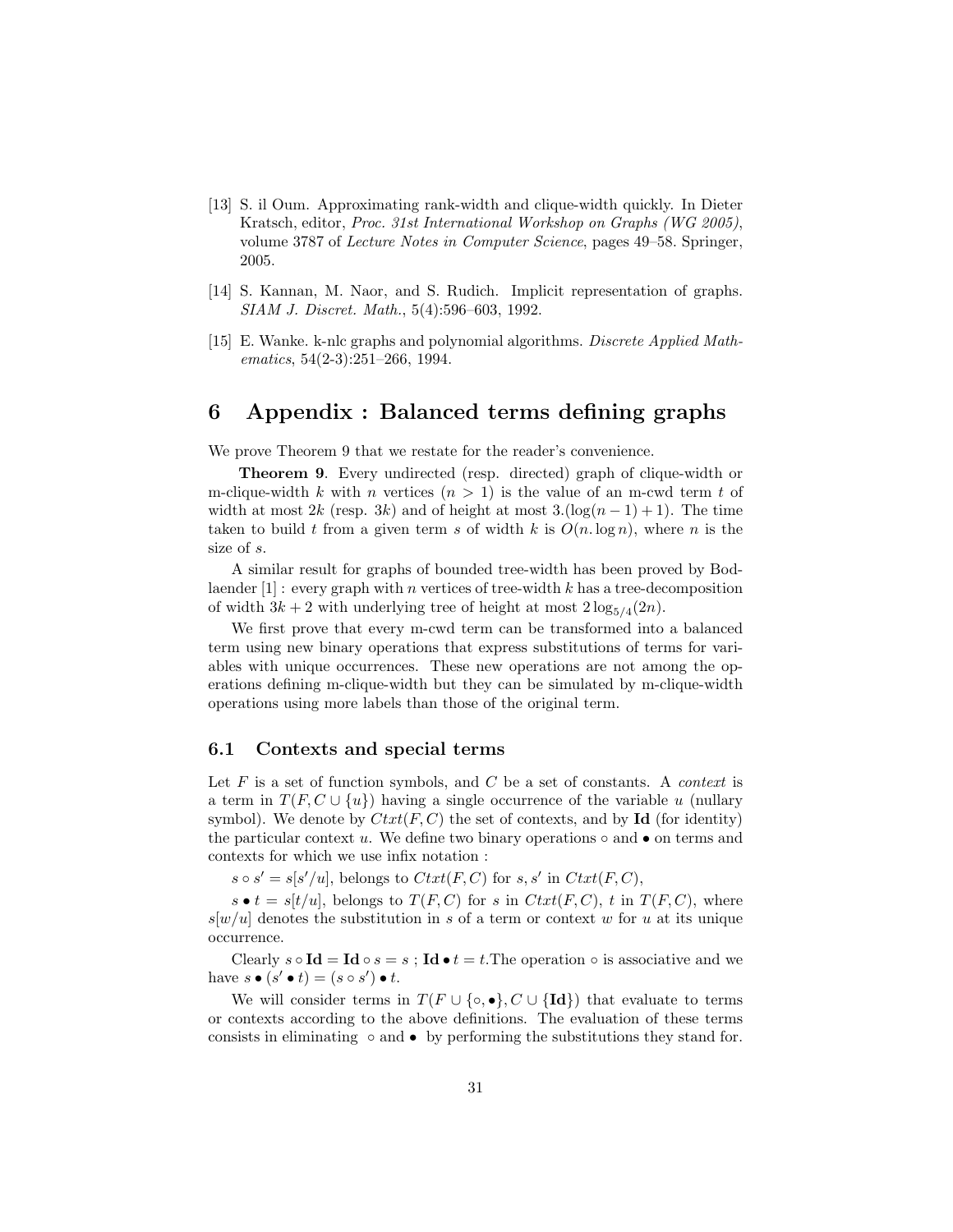### Example 31 :

The term  $f(\text{Id}, b) \circ (g(a, \text{Id}) \circ f(\text{Id}, c))$  evaluates to the context  $f(q(a, f(u, c)), b)$ . The term  $f(\mathbf{Id}, b) \circ (g(a, \mathbf{Id}) \bullet f(d, c))$  evaluates to the term  $f(g(a, f(d, c)), b).$ 

From now on we only consider sets F of binary operation symbols.

**Definition 32** : The sets of special terms and contexts  $SPE<sub>t</sub>(F, C)$  and  $SPE_c(F, C)$ .

We let  $S_c$  and  $S_t$  be the least subsets of  $T(F \cup \{\circ, \bullet\}, C \cup \{\text{Id}\})$  such that:  $S_t = S_c \bullet S_t \cup f(S_t, S_t) \cup b \cup ...$ 

$$
S_c = S_c \circ S_c \cup f(S_t, S_c) \dots \cup f(S_c, S_t) \dots \cup f(S_t, \text{Id}) \dots \cup f(\text{Id}, S_t) \dots
$$

where the unions extend to all  $f$  in  $F$  and  $b$  in  $C$ .

We denote these sets by  $SPE<sub>t</sub>(F, C)$  and  $SPE<sub>c</sub>(F, C)$  if we need to specify F and C. Note that  $\mathbf{Id} \notin S_t \cup S_c$ .

Every term t in  $SPE_t(F, C)$  evaluates into a term  $Eval(t)$  in  $T(F, C)$  and every term c in  $SPE_c(F, C)$  evaluates into a context  $Eval(c)$  in  $Cut(F, C)$  – {Id}. The evaluation rules are as follows:

$$
Eval(c \circ c') = eval(c)[Eval(c')/u],
$$
  
\n
$$
Eval(c \bullet t) = eval(c)[Eval(t)/u],
$$
  
\n
$$
Eval(\text{Id}) = u,
$$
  
\n
$$
Eval(b) = b,
$$

and

$$
Eval(f(w, w')) = f(Eval(w),Eval(w'))
$$

for terms or contexts  $c, c', t, w, w'$ , functions f and constants b.

For a term t in  $SPE_t(F, C) \cup SPE_c(F, C)$  we denote by  $|t|_{FC}$  the number of occurrences of symbols from  $F \cup C$ , by  $|t|_0$  the number of occurrences of ∘ and •, and, by  $|t|_{\text{Id}}$  the number of occurrences of Id. Since F is a set of binary function symbols, each such term has an odd size |t| defined as  $|t|_{FC} + |t|_0 + |t|_{Id}$  and it is clear from the recursive equations defining special terms that  $|t|_{\text{Id}} = |t|_0$  if  $t \in SPE_t(F, C)$  and  $|c|_{\text{Id}} = |c|_0 + 1$  if  $c \in SPE_c(F, C)$ .

The following proposition shows how a term or a context can be split into two or three terms or contexts of less than half size.

Proposition 33 [Lemmas 1,2 in [8]]:

1. Every term  $t \in T(F, C)$  of size  $n = 2p + 1$ ,  $p \ge 1$  can be written  $t = c_1 \bullet f(t_1, t_2)$  where  $c_1 \in Ctxt(F, C), t_1, t_2 \in T(F, C), |c_1| \leq p, c_1$  is of maximal size with this property, and then  $|t_i| \leqslant p+1$  for each  $i = 1, 2$ .

2. Every context  $c \in Ctxt(F, C)$  of size  $n = 2p + 1$ ,  $p \ge 1$  can be written  $c = c_1 \circ f(c_2, t_1)$  or  $c = c_1 \circ f(t_1, c_2)$  for  $c_1, c_2 \in Ctxt(F, C), t_1 \in T(F, C)$  and  $|c_1| \leq p, c_1$  is of maximal size with this property, and then  $|c_2| \leq p+1, |t_1| \leq$  $2p - 1$ .

**Remark**: Let us look at some particular cases. Let  $t = f(s_1, s_2)$  with  $p = (|t| - 1)/2 = (|s_1| + |s_2|)/2.$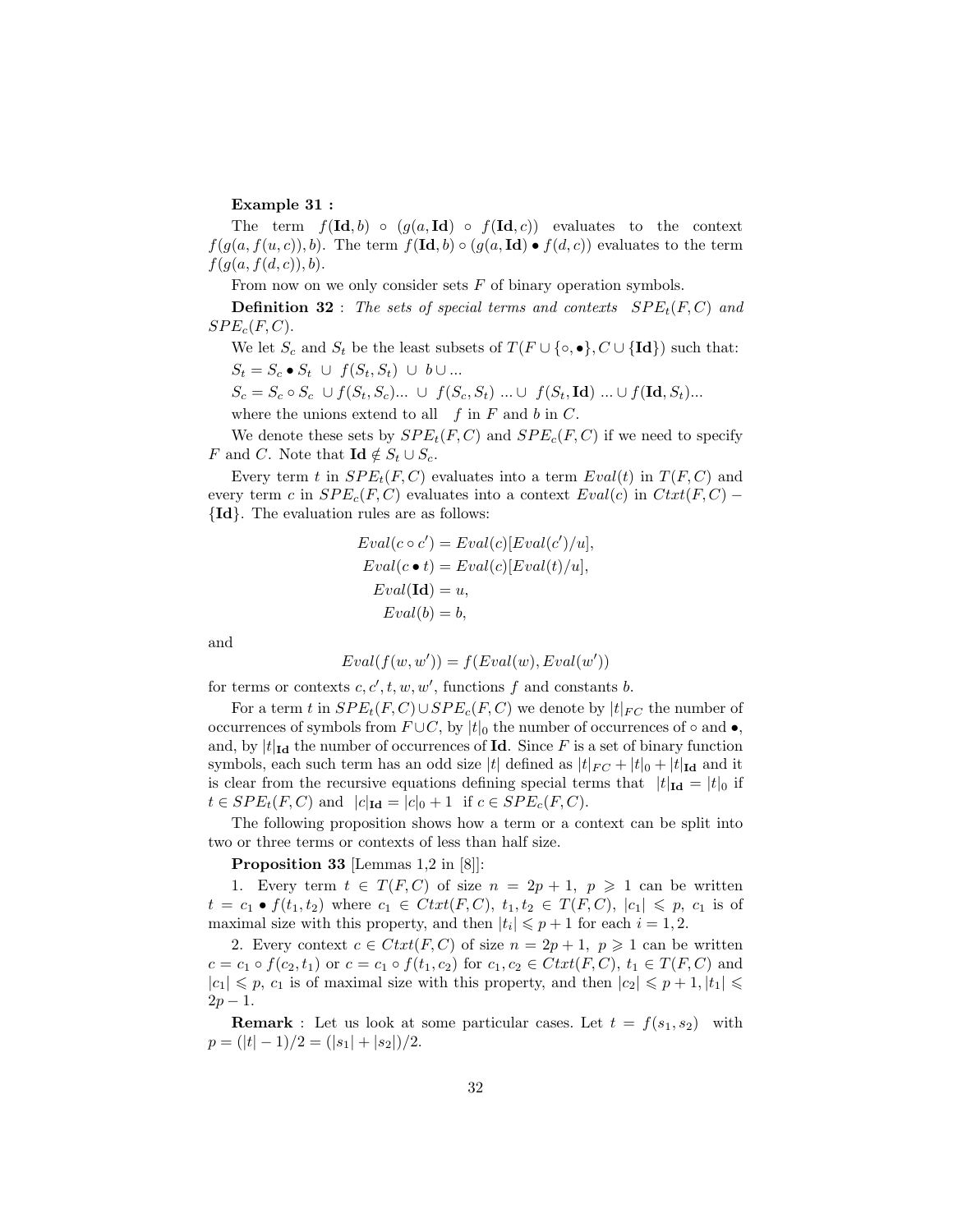If  $|s_1| - 2 \leq |s_2| \leq |s_1| + 2$  then in Case 1 of Proposition 33, we must take  $c_1 = u.$ 

If  $|s_1| = |s_2| + 2$  then the "larger context"  $c'_1 = f(u, s_2)$  has size  $2 + |s_2| \geq p+1$ since  $p + 1 = (|s_1| + |s_2|)/2 + 1 = |s_2| + 2$ , hence  $c_1$  is maximal of size  $\leq p$ . If  $|s_1| = |s_2|$  or if  $|s_2| = |s_1| + 2$  the same argument works.

Similarly if  $c = f(c', s_2)$  and  $|c'| \leqslant |s_2| + 2$  (in particular if  $c' = u$ ) we must take  $c_1 = u$  to satisfy (2). Taking the "larger context"  $c'_1 = f(u, s_2)$  would necessitate  $|c'_1| \leq p$  that is  $2 + |s_2| \leq (|c'| + |s_2|)/2$ , i.e.,  $|c'| \geq |s_2| + 4$ .  $\Box$ 

A more careful proof than the one of [8] gives the following result.

**Proposition 34** : For every term t in  $T(F, C) - C$  one can construct a term  $t^b$  in  $SPE_t(F, C)$  such that  $|t^b|_{FC} = |t|_{FC} = |t|$ ,  $Eval(t^b) = t$ ,  $ht(t^b) \le$ 3. log(|t|−1) and  $|t^{b}| \leq 2$ .  $|t|$ −1. This term can be constructed in time  $O(n \log n)$ where  $n = |t|$ .

**Proof.** We will use an induction to construct  $t^b$  for each  $t \in T(F, C)$  and to construct also a context  $c^b$  in  $SPE_c(F, C)$  such that  $Eval(c^b) = c$  for each  $c \in Ctxt(F, C)$ . The construction will ensure the following properties (note that  $|c| = |c|_{FC} + 1$ :

 $|c^b|_{FC} = |c|_{FC}$ ,  $ht(c^b) \leq 3 \cdot \log(|c| - 1) + 2$  and  $|c^b| \leq 2 \cdot |c| - 1$ .

**Case 1:** Let  $t \in T(F, C)$  have size  $|t| = 2p + 1$ .

**Subcase 1.1**: If  $|t| = 3$  we let  $t^b = t$ , then  $ht(t^b) = 2 < 3$ .  $\log(|t| - 1)$  and  $|t^b| = |t| \leq 2.|t| - 1.$ 

**Subcase 1.2:** If  $|t| = 2p + 1 > 3$ . We use Proposition 33 and write  $t = c_1 \bullet f(t_1, t_2).$ 

**Subcase** 1.2.1:  $c_1 = u$ . This means that  $||t_1| - |t_2|| \leq 2$ : assume on the contrary that  $|t_1| \geq |t_2| + 4$ , then  $|f(u, t_2)| = 2 + |t_2| \leq p = (|t_1| + |t_2|)/2$  and  $c_1$ is not of maximal size such that case 1 of Proposition 33 holds, because it can be replaced by a "larger context", e.g.,  $f(u, t_2)$ . In this case we let  $t^b = f(t_1^b, t_2^b)$ . We have  $|t_1| = 2p_1 + 1$ ,  $|t_2| = 2p_2 + 1$ ,  $|p_1 - p_2| \leq 1$ . We first assume  $t_1, t_2 \notin C$ . By inductive hypothesis :

 $ht(t_i^b) \leq 3. \log(2p_i) = 3. \log(p_i) + 3.$ 

We note that  $|t| - 1 = 2 \cdot p_1 + 2 \cdot p_2 + 2$ . Since  $|p_1 - p_2| \leq 1$  we have  $2 \cdot p_i \leq$  $(|t| - 1)/2$  for each  $i = 1, 2$ . Hence:

 $1 + ht(t_i^b) \leq 1 + 3 \cdot \log(2p_i)$ 

$$
\leqslant 1 + 3.\log((|t| - 1)/2)
$$

$$
= -2 + 3.\log(|t| - 1) < 3.\log(|t| - 1)
$$

and  $ht(t^b) = \max\{1 + ht(t_1^b), 1 + ht(t_2^b)\} < 3 \cdot \log(|t| - 1)$ .

The size of  $t^b$  is  $|t^b| = |t_1^b| + |t_2^b| + 1 \le 2$ .  $(|t_1| + |t_2|) - 1 < 2$ .  $|t| - 1$  by using induction.

If  $t_1 \in T(F, C)$ , then  $|t_1| = 1$  which implies  $|t_2| = 3$ ,  $|t| = 5$  and  $t^b = t$ ,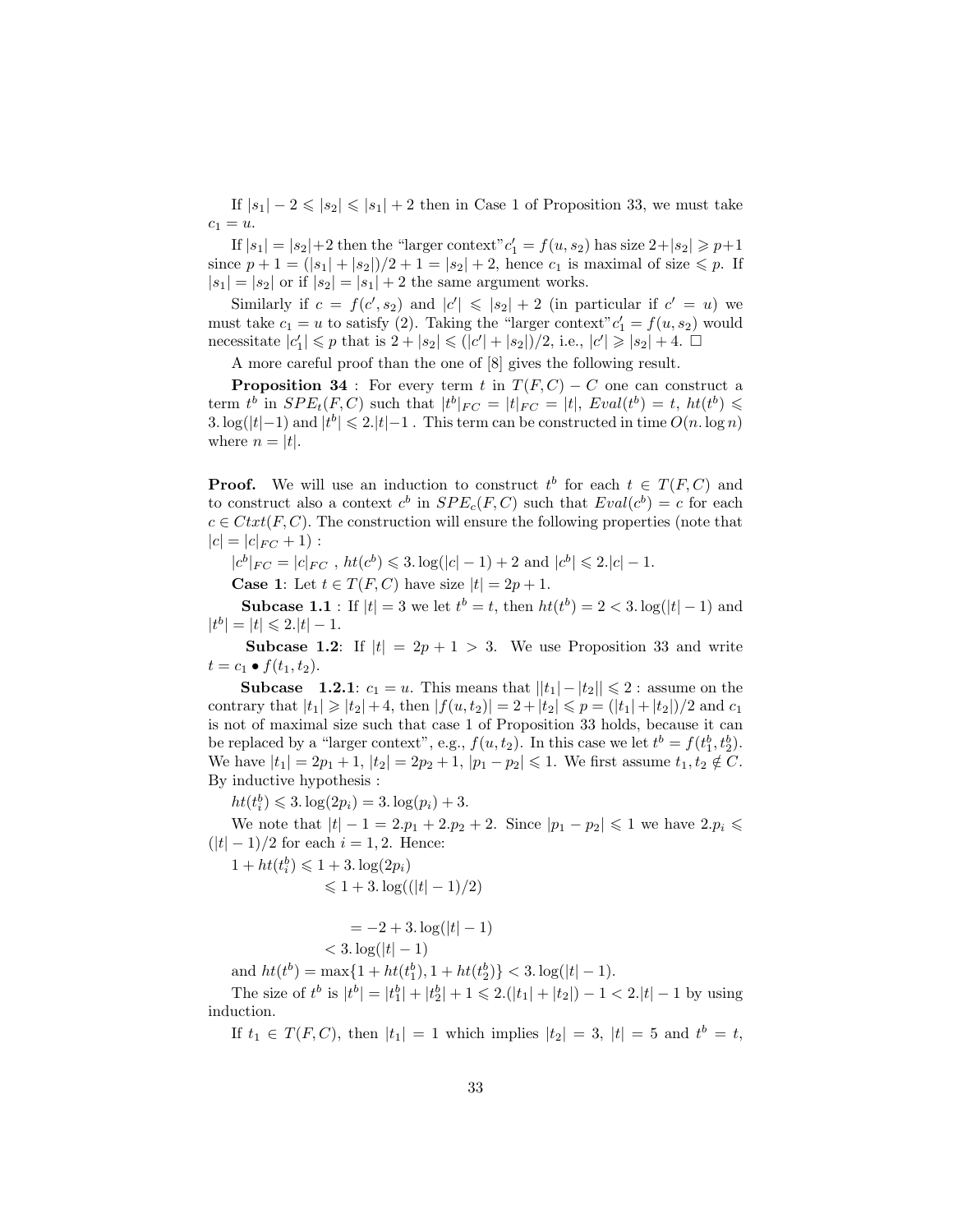$ht(t) = 3 \leq 3 \log(4) = 6$ . The case  $t_2 \in T(F, C)$  is similar.

**Subcase 1.2.2**:  $c_1 \neq u$ . We let  $t^b = c_1^b \bullet f(t_1^b, t_2^b)$ . We have  $|c_1| \leq p$ ,  $|t_i| \leqslant p + 1$ . We must prove that  $1 + ht(c_1^b) \leqslant 3$ .  $log(2p)$  and that

 $2 + ht(t_i^b) \leq 3 \log(2p) \text{ for } i = 1, 2.$ 

By induction :  $ht(c_1^b) \leq 3. \log(p-1) + 2 \leq 3. \log(p) + 2.$ 

Hence :  $1 + ht(c_1^b) \leq 3 + 3 \cdot log(p) = 3 \cdot log(2p) = 3 \cdot log(|t| - 1)$ .

We have also :  $2 + ht(t_i^b) \leq 2 + 3 \cdot \log(p) < 3 \cdot \log(2p)$ .

This proves the desired assertion.

**Case 2:** We now consider the case of  $c \in Ctxt(F, C)$  of size  $n = 2p + 1$ .

**Subcase 2.1:** If  $n = 3$  then  $c^b = c$  and the result holds as in Subcase 1.1.

**Subcase 2.2:** We consider the case  $|c| = 2p + 1 > 3$ . We write  $c =$  $c_1 \circ f(c_2, t_1)$  or  $c = c_1 \circ f(t_1, c_2)$  with  $c_1$  of maximal size with  $|c_1| \leqslant p$ . We only consider the first case.

**Subcase 2.2.1:**  $c_1 = u$ . This means that  $c = f(c_2, t_1), |c_2| \leq |t_1| + 2$ , because if  $|c_2| \geqslant |t_1| + 4$  then  $c_1 = u$  could be replaced by a "larger context", e.g.,  $f(u, t_1)$ .

We take  $c^b = f(c_2^b, t_1^b)$ . We have  $|c_2| = 2p_2 + 1$ ,  $|t_1| = 2p_1 + 1$ ,  $p_2 \leq p_1 + 1$ . The proof is similar to that of Subcase (1.2.1). We must prove that :

 $1 + ht(t_1^b) \leq 3 \log(2p) + 2 \text{ and } 1 + ht(c_2^b) \leq 3 \log(2p) + 2.$ 

We have

 $1 + ht(t_1^b) \leq 1 + 3 \log(|t_1| - 1) \leq 1 + 3 \log(|c| - 1) < 3 \log(|c| - 1) + 2.$ We also have  $1 + ht(c_2^b) \leq 1 + 3 log(2p_2) + 2$ . We have  $4.p_2 \leqslant 2.p_2 + 2.(p_1 + 1) = |c| - 1.$ Hence :  $1 + ht(c_2^b) \leq 3 + 3 log((|c|-1)/2) = 3 log(|c|-1) < 3 log(|c|-1) + 2.$ 

We also have  $|c^b| = |t_1^b| + |c_2^b| + 1 \leq 2(|t_1| + |c_2|) - 1 < 2|c| - 1$  by using induction, as in Subcase 1.2.2.

**Subcase 2.2.2**:  $c_1 \neq u$ . Then we let  $c^b = c_1^b \circ f(c_2^b, t_1^b)$ . We have  $|c_1| \leq p$ ,  $|c_2| \leqslant p + 1$  and  $|t_1| \leqslant 2p - 1$ . We must prove :

| $1 + ht(c_1^b) \leq 3 log(2p) + 2$                                                                | (7.1)  |
|---------------------------------------------------------------------------------------------------|--------|
| $2 + ht(c_2^b) \leq 3 log(2p) + 2$                                                                | (7.2)  |
| $2 + ht(t_1^b) \leq 3 log(2p) + 2$                                                                | (7.3). |
|                                                                                                   |        |
| For $(7.1)$ we have using induction                                                               |        |
| $1 + ht(c_1^b) \leq 1 + 3 log(p-1) + 2 < 3 + 3 log(p) = 3 log(2p).$                               |        |
| For $(7.2)$ we have using induction                                                               |        |
| $2 + ht(c_2^b) \leq 2 + 3 log(p) + 2 = 3 log(2p) + 1.$                                            |        |
| For $(7.3)$ we have                                                                               |        |
| $2 + ht(t_1^b) \leq 2 + 3 log(2p - 2) < 3 log(2p) + 2.$                                           |        |
| We have $ c^b  =  t_1^b  +  c_1^b  +  c_2^b  + 2 \leq 2( t_1  +  c_1  +  c_2 ) - 1 < 2 c  - 1$ by |        |
| using induction.                                                                                  |        |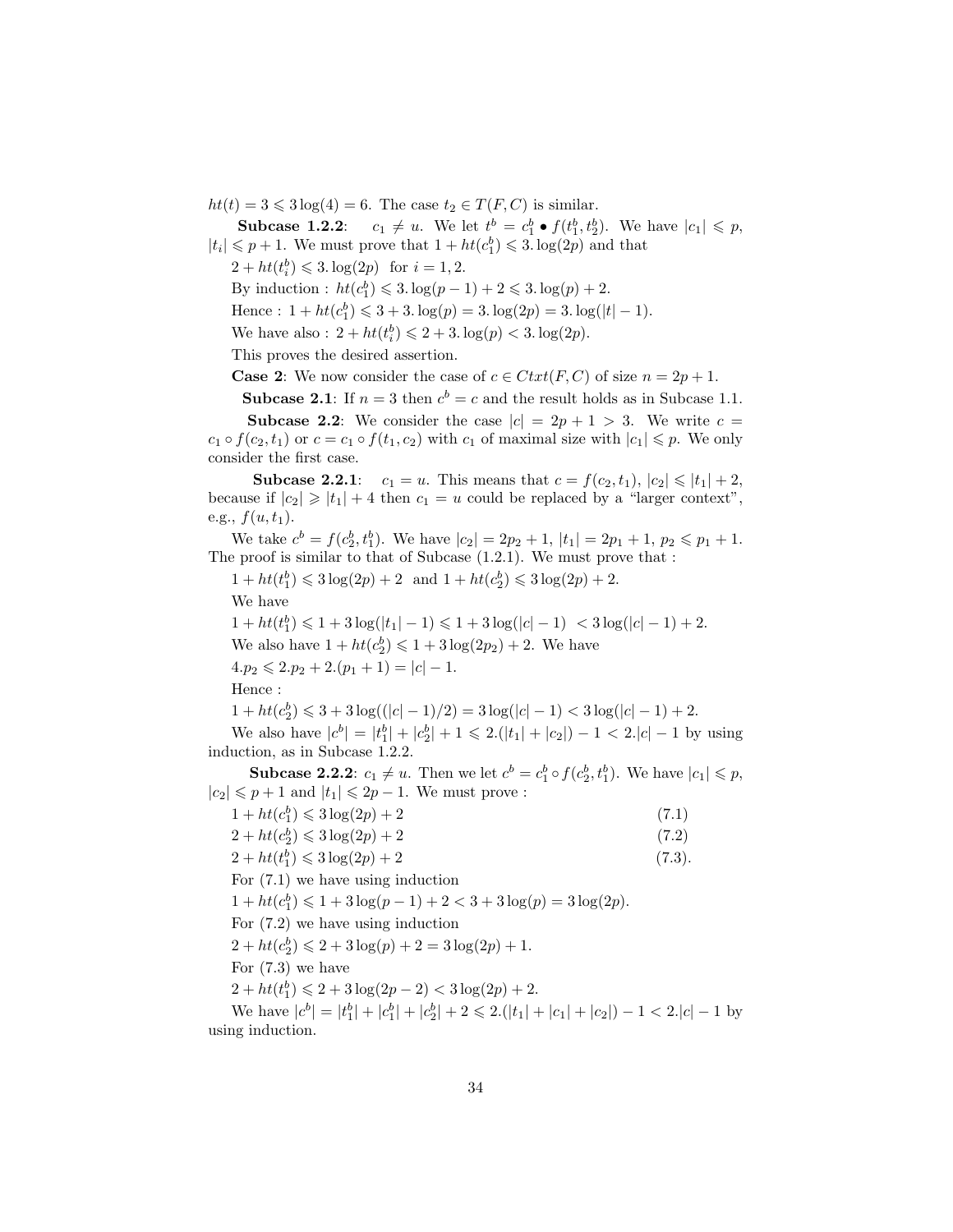In all these cases and subcases, we get  $|t^{b}|_{FC} = |t|_{FC}$  and  $|c^{b}|_{FC} = |c|_{FC}$  by induction.  $\square$ 

The decomposition of Proposition 33 can be found in time  $O(|t|)$ . For a term t the recursive decomposition procedure (cf. Subcase 1.2) is called for  $c_1, t_1, t_2$ each of size at most  $(|t| + 1)/2$ . For a context t the decomposition procedure (cf. Subcase 2) is called for  $c_1, c_2$ , each of size at most  $(|t| + 1)/2$  and  $t_2$  of size at most  $|t|$ . The decomposition of  $t_2$  calls the procedure for at most three terms and contexts of size at most  $(|t|+1)/2$ . Hence, the procedure applied to a context  $t$  uses recursive calls to at most five terms and contexts of size at most  $(|t| + 1)/2$ . So the total time is  $O(|t| \cdot \log(|t|))$ .  $\square$ 

**Example 35**: A term of the form  $f(a, f(a, f(a, \ldots, f(a, b))\ldots)))$  with  $2^n$ occurrences of f, hence of height  $2^n + 1$  and size  $2^{n+1} + 1$  is  $Eval(t)$  for a term t in  $S_t$  of height  $n+2$  and size  $2^{n+2} - 1$ . For  $n = 3$ , we obtain the following term  $[(f(a, \text{Id}) \circ f(a, \text{Id})) \circ (f(a, \text{Id}) \circ f(a, \text{Id}))]$ 

$$
t = [(f(a, \mathbf{Id}) \circ f(a, \mathbf{Id})) \circ (f(a, \mathbf{Id}) \circ f(a, \mathbf{Id}))] \bullet [(f(a, \mathbf{Id}) \circ f(a, \mathbf{Id})) \bullet (f(a, \mathbf{Id}) \bullet f(a, b))].
$$

### 6.2 Balanced m-cwd terms

We now prove Theorem 9 by using Propositions 33 and 34 for m-cwd terms. We will write  $F_k$  and  $C_k$  instead of  $F_{[k]}$  and  $C_{[k]}$ . The operations and constants of these sets transform and define multicoloured graphs with colours in  $|k|$ . We first consider the case of undirected graphs.

The idea of the proof is as follows. Let  $G$  be a graph defined by a term in  $T(F_k, C_k)$ ; by Proposition 34 there exists a 3-balanced special term evaluating to G but this term uses the operations  $\circ$  and  $\bullet$  which are not allowed in the definition of m-clique-width. We will eliminate them at the cost of using  $k$ more colours : a special term  $s \bullet t$  will be rewritten into an equivalent term  $G_s \otimes_{R,q,h} t$ . That is, the action of s on arbitrary terms t is simulated by a graph  $G_s$  "representing s" and an appropriate operation  $\otimes_{R,g,h}$  depending on s.

The transformation of s into  $G_s$  is compositional, that is:  $G_{s \circ s'} = G_s \otimes_{R,g,h}$  $G_{s'}$  for some  $\otimes_{R,g,h}$  depending on s and s'. We can thus eliminate  $\circ$  and  $\bullet$ without increasing the size and height of the given term. The graphs  $G_s$  have colours in the set  $[k] \cup [k]'$  where  $[k]' := \{i' \mid i \in [k]\}\$ . We can of course replace i' by  $k + i$  so that we obtain terms in  $T(F_{2k}, C_{2k})$ .

**Proof.** The sets of special terms  $S_t$  and contexts  $S_c$  are here  $SPE_t(F_k, C_k)$ and  $SPE_c(F_k, C_k)$ . For a context defined by a special term s, we denote by  $\tilde{s}$ the associated unary graph operation that transforms H into  $G = \tilde{s}(H)$  (that is,  $G = val(s \bullet t)$  if H is the value of a term t). Our aim is to express G as  $G_s \otimes_{R,q,h} H$ where  $G_s$  is a multicoloured graph over the set of colours  $L := \{1, ..., k, 1', ..., k'\}$ and R, g, h are chosen adequately. When we write  $G = \tilde{s}(H)$  we will assume, without loss of generality that the vertices of  $H$  are vertices of  $G$ , because when one builds a graph  $K = M \otimes_{R,q,h} N$  from graphs M and N, one can choose to keep any of  $M$  or  $N$  untouched and to make a disjoint copy of the other. Hence,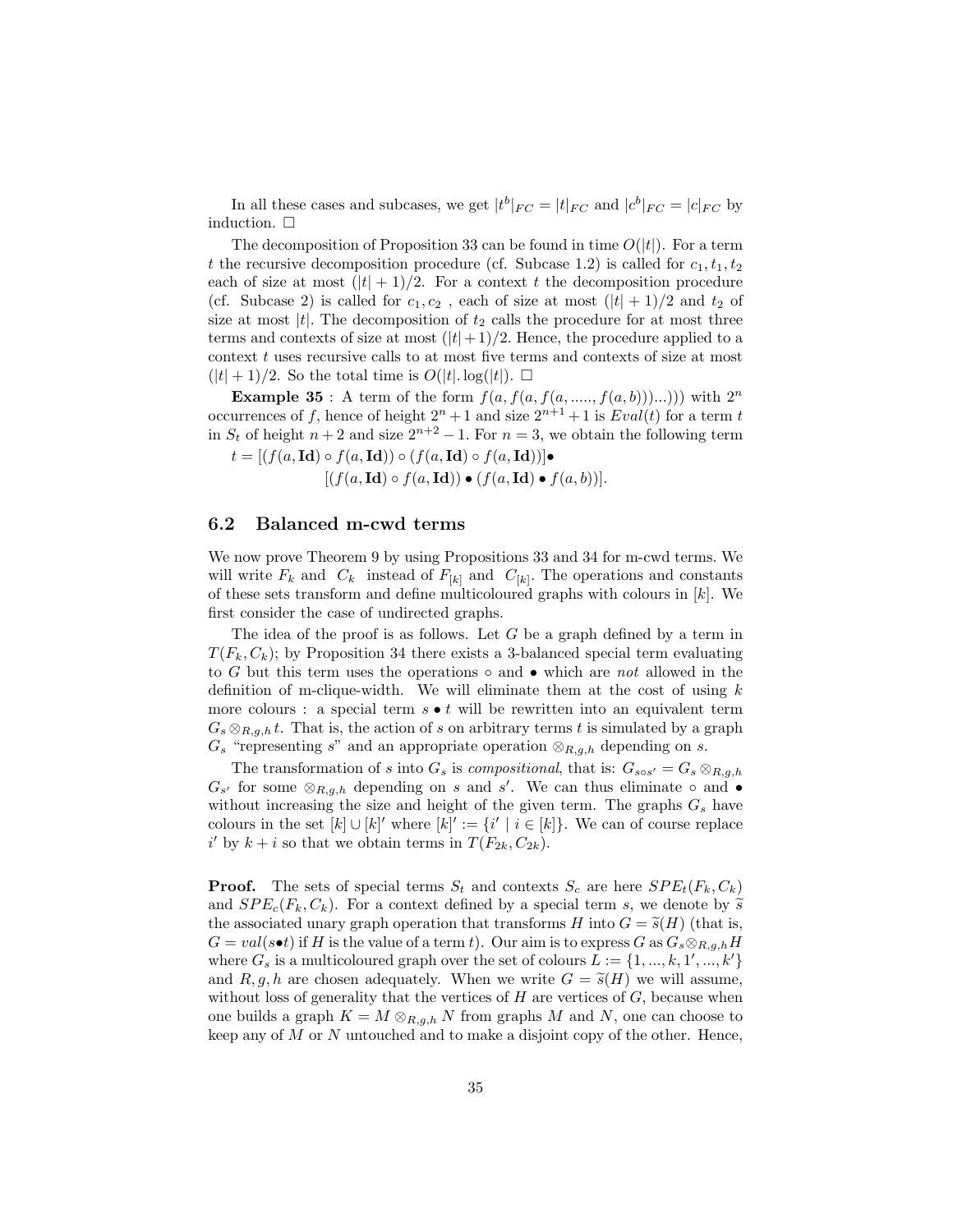in the construction of  $G = \tilde{s}(H)$  the graph H need not be copied. However,  $\tilde{s}$ may add new vertices to  $H$ .

We let **I** be the graph  $c_1(w_1) \oplus ... \oplus c_k(w_k)$  with vertex set  $\{w_1, ..., w_k\}$  and we will use the graph  $\tilde{s}(I)$ ; this graph contains  $\tilde{s}(\emptyset)$  as an induced subgraph. The following fact is clear from the definitions.

**Claim 1.** A vertex y of  $\tilde{s}(\emptyset)$  is linked to a vertex x of H in  $\tilde{s}(H)$  if and only if y is linked to  $w_i$  in  $\tilde{s}(\mathbf{I})$  for some i in  $\delta_H(x)$  (i.e., i is one of the colours of  $x$  in  $H$ ). of x in H.  $\Box$ 

The graph  $G = \tilde{s}(H)$  is obtained from H as follows:

1. Add to H the vertices and edges of  $\tilde{s}(\emptyset)$ , all created by the operations and constants of s independently of H.

2. Add edges between the vertices  $x$  of  $H$  and these new vertices  $y$ , on the basis of  $\delta_H(x)$ . These edges are defined by the binary operations of s.

3. Recolour the vertices of H according to the operations of s. This recolouring is defined by the mapping  $h_s : [k] \longrightarrow \mathcal{P}([k])$  such that  $h_s(i)$  is the set of colours of  $w_i$  in  $\widetilde{s}(\mathbf{I}).$ 

The graph  $G_s$  representing the context s is defined as the graph  $\tilde{s}(\emptyset)$  modified as follows : we add to the list of colours of each vertex  $y$  the colours  $i'$ such that  $y - w_i$  in  $\tilde{s}(I)$ . (Recall that  $u - v$  indicates that u and v are adjacent<br>vertices). Hence  $G$  has multiple colours in  $I$ . In the particular case where vertices.) Hence  $G_s$  has multiple colours in  $L$ . In the particular case where  $s = Id$ , this gives  $G_s = \emptyset$ ,  $h_s(i) = \{i\}$  for every i in [k]. The following is clear from this construction and Claim 1.

**Claim 2.** For every graph H multicoloured in [k], we have  $\tilde{s}(H) = G_s \otimes_{R,g,h_s}$ H where  $R = \{(i', i) | i \in [k]\}$  and  $g(i) = \{i\}, g(i') = \emptyset$  for i in  $[k]$ .  $\Box$ 

The relevant information associated with a context s is the pair  $(G_s, h_s)$ . Contexts are defined inductively; we now show that this information is also computable inductively.

**Claim 3.** For any two contexts  $s, s'$ , we have

1.  $h_{s \circ s'} = h_s \circ h_{s'}$  and;

2.  $G_{s \circ s'} = G_s \otimes_{R,g,h} G_{s'}$ , where  $R = \{(i',i) | i \in [k]\}$  and  $g(i) = \{i\},$  $g(i') = \{j' \mid i \in h_{s'}(j)\}, h(i) = h_s(i), h(i') = \{i'\}, \text{ for all } i \text{ in } [k].$ 

Proof. The first condition is clear from the definitions. We now prove the second condition. The particular cases where s or  $s'$  is Id can be checked directly.

Otherwise, by using Claim 2 we have  $\widetilde{s \circ s'}(\varnothing) = \widetilde{s}(\widetilde{s'}(\varnothing)) = G_s \otimes_{R,m,h_s}$  $\widetilde{s'}(\varnothing)$ ,  $m(i) = \{i\}$ ,  $m(i') = \varnothing$  for i in [k] and  $G_{s \circ s'}$  is obtained by adding new colours to this graph.

We first compare the vertices and edges of  $G_s \otimes_{R,m,h_s} \widetilde{s'}(\varnothing)$  and  $G_s \otimes_{R,g,h} G_{s'}$ . From the definitions, the vertices are the same.

Let  $x - y$  be an edge of  $G_s \otimes_{R,m,h_s} \widetilde{s}'(\varnothing)$ . If  $x$  and  $y$  are both in  $G_s$  or both in  $\widetilde{s'}(\varnothing)$  then  $x - y$  is also an edge of  $G_s \otimes_{R,g,h} G_{s'}$  (because  $G_{s'}$  is  $\widetilde{s'}(\varnothing)$  with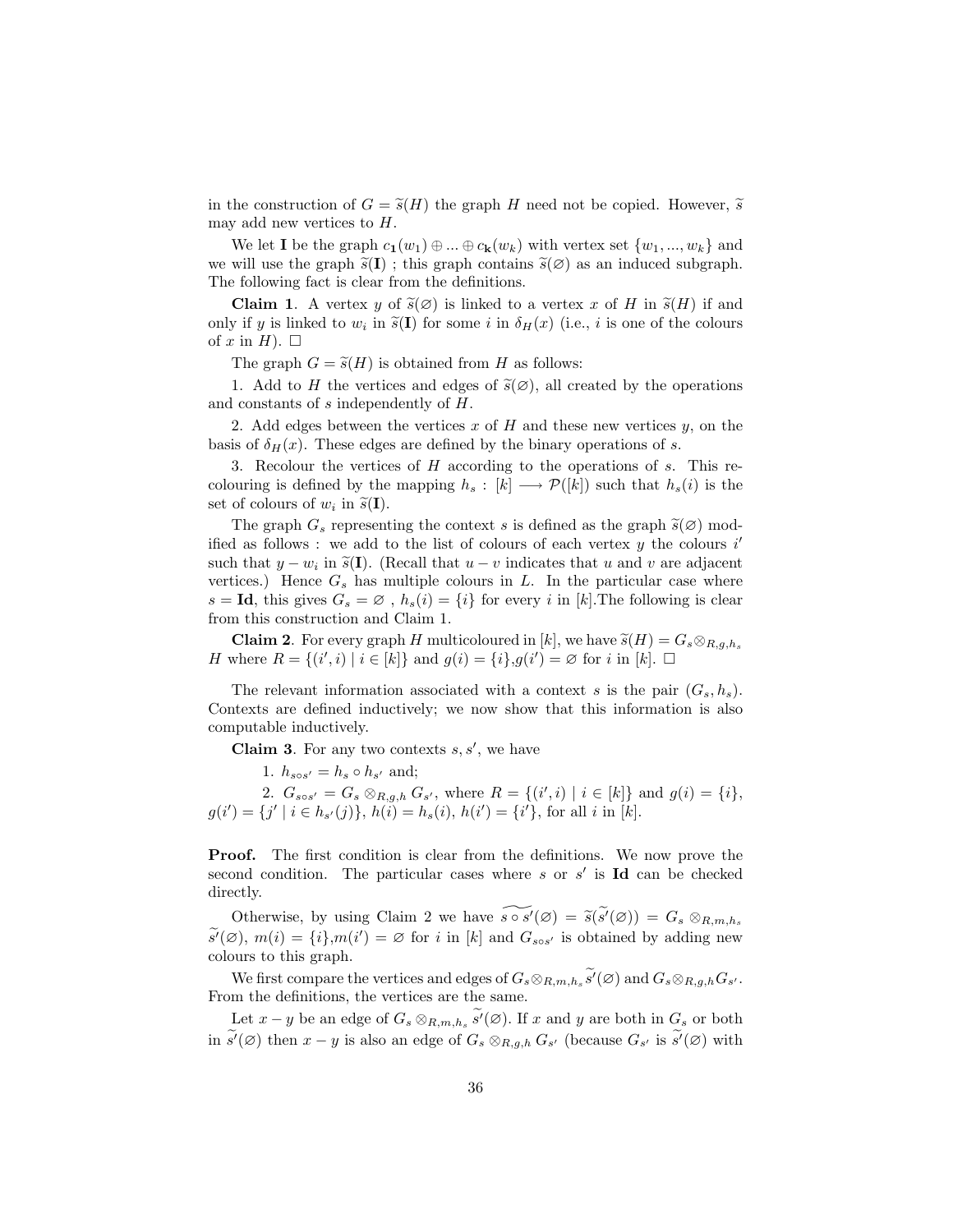some new colours added).

If x is in  $G_s$  and y is in  $\widetilde{s'}(\varnothing)$  then x has colour i' and y has colour i for some *i*, but y has also colour *i* in  $G_{s'}$  hence  $x - y$  is also an edge in  $G_s \otimes_{R,g,h}$  $G_{s'}$ . The argument is the same in the other direction. Hence  $G_s \otimes_{R,m,h_s} \widetilde{s'}(\varnothing)$ and  $G_s \otimes_{R,g,h} G_{s'}$  have the same vertices and edges. We now compare the colours of a vertex  $x$  in these two graphs.

**Case 1** :  $x$  is in  $G_s$ .

Its colours belonging to [k] are as in  $\tilde{s}(\emptyset)$  and are not modified either by m or by g. They are the same in the two graphs we compare.

The vertex x has colour j' in  $G_{s \circ s'}$  if and only if  $x - w_j$  in  $\widetilde{s \circ s'}(\mathbf{I}) = \widetilde{s}(\widetilde{s'}(\mathbf{I}))$ <br>nd only if x has colour i' in C, for some i in h, (i). Hence, the set of colours if and only if x has colour i' in  $G_s$  for some i in  $h_{s'}(j)$ . Hence, the set of colours j' of x in  $G_{s \circ s'}$  is the union of the sets  $g(i')$  for i' colour of x in  $G_s$ .

From the definitions of the mappings m and g (note how g depends on  $s'$ ), we get that x has the same colours in  $G_{s \circ s'}$  and in  $G_s \otimes_{R,g,h} G_{s'}$ .

**Case 2** :  $x$  is in  $G_{s'}$ .

The vertex x has colour i in  $G_{s \circ s'}$  if and only if  $i \in h_s(j)$  and x has colour j in  $\widetilde{s'}(\varnothing)$  equivalently colour j in  $G_{s'}$ . Since  $h(j) = h_s(j)$ , the vertex x has the same colours belonging to [k] in  $G_{s \circ s'}$  and in  $G_s \otimes_{R,g,h} G_{s'}$ .

The vertex x has colour i' in  $G_{s \circ s'}$  if and only if  $x - w_i$  is an edge of  $\widetilde{s}(\widetilde{s'}(I))$ if and only if  $x - w_i$  is an edge of  $\tilde{s}^i(I)$  if and only if x has colour i' in  $G_{s'}$  if and only if it has colour i' in  $G_s \otimes_{R,g,h} G_{s'}$  because  $h(i') = \{i'\}$  for all i in [k].

This completes the proof of Claim 3.  $\Box$ 

Next we consider the basic contexts  $f(t, \mathbf{Id})$  or  $f(\mathbf{Id}, t)$ , but we need only consider the first case because  $f(\mathbf{Id}, t) = f'(t, \mathbf{Id})$ , for some f'.

**Claim 4.** For  $s = t \otimes_{T,m,p} \mathbf{Id}$ , we have  $h_s = p$  and  $G_s = val(t) \otimes_{\mathcal{O},\overline{m},\mathcal{O}} \mathcal{O}$ , where  $\overline{m}(i) = m(i) \cup \{j' \mid (i, j) \in T\}$ , and  $\overline{m}(i') = \emptyset$ , for i in [k].

**Proof.** Easy verification from the definitions. We have specified  $\overline{m}(i') = \emptyset$ , for i in [k] but actually, no vertex of  $val(t)$  has a colour i', hence we could take any set for  $\overline{m}(i')$ .  $\Box$ 

Next we consider the contexts of the form  $f(t, c)$  or  $f(c, t)$ , but again we need only consider the first case.

**Claim 5.** For  $s = t \otimes_{T,m,p} c$ , we have  $h_s = p \circ h_c$ ,  $G_s = val(t) \otimes_{T,g \circ \overline{m},h} G_c$ , where  $\overline{m}$  is as in Claim 4,  $g(i) = \{i\}, g(i') = \{j' \mid i \in h_c(j)\}, h(i) = p(i),$  $h(i') = \{i'\}\$ for all i in [k].

**Proof.** We observe that s is equivalent to  $d \circ c$  where  $d = t \otimes_{T,m,p} \mathbf{Id}$  hence, we can use Claims 3 and 4. These two claims give  $G_s = G_d \otimes_{R,q,h} G_c$  where  $R = \{(i', i) \mid i \in [k]\}$  and  $g(i) = \{i\}, g(i') = \{j' \mid i \in h_c(j)\}, h(i) = h_d(i) = p(i),$  $h(i') = \{i'\},\text{ for all } i \text{ in } [k],\text{ and } G_d = val(t) \otimes_{\mathcal{O},\overline{m},\mathcal{O}} \mathcal{O},\text{ where } \overline{m}(i) = m(i) \cup \{j'\}$  $(i, j) \in \overline{T}$ , and  $\overline{m}(i') = \emptyset$ , for i in [k].

But for all graphs  $H$  and  $K$  we have that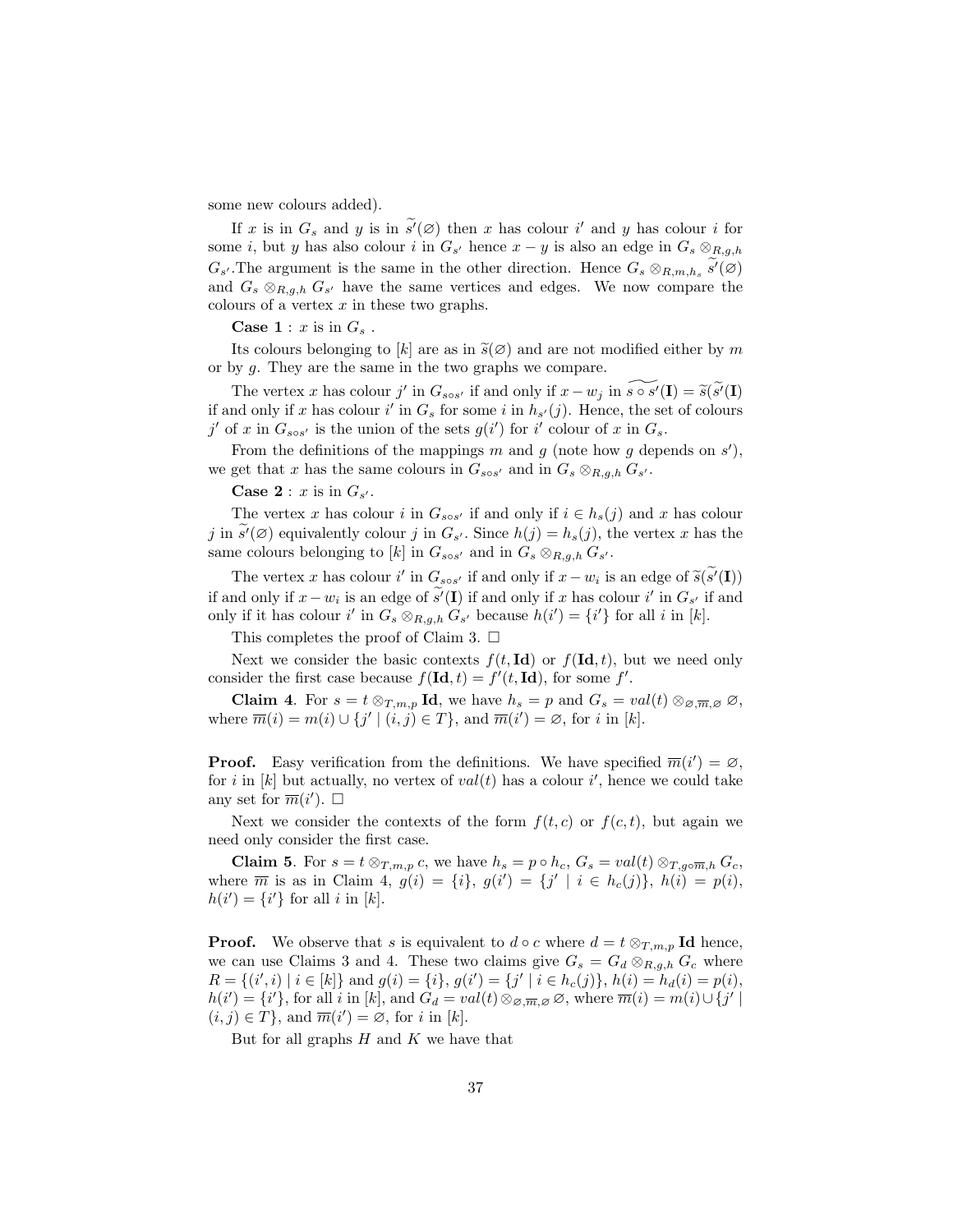$(H \otimes_{\mathfrak{S},\overline{m},\mathfrak{S}} \mathfrak{S}) \otimes_{R,g,h} K = H \otimes_{T,g \circ \overline{m},h} K$  (7.4) Hence we have the desired equality by taking  $H = val(t)$  and  $K = G_c$ .

These claims yield the following one:

**Claim 6.** Let us fix k. Every term t in  $SPE<sub>t</sub>(F<sub>k</sub>, C<sub>k</sub>)$  can be transformed in linear time into a term  $\hat{t}$  in  $T(F_{2k}, C_{2k})$  that defines the same graph as  $Eval(t)$ and has no larger height and no larger size than t.

**Proof.** The proof is an induction on the structure of t. This induction constructs for every term in  $SPE_c(F_k, C_k)$  a term  $\hat{c}$  in  $T(F_{2k}, C_{2k})$  that defines the representing graph  $G_c$  and the mapping  $h_c : [k] \longrightarrow \mathcal{P}([k])$ . The term  $\hat{c}$  has no larger height and size than c.

1. Definition of  $\hat{t}$  in  $T(F_{2k}, C_{2k})$  for t in  $SPE_t(F_k, C_k)$ .

If  $t = b \in C_k$  then  $\hat{t} = b$ .

If  $t = f(t_1, t_2)$  then  $\hat{t} = f(\hat{t_1}, \hat{t_2})$ .

If  $t = c \bullet t_1$ , then  $\hat{t} = \hat{c} \otimes_{R,g,h_c} \hat{t_1}$ , where R and g are defined in Claim 2.

2. Definition of  $\hat{c}$  in  $T(F_{2k}, C_{2k})$  and of  $h_c$  for c in  $SPE_c(F_k, C_k)$ .

If  $c = s \circ s'$  we let  $h_{s \circ s'} = h_s \circ h_{s'}$  and  $\hat{c} = \hat{s} \otimes_{R,g,h} \hat{s'}$ , where  $R, g, h$  are as in Claim 3.

If  $c = t \otimes_{T,m,p} \mathbf{Id}$ , let  $h_c = p$  and  $\widehat{c} = \widehat{t} \otimes_{\mathcal{O},\overline{m},\mathcal{O}} \mathcal{O}$ , where  $\overline{m}$  is as in Claim 4. If  $c = t \otimes_{R,a,h} c$ , we let  $h_s = p \circ h_c$ ,  $G_s = val(t) \otimes_{T,a \circ \overline{m},h} G_c$  where  $\overline{m}, g, h$  is as in Claim 5.

The size and height of  $\hat{t}$  are exactly those of t, and the same for c. However, one can still decrease them : the constant  $\varnothing$  can be eliminated by using equalities like (7.4) used in Claim 5. The size and height can only decrease.

This transformation of terms can be done in linear time.  $\Box$ 

**End of proof of Theorem 9.** Let G be a graph with n vertices,  $n > 1$ , given by an m-cwd term of width k in  $T(F_k, C_k)$ . This term has size  $2n - 1$ . It can be transformed into a special term of height at most  $3. \log(2n - 2)$ . This term can be transformed into an equivalent one in  $T(F_{2k}, C_{2k})$  of height at most  $3.\log(2n-2) = 3.(\log(n-1)+1)$ . This completes the proof for the case of undirected graphs.

For directed graphs, instead of one auxilliary set  $[k]'$  we will use two :  $[k]'$  and  $[k]$ " :=  $\{i^{\prime\prime} \mid i \in [k]\}$ . The proof is similar, we only indicate the modifications to be done. For constructing  $G_s$ , we modify the graph  $\tilde{s}(\emptyset)$  as follows : we add to the list of colours of each vertex y the colours i' such that  $y \longrightarrow w_i$  and the colours i" such that  $y \leftarrow w_i$  in  $\tilde{s}(I)$ . (We write  $u \rightarrow v$  to indicate an edge from<br>u to v). Then Claim 2 holds with  $P := \{(i', i_+) | i \in [k] \cup \{(i'', i_-) | i \in [k]\}$ u to v.) Then Claim 2 holds with  $R := \{(i', i, +) | i \in [k]\} \cup \{(i'', i, -) | i \in [k]\}$ and  $g(i) = \{i\}, g(i') = g(i'') = \emptyset$  for i in [k].

For Claim 3 we let R be the same and  $g(i) = \{i\}, g(i') = \{j' | i \in$  $h_{s'}(j)$ , $g(i'') = \{j'' \mid i \in h_{s'}(j)\}, h(i) = h_s(i), h(i') = \{i'\}, h(i'') = \{i''\}$ for all  $i$  in  $[k]$ .